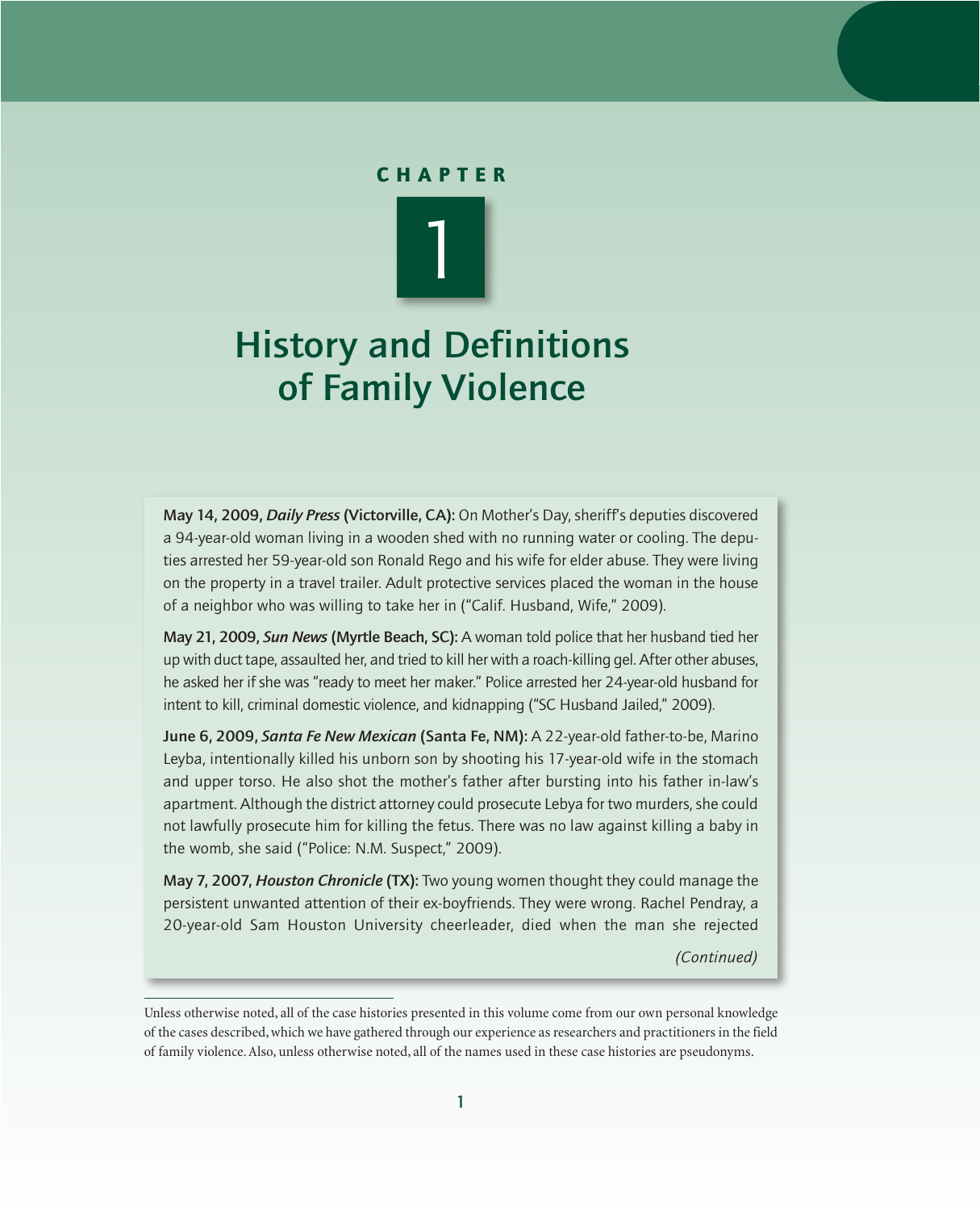#### (Continued)

shot her and then killed himself. Tynesha Stewart, a 19-year-old Texas A&M freshman, disappeared during a spring break. Her ex-boyfriend later admitted to choking her to death, dismembering her body, and burning the remains in his apartment barbecue pit. Although both men were controlling, constantly e-mailing, and showing anger, no one recognized the warning signs ("Ignoring Warning," 2007).

The newspaper articles cited above represent a sample of the diverse stories about family<br>violence that recently appeared across the United States. Although news media accounts<br>of family violence often represent the most s violence that recently appeared across the United States. Although news media accounts of family violence often represent the most sensational cases, there is no reason to believe that the particular stories above are in any way unique. Because of sensationalism in the media, readers hear little about the commonplace, routine violence that occurs within families. To comprehend the complexity of family violence, this text offers an examination of family violence that is both comprehensive and scientific. Even though this chapter serves as a preview, readers will be able to grasp a deeper understanding of many different issues associated with family violence. A list of some of these issues is as follows: (a) the estimates of the different types of assault, (b) the scientific research involved, (c) the various theories that try to explain family violence, (d) the definitions, (e) the various forms of abuse, (f) the physical and psychological consequences of family violence,  $(g)$  current treatments for both victims and perpetrators, and (h) various policy recommendations aimed at ending family violence. The first chapter begins by considering two important questions: "When (and how) did family violence come to be recognized as a social problem?" and "How is family violence defined?" The successive chapters in the text will round out the information presented here.

### VIOLENCE IN FAMILIES

Society tends to think of the family as a relatively safe place, a safe harbor, a place of sustenance and care. It is a place where spouses love each other and their children. Regrettably, this view of families is idealized. Far too often, families are a source of maltreatment and violence. How common is child abuse, sibling abuse, abuse of parents, dating abuse, spouse abuse, and elder abuse? For a variety of reasons, this question is very difficult to answer. First of all, there is little agreement on exactly what constitutes family violence. Even when definitional consensus is achieved, however, the fact remains that most family violence occurs behind closed doors. It is often hidden, unnoticed, and ignored. As a result, it does not come to the attention of authorities and become part of official estimates. In addition, victims may not recall abuse, may not perceive the behavior as abusive, may not wish to disclose the abuse, or may not even be able to report the behavior. Given these numerous impediments, any statistics on family violence should be interpreted with a degree of caution; most are underestimates. In actuality, there is simply no way to know with certainty how much family violence exists in society.

There are a number of data sources that provide a sense of the scope of the problem. Some, for example, monitor the number of criminal assaults, while others record the number of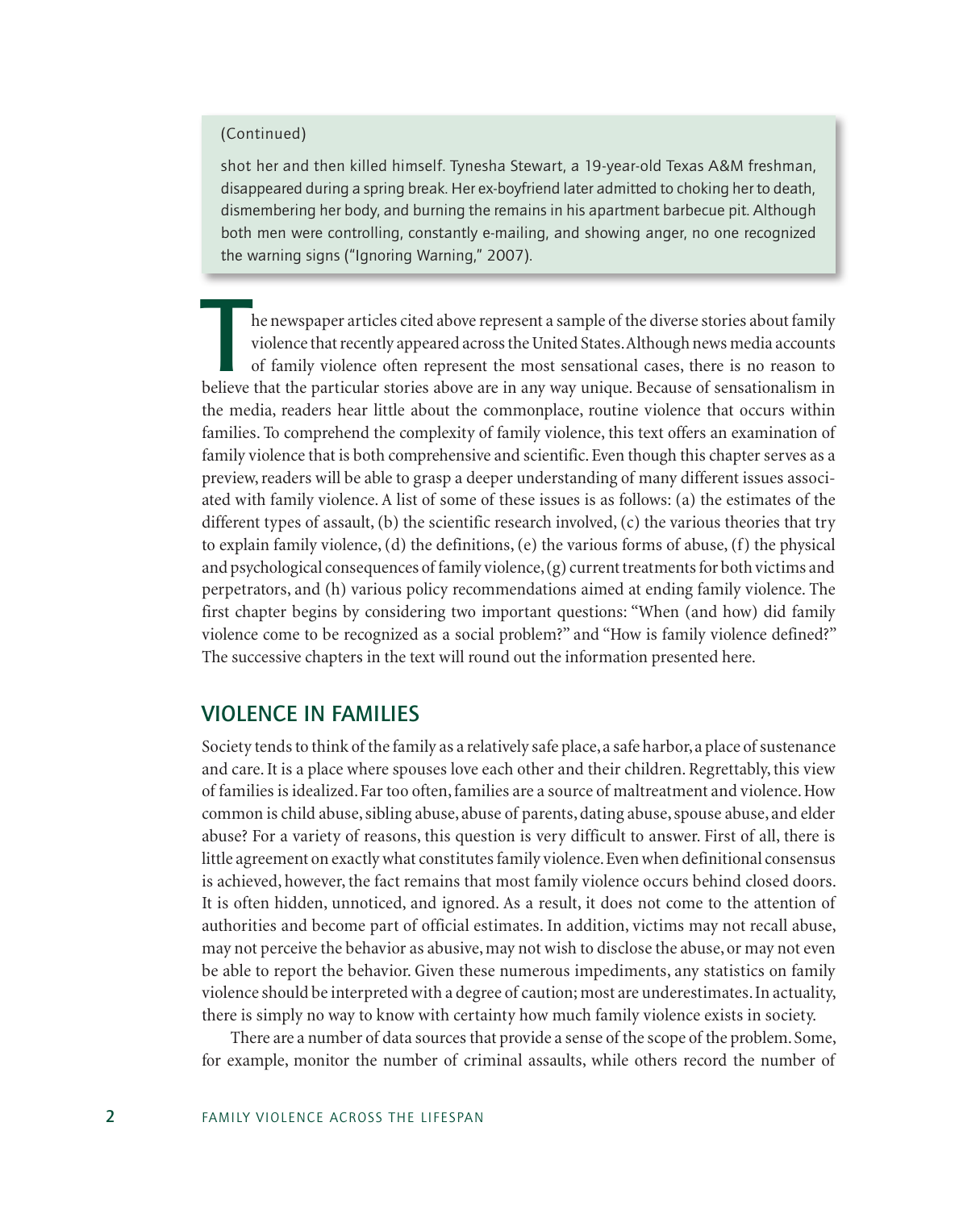homicides. With the advent of computers, governmental organizations have inaugurated one or more electronic databases to better track family violence. A few of the standard and newer *government* systems are the following:

| CENTERS FOR DISEASE CONTROL AND<br>PREVENTION (CDC) | NATIONAL CHILD ABUSE AND NEGLECT DATA SYSTEM<br>(NCANDS)              |
|-----------------------------------------------------|-----------------------------------------------------------------------|
| NATIONAL INSTITUTE OF JUSTICE (NIJ)                 | NATIONAL CENTER FOR INJURY PREVENTION AND<br>CONTROL (NCIPC)          |
| YOUTH RISK BEHAVIOR SYSTEM (YRBS)                   | NATIONAL ELECTRONIC INJURY SURVEILLANCE<br>SYSTEM (NEISS)             |
| FEDERAL BUREAU OF INVESTIGATION (FBI)               | <b>U.S. DEPARTMENT OF HEALTH AND HUMAN</b><br><b>SERVICES (DHHS)</b>  |
| NATIONAL CRIME VICTIMIZATION SURVEY (NCVS)          | MORBIDITY AND MORTALITY WEEKLY REVIEW<br>(MMWR)                       |
| U.S. DEPARTMENT OF JUSTICE (DOJ)                    | <b>BEHAVIORAL RISK FACTOR SURVEILLANCE SYSTEM</b><br>(BRFSS)          |
| NATIONAL COMORBIDITY SURVEY (NCS)                   | ADOPTION & FOSTER CARE ANALYSIS &<br><b>REPORTING SYSTEM (AFCARS)</b> |
| NATIONAL VIOLENT DEATH REPORTING<br>SYSTEM (NVDRS)  | <b>NATIONAL SURVEY OF CHILDREN EXPOSED</b><br>TO VIOLENCE (NATSCEV)   |
| NATIONAL INCIDENT-BASED REPORTING<br>SYSTEM (NIBRS) |                                                                       |

In addition, there are a number of surveys conducted by university *academics* and by nongovernmental agencies. A few of these are the following:

| NATIONAL FAMILY VIOLENCE SURVEYS (NFVS) | SEVERITY OF VIOLENCE AGAINST WOMEN SCALES (SVAWS) |
|-----------------------------------------|---------------------------------------------------|
| NATIONAL VIOLENCE AGAINST WOMEN         | NATIONAL SURVEY OF FAMILIES AND HOUSEHOLDS (NSFH) |
| SURVEY (NVAWS)                          |                                                   |

# Intrafamilial Nonfatal Abuse

The statistical summaries on family violence that follow document that women and children are more likely to be victimized in their own homes than they are on the streets of America's most violent cities (Bachman & Saltzman, 1995; Hotaling, Straus, & Lincoln, 1990). Family violence has significant ramifications for a number of personal, societal, and health problems that affect people in the United States (e.g., A. S. Jones, 2000). Overall, family interactions comprise the single greatest determinant of an individual's level of violence outside the home. Children who are abused, or who witness violence, are far more likely to engage in violence themselves, both as children and when they are adults.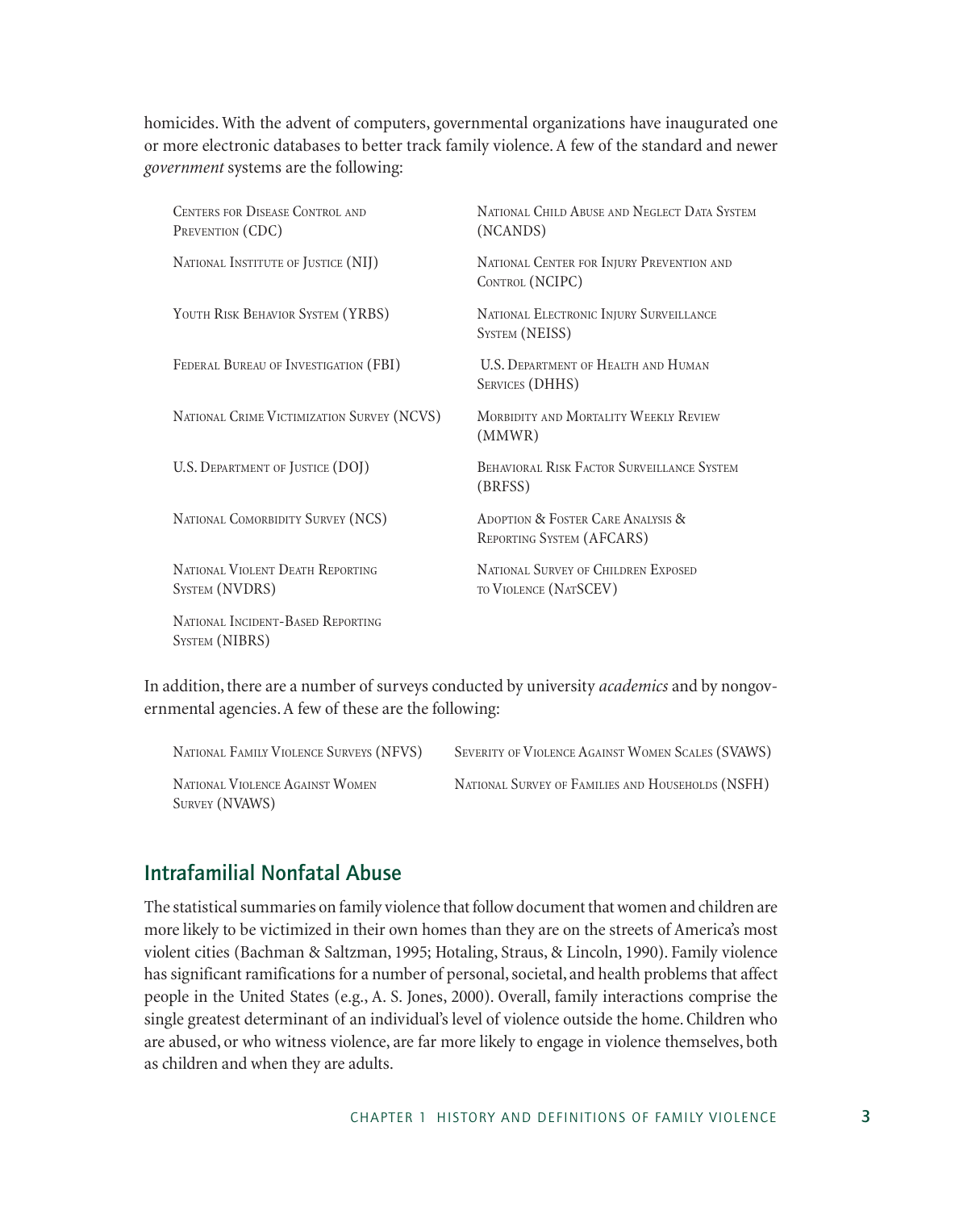• *Child maltreatment.* U.S. Department of Health & Human Services (DHHS; 2009) specified that for the year 2007, social service agencies across the United States received approximately 3.5 million reports of child maltreatment, a rate of 10.6 per 1,000 children. The 2007 rate of abuse is below the all-time high of 15.3 per 1,000, which was recorded in 1993. Parents were the perpetrators of the abuse in 80% of these cases.

• *The National Violence Against Women Survey (NVAWS; Taden & Thoennes, 2000b)* found that 52% of adult women and 66% of adult men in the survey sample reported being assaulted as children by adult caretakers.

• *The National Crime Victimization Survey* (*NCVS*; Rand, 2009), based on telephone interview data, reported that 255,630 rapes occurred in 2006. Strangers perpetrated 39.1%, and intimates perpetrated 60.9%. Of those raped, 22.9% were 18 to 20 years old and 22.8% were 21 to 29 years old.

• *The NVAWS* (Tjaden & Thoennes, 2000b) found that rape by an intimate partner occurred against nearly 10% of women.

• *The NVAWS* (Tjaden & Thoennes, 2000a) presented data on *intimate partner violence (IPV)*showing that 22% of women and 7% of men reported experiencing IPV at some point in their lifetimes.

## Intrafamilial Fatal Abuse

• *The U.S. Department of Health & Human Services* (2009b) estimated that in 2007 approximately 1,760 children in the United States died as a result of abuse and neglect. Of these children, 42.2% were under the age of 1 year and 75.7% were under the age of 4. One or both parents caused 70% of the fatalities.

• *The Office of Juvenile Justice and Delinquency Prevention (OJJDP; U.S. Department of* Justice, 2006) reported that of juvenile murder victims with known offenders, 39% were killed by family members, 46% by acquaintances, and 15% by strangers.

• Surveillance for Violent Deaths—The National Violent Death Reporting System *(NVDRS—within the Centers for Disease Control and Prevention [CDC]; Karch et al., 2009)*  tabulated 616 deaths of intimate partners with 16 states reporting. Of these, 370 (60.1%) were females and 246 (39.9%) were males. The largest number of victims and offenders were in the 35 to 44 age range.

• *Surveillance for Violent Deaths—The NVDRS* (Karch et al., 2009) found that of *homicidesuicide deaths,* IPV problems preceded the crimes in 73.0% of the cases (see also Felthous et al., 2001; see Regoeczi, 2001, for Canadian IPV homicides).

• *The U.S. Bureau of Justice Statistics* (2007) summarized gender differences among *homicide victims* from 1976 to 2005. For females, intimates killed 30.0%, family members killed 11.7%, known acquaintances killed 21.8%, strangers killed 8.8%, and unknown assailants killed 27.7%.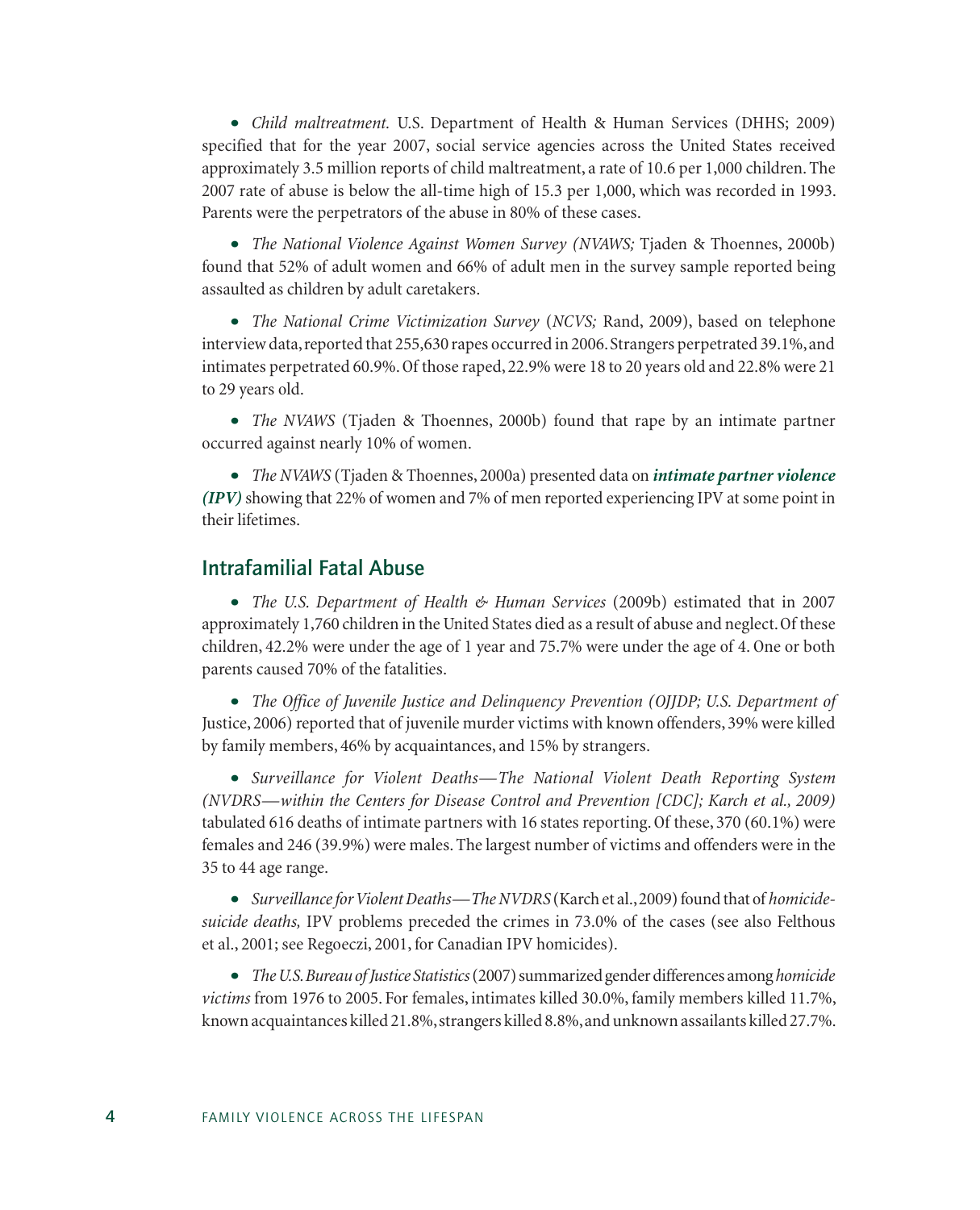For males, intimates killed 5.3%, family members killed 6.7%, known acquaintances killed 35.6%, strangers killed 15.5%, and unknown assailants killed 37.8%.

• *The National Center for Injury Prevention and Control* (CDC, 2007) reported that in 2005, homicide was the fourth-leading cause of death for children ages 1 through 11.

*Combined homicide-suicide.* In *combined homicide-suicides,* a perpetrator commits suicide after killing others, most often an intimate partner. The perpetrators may also kill their children, in-laws, romantic partners of the victim, and others. A related category of deaths are the *collateral deaths of family and friends.* In a claims-making move, scholars in the state of Washington asserted that family homicide rates ought to include these collateral deaths occurring with an *IPV homicide/suicide* (Washington State Coalition Against Domestic Violence, 2000). Because of family violence researchers' interest in these IPV-related deaths, statisticians are now beginning to tabulate the frequencies of these occurrences.

### WHY ARE FAMILIES VIOLENT?

All families have tensions, and all families may occasionally resolve these tensions in inappropriate ways. Even the best parents and the most loving couples display inappropriate behaviors. They sometimes lose their tempers, say intentionally hurtful things to one another, raise their voices when arguing, and even lash out physically. In many respects, aggression is a normal (i.e., common and culturally approved) part of family life. Since these behaviors are so common and widespread, one has to ask "Why," and "Why are women and children so often the ones who are victimized?"

*Structural factors.* Many structural factors make families particularly prone to violence. One of these is the amount of time family members spend together, which increases the opportunity for violence. In addition, power differentials often exist among family members, and those who are less powerful run a greater risk for victimization. Children are subordinate to parents, wives often must be subordinate to husbands, and sometimes elderly parents are subordinate to their adult children. Further complicating matters is that children and women usually cannot fight back; nor can they always choose with whom they will or will not interact. Children are dependent on their parents, and wives are very frequently dependent on their husbands. Whereas many interpersonal conflicts can be resolved simply through the dissolution of relationships, most family relationships are protected by law and are not so easily severed. Even when child maltreatment comes to the attention of authorities, states are reluctant to break up families. Instead, authorities give dysfunctional families multiple opportunities to change. Finally, the privacy and autonomy traditionally granted to families make violence relatively easy to hide (Brinkerhoff & Lupri, 1988).

*Idealization of the family.* Levesque (2001) asserts that the problem begins with an *idealized notion of the family.* This image of the family includes several beliefs: (a) parental rights supersede children's rights; (b) parents can and should have control over the development of their children; (c) family members will act in the best interests of children and elderly parents who are incapable of caring for themselves; (d) families rooted in traditional cultures are *strong*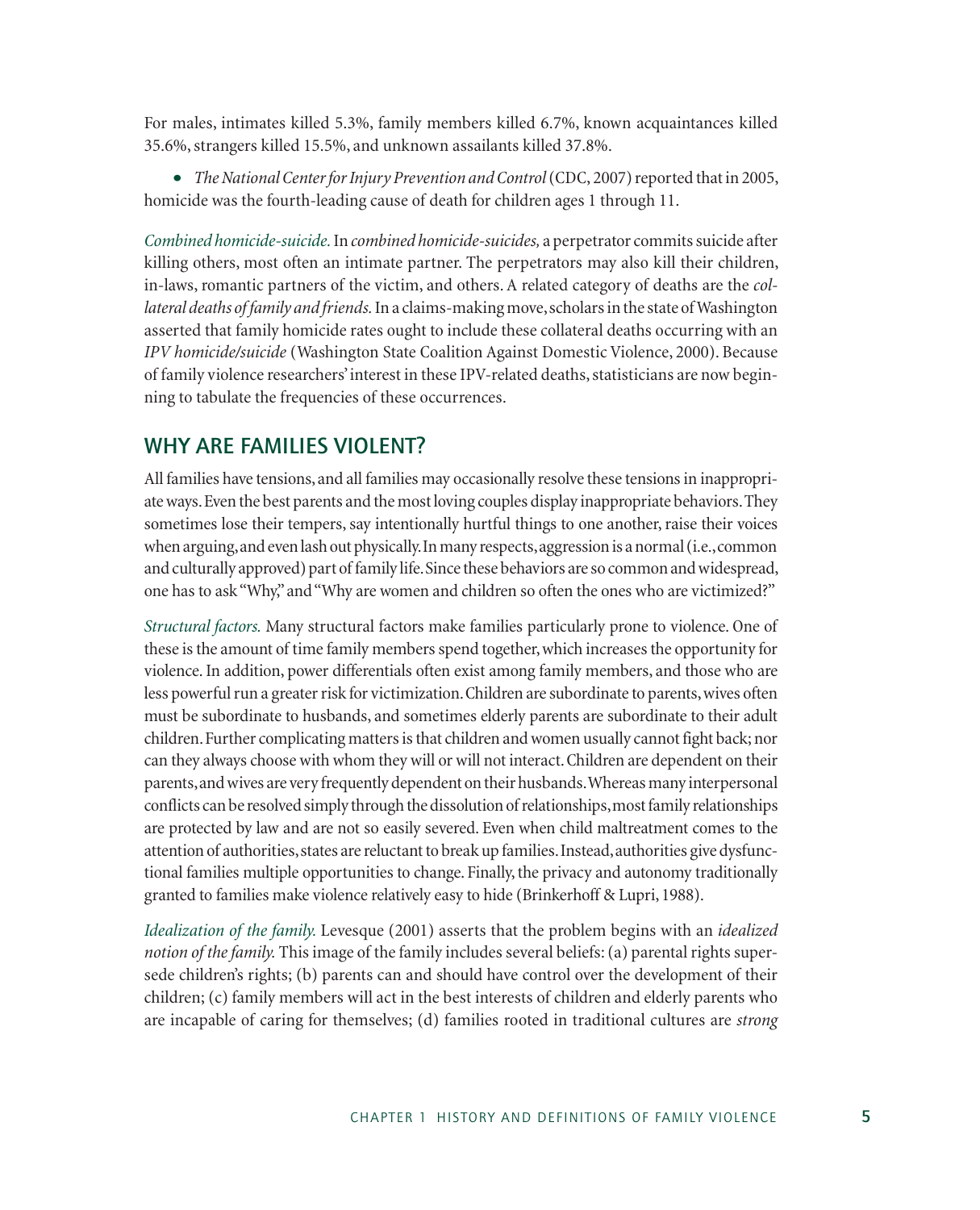*families,* even if some of their customs justify family violence; and (e) families have the right to privacy and autonomy, even if this right results in harm to vulnerable members. This perception of the family serves to "justify what otherwise could be construed as violent, abusive, and worthy of intervention" (p. 5).

*Family norms.* There is little doubt that *family norms,* such as spanking, contribute to a certain amount of family aggression. Summarized by Bender et al. (2007), Phoenix Children's Hospital reported the following *rates of physical punishment* by parents: (a) Nearly 66% of 1- and 2-yearolds, (b) 80% by the time children reach 5th grade, and (c) 85% by the time adolescents are in high school. Along the same lines, the National Opinion Research Center (1998) disclosed that 73% of surveyed Americans agreed or strongly agreed that it is "sometimes necessary to discipline a child with a good hard spanking."

*Social tolerance of violence.* In addition, social scientists almost universally maintain that *society's acceptance,* encouragement, and glorification of violence contributes to abuse in the family. Such tolerance may have a *spillover effect,* raising the likelihood of violence in the home (Tolan & Guerra, 1998). Depiction of women in advertising and in video games, for example, often characterizes women as sex objects and as victims (Stankiewicz & Rosselli, 2008). Objectification of males in the media appears to be problematic, as well (Johnson, McCreary, & Mills, 2007). As a case in point, a Japanese-produced video game, *Rapelay,* features players stalking and raping a mother and her two daughters. At least in this one situation, Amazon, eBay, and other sellers banned the sale of this "game" ("NYC Official: Ban," 2009). Although a minority of social scientists may still contend that attributing any youth violence to the media is empirically unjustified, most now disagree (C. A. Anderson et al., 2003). Watching media violence constitutes a form of *social learning,* a broadly accepted theory that explains learning through observation.

#### CASE HISTORY | Ben and Lori-Making Up Is Not Hard to Do

At an after-theater party that Ben and Lori attended on their vacation, Ben struck up a conversation with Vanessa, a 20-year-old ingénue from the Dominican Republic. When Lori noted Ben's interest in Vanessa, she began flirting with one of the theater company's young male dancers, Danny. Lori made a show of *kicking back* with Danny, requesting slow music, rubbing up against him while dancing, and asking him to bring her several glasses of wine. The next thing she knew, Ben was out of sight and so was Vanessa. Lori stormed out of the party with Danny in hot pursuit.

As Lori walked down Broadway at midnight, Ben came out of nowhere and pleaded with her to come back to the party. Lori slapped his face, screamed that he was a cheat, and marched on toward their hotel. Ben tried to stop her by pinning her to a wall. He accused her of being turned on by Danny, so Lori taunted Ben, saying things like "Young guys in tight pants look good to me!" When Ben couldn't shut Lori up, he slapped her once and twisted her arm behind her back. When he let go, Lori ran crying to their hotel.

Inside their room, Lori slammed things around and insisted that Ben no longer loved her. She threw Ben's jacket to the floor and stomped all over it. Ben said that Lori ought to know that he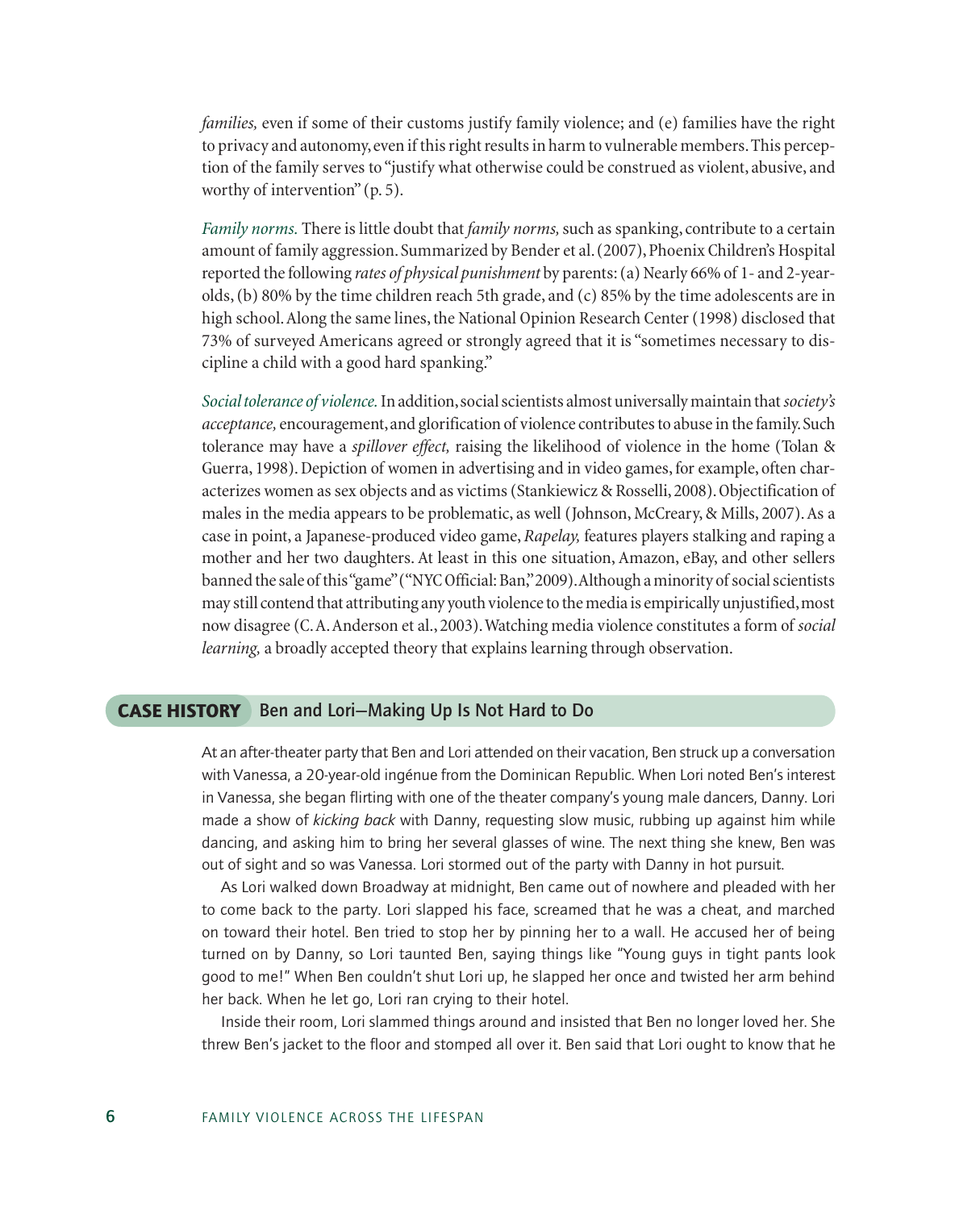loved her. Didn't she know that he thought she was the "sexiest woman at the party, so blond, so cool, so beautiful"? Lori burst into tears and told Ben that she wanted only him. He grabbed her and began kissing her passionately. The real party lasted until 3 a.m. Lori and Ben had learned long ago that a few slaps here and there were just part of their relationship. After all, they weren't really violent, because they loved each other and no one ever got hurt.

This case history provides an example of how many couples view a certain amount of aggression as acceptable in their relationships.

*Social acceptance of violence.* Scientific polls gauging the attitudes of large segments of the U.S. population toward IPV have identified an antiwoman bias, enhanced somewhat by the gender of the respondent. In a cynical vein, McMahon and Pence (2003) asserted that society would prefer that battered women be "perfect victims," those who neither instigate abuse nor fight back. Although significant changes in attitudes toward drunk driving and littering were evident over the years 1982 to 1992, changes concerning IPV were more limited. Younger males, but not older males or any-age females, drawn from a random community sample said they would be worried about *legal repercussions* if they hurt someone else. Men also said they would be *embarrassed* if their friends and acquaintances found out that they hurt someone, but they did not report any substantial increases in feeling guilt or shame if others did find out (Grasmic, Blackwell, Bursik, & Mitchell, 1993).

Another poll taken during 1992 uncovered some typical attitudes toward IPV. Americans ranked domestic violence as *fifth* on a list of public concerns, with only 34% of the total respondents agreeing that it is an extremely important topic. The general public *failed to endorse arrest* as the proper response to spouse abuse; that is, most IPV is not seen as a crime. At a minimum, many respondents said a man would have to hit a woman hard (53%) to deserve arrest, but if he punched her, 94% agreed that arrest was appropriate. One disturbing and persistent belief among 38% of respondents was that "Some women provoked men into abusing them" (E. Klein, Campbell, Soler, & Ghez, 1997).

By 1995, domestic violence ranked first among social concerns, with 83% of respondents evaluating it as an extremely important social issue. At that time, the respondents also thought that public intervention was necessary (82%), especially if an injury occurred (96%). The principal reason they cited for the necessity of public intervention, however, was to protect children, not women (E. Klein et al., 1997; see also Nabi & Horner, 2001).

*Cultural factors.* Cultural factors can also be useful in explaining male-to-female intimate partner violence (MFIPV). Some cultures accept violence; others condemn it. In some cultures, such as Brazil and the Arab world, a husband's violence against an unfaithful wife presumably restores the husband's honor (Kulwicki, 2002; Vandello & Cohen, 2003). Many authorities place partial blame for the widespread acceptance of violence in U.S. culture on the content of television programming as well as movies, sports, toys, and video games (Bushman & Anderson, 2001). Others cite approval of violence within the home as a contributing factor. For some, the most crucial element is cultural acceptance of male dominance.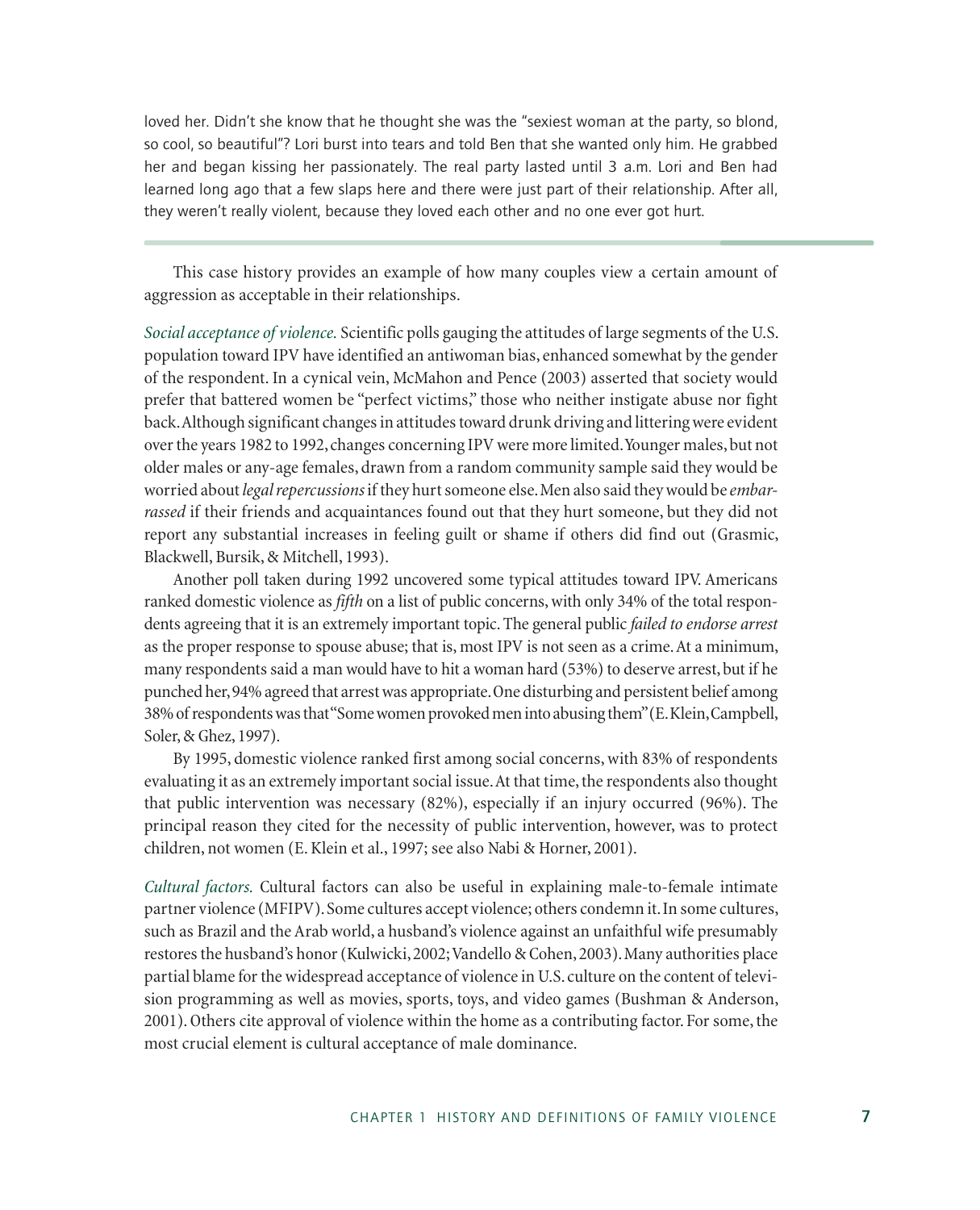*Individual factors.* In addition to powerful social forces that may foster family violence, there are a number of more individual factors that do so as well. One factor, of course, is some type of *mental illness or mental disorder,* such as schizophrenia. Another factor is individual differences, such as vulnerability to *jealousy,* or *anger.* One powerful precursor of family violence that may flow across the lifespan is level of *attachment.* Attachment refers to the affectional bond between a parent and a child or, later as an adult, the bond between romantic partners. Disruptions in attachment are related to numerous correlates of family violence, such as intense emotional dependence (D.G. Dutton & Painter, 1993a; Holtzworth-Munroe & Hutchinson, 1993).

# DISCOVERING FAMILY VIOLENCE: HOW SOCIAL CONDITIONS BECOME SOCIAL PROBLEMS

Although historians have characterized America as a violent nation, their focus has been on collective social violence. Consistently overlooked was the significant amount of interpersonal violence and even violence in wars. This oversight helps explain why Americans expressed surprise over the enormous amount of violence among family members (Leonard, 2003). Presumably, few knowledgeable people would now question the assertion that family violence is a serious social problem.

In addition to increased coverage in the media, the academic community has covered the topic in textbooks on social problems and deviant behavior, and increasingly universities are offering specific courses on family violence. The amount of research on the topic has grown exponentially, leading to countless new publications related to family violence. Articles reporting on family violence research have also become increasingly common in mainstream journals in other fields: sociology, psychology, social work, law, criminal justice, epidemiology, crosscultural issues, human rights, homosexuality, and health. In addition, numerous social movement organizations and federal agencies are increasingly dedicated to assisting victims and preventing family violence (see Adair & Vohra, 2003). Others point to the overall advances in the field (Kendall-Tackett, 2009). Despite all these encouraging signs, Pyles and Postmus (2004) complain that theorizing has not kept pace with the upsurge in research.

Concern and outrage about family violence has also increased around the world, and several *international treaties* explicitly include human rights protection from violent family members. The 1989 *United Nations Convention on the Rights of the Child* proclaimed that all children should be protected from "physical or mental violence, injury or abuse, neglect or negligent treatment, maltreatment or exploitation including sexual abuse, while in the care of parent(s), legal guardian(s) or any other person who has the care of the child" (quoted in Levesque, 2001, p. 7). The United Nations Declaration on the *Elimination of Violence Against Women* (1994) condemned any "act of gender-based violence that results in, or is likely to result in, physical, sexual, or psychological harm or suffering to women, including threats of such acts, coercion or arbitrary deprivation of liberty, whether occurring in public or private life" (quoted in Levesque, 2001, p. 7). In these documents, the United Nations rejected *cultural relativism,* declaring that all U.N. member countries must eliminate any cultural practices or customs that permit the abuse of women or children. In the ensuing years, however, it is clear that progress in reducing violence against children and women has proceeded at a snail's pace.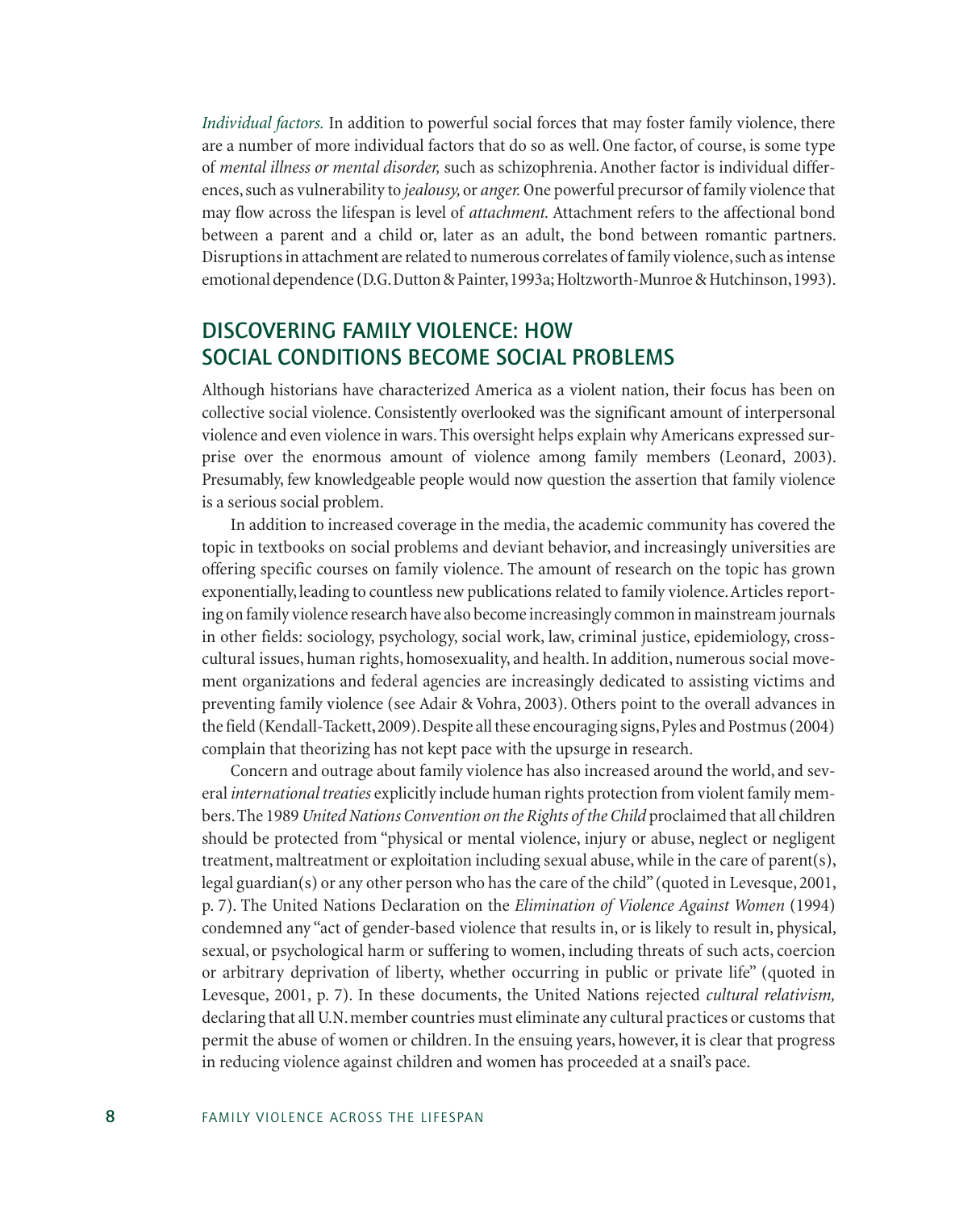*Children's human rights.* The customary view of children's rights is through the lens of family law, and to date, observers have justly concluded that "international law and the human rights jurisdiction can be surprisingly disappointing in allowing children's rights" (Sawyer, 2006). Children need much more protection in terms of property rights and in custodial decisions. International law seems inoperative in compelling various countries to honor agreements, such as the Hague Convention. A custodial dispute concerning an 8-year-old American boy and his biological father clarifies the problem. A Brazilian court awarded custody of the boy to his Brazilian stepfather following the death of his mother, even though she had abducted him illegally when he was only 3 years old (Simao, 2009).

*Women's human rights.* Improvement in the status of women across the globe has been painstakingly slow. An *International News* report on October 12, 2006, proclaimed that the U.N. found violence against women to be severe, pervasive, and worldwide. A 2006 *BBC News* report on October 11 stated that Ethiopian women were the most abused women in the world, with 60% reporting sexual violence and marital rape. In addition, 100 countries had no domestic violence laws whatsoever. Emblematic of the sheer needless cruelty toward women, Ghanaian communities punish widows in many of the following ways: "by seclusion, pouring pepper into the eyes and private parts of a widow and preventing her from eating as signs of mourning" (Amoakohene, 2004, p. 2375). Clearly, family violence is a universal problem, receiving recognition on the social agendas of the United States and many other nations. It is important to recognize, however, that concern about family violence is a fairly recent phenomenon.

*Social constructionism.* When and how did family violence come to be seen as a social problem? According to many sociologists, social conditions become social problems through a process of social constructionism (Loseke, 2003; Spector & Kitsuse, 1977). From this perspective, *societal reactions* are central to the process through which a social condition is redefined as a social problem. Societal reactions to various situations, such as child abuse, can come from many sources: individual citizens, religious groups, social movement organizations, political interest groups, and the media, to name but a few. Through their reactions to particular social conditions, individuals and institutions play a crucial role in transforming public perceptions.

*Claims-making.* Various interest groups change social conditions into social problems by actively engaging in the process of raising awareness about that condition. The term *claimsmaking* has been applied to the activities of such groups; it refers to the "activities of individuals or groups making assertions of grievances or claims with respect to some putative condition" (Spector & Kitsuse, 1977, p. 75). Generally speaking, the process begins when claims-makers express anger or distress about a particular condition that they see as highly objectionable. Claims-makers may have vested interests in the outcomes of their protests, or they may simply be *moral entrepreneurs* engaged in what they see as a purely moral crusade (Becker, 1963). As the cause of a particular claims-making group becomes acknowledged by society more generally, the social condition comes to be defined as a social problem. Social problems, then, are essentially *discovered* through this process of societal reactions and social definitions. From this perspective, social problems come and go as societal reactions to given conditions change.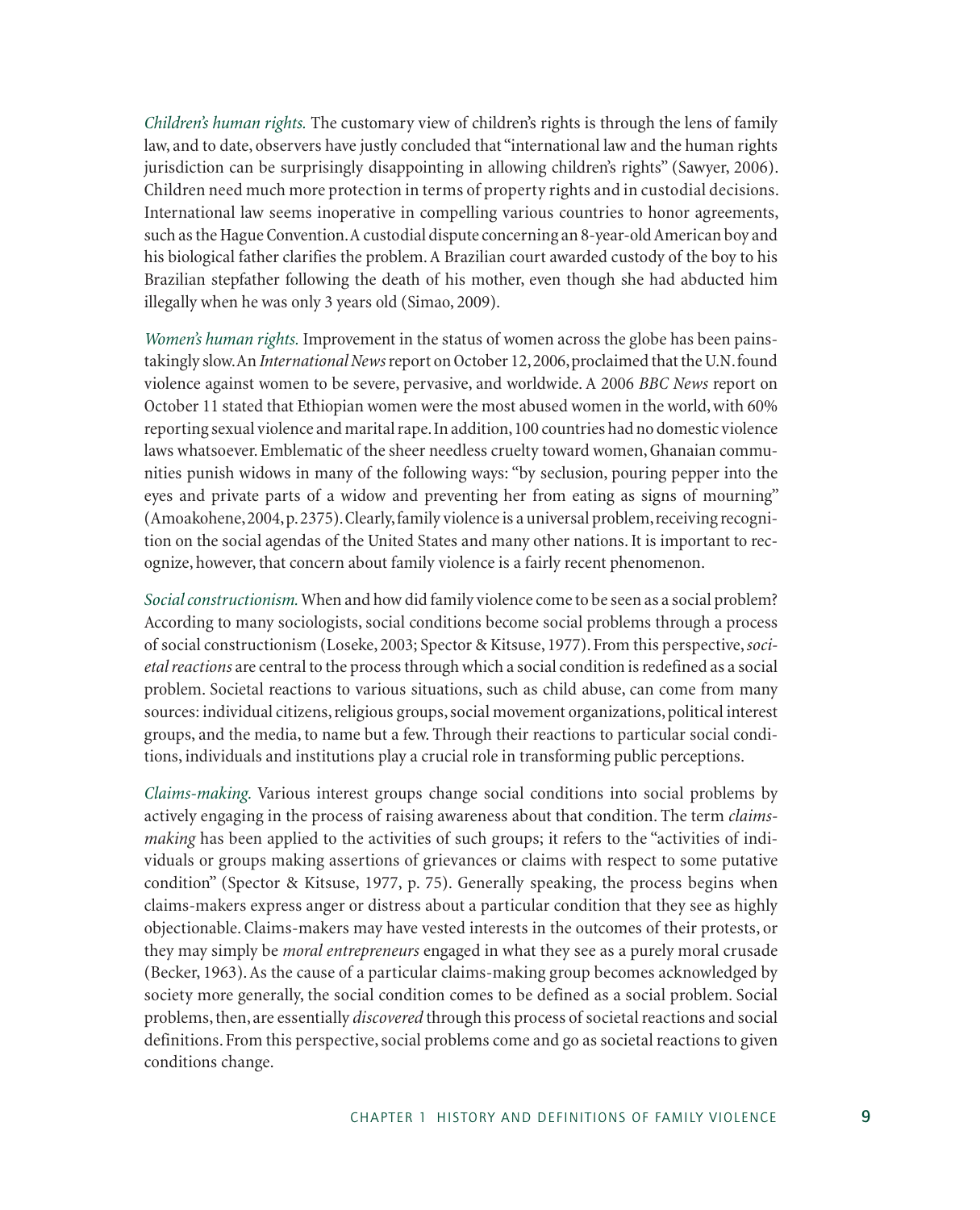Among other things, the *social constructionist perspective* helps to explain cross-cultural variations in definitions of family violence. That is, what is condemned as abuse in one culture is not always condemned in another. The social constructionist perspective also helps to illustrate how research is used in ongoing debates about social problems. The findings from family violence research have not uniformly settled disagreements about family violence–related topics. Instead, the research has become one of the most contentious areas in the social sciences. Experts pose many significant and far-reaching questions: Is family violence increasing or decreasing? Are men as likely as women to be the victims of intimate partner violence? Should parents be allowed to hit their children? And what constitutes rape? Although one might hope that research could settle such debates, the reality is that competing claims-makers interpret research data differently. Furthermore, those on both sides in any given debate typically arm themselves with their own sets of empirical findings, which they espouse as *the truth.* From a social constructionist perspective, the "winners" of these debates define the nature and the facts of social problems (Best, 2001).

## Discovering Child Maltreatment: The Historical Context

This history of childhood is a nightmare from which we have only recently begun to awaken. The further back in history one goes, the lower the level of child care, and the more likely children are to be killed, abandoned, beaten, terrorized, and sexually abused. (deMause, 1974, p.1)

Contemporary conceptions of children and childhood in the United States—that childhood is a special phase of life and that children should be loved, nurtured, and protected from the cruel world—emerged only within the past few hundred years. As Empey, Stafford, and Hay (1999) noted, in previous times children were "regarded more as small or inadequate versions of their parents than as sacred beings in need of special protection" (pp. 6–7). One illustration of the previous indifference to children as a group with special status is the historical practice of infanticide. Some scholars maintain infanticide was the most frequent crime in all of Europe and remained a relatively common practice until about 1800 (Piers, 1978).

Over the centuries, the value of children grew in developed societies, and by the 1900s in the United States, the government's interest in the welfare of children resulted in *child protection laws* including child labor laws, the creation of a juvenile court system, and mandatory education requirements. Although these changes likely reflect an increase in the value U.S. society placed on children, they no doubt also came about because of the state's interest in protecting itself from troubled children and the troubled adults these children often become (Pfohl, 1977).

*Discovering child physical abuse.* In many ways, the indifference to childhood evidenced in previous centuries is not difficult to explain. The harshness of life, the high rates of disease, and the visibility of death all contributed to a general devaluation of life and of children's lives in particular. In addition, most societies regarded children as the property of their parents, who were allowed to treat their property as they saw fit. In some cases, parents probably viewed their children as economic liabilities—as little more than more mouths to feed (Walker, Bonner, & Kaufman, 1988; Wolfe, 1991).

Many scholars trace the actual discovery of child abuse in the United States to the *house of refuge movement* of the early 1800s. The medieval principle of *parens patriae*—that is, the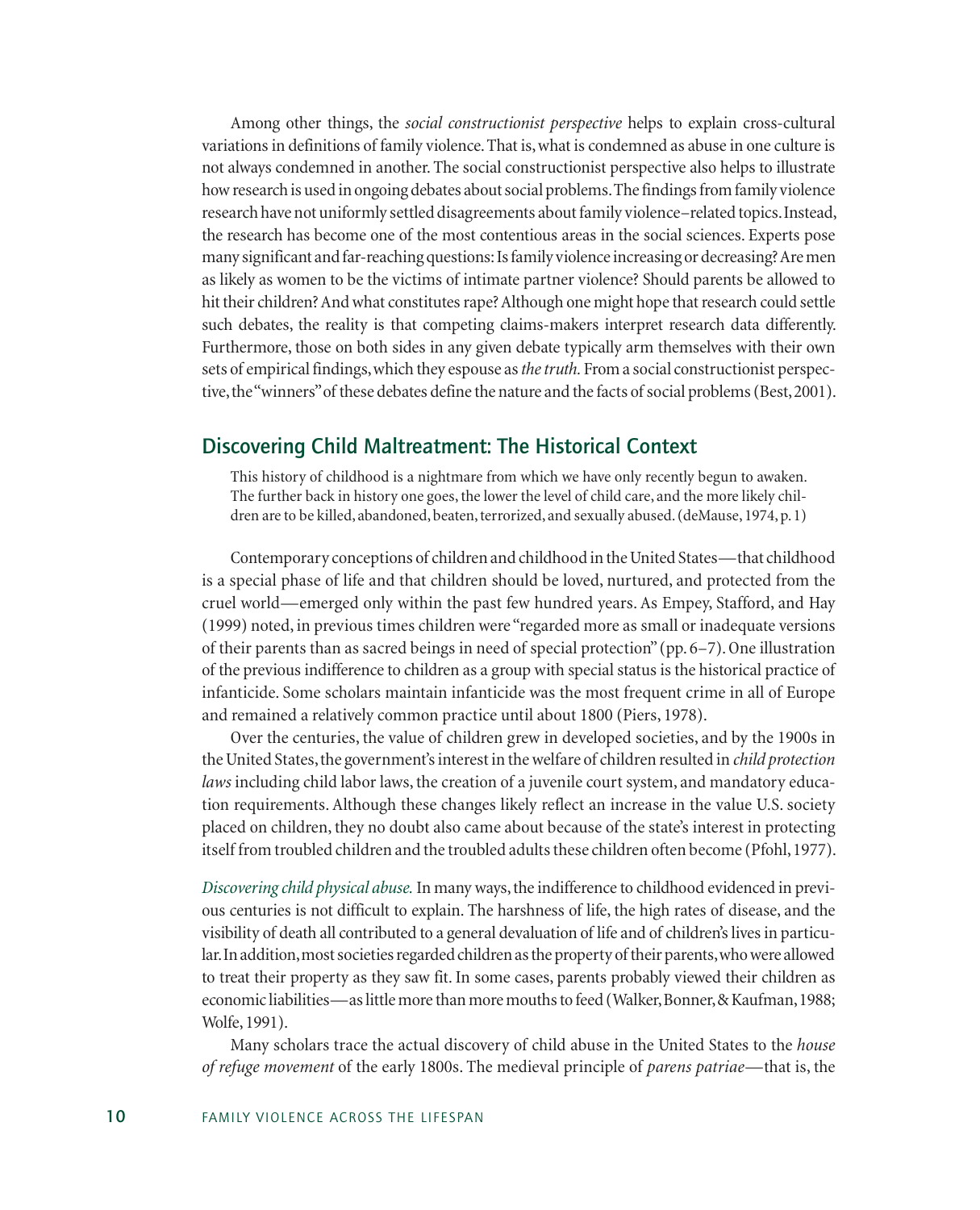right and responsibility of the state to protect those who cannot protect themselves—guided this movement (Pfohl, 1977). As a result of reforms brought about by the movement in the early to mid-1800s, authorities began to house children who were neglected, abused, or otherwise *on the road to ruin* in one of many state-supported institutions. The house of refuge movement represents the government's first attempt to intervene in neglect and abuse cases (Empey, et al., 1999).

*First child abuse court case.* Probably the most famous early court case involving child abuse was tried in 1874. Church social worker Etta Wheeler discovered that 8-year-old Mary Ellen Wilson was being beaten and starved by her stepmother. After unsuccessfully seeking help to remedy the situation, Wheeler took the case to Henry Bergh, founder of the *Society for the Prevention of Cruelty to Animals.* Mary Ellen was, after all, a member of the animal kingdom. A courtroom full of concerned New Yorkers, many of them upper-class women, heard the shocking details of Mary Ellen's life. The stepmother had beaten her almost daily and did not allow her to play with other children or even to leave the house. Mary Ellen had an unhealed gash on the left side of her face, where her stepmother had struck her with a pair of scissors. The jury took only 20 minutes to find the stepmother guilty of assault and battery (Pleck, 1987).

*Child-saving movement.* Because of the resulting public outcry, concerned citizens eventually founded the *Society for the Prevention of Cruelty to Children* in 1874 (Pagelow, 1984). This organization, and the larger *child-saving movement* of which it was a part, advocated for dramatic changes in society's treatment of children. Increasingly, child protection advocates argued that children need to be loved and nurtured, and if parents fail to protect their children, the state should intervene. They argued, in effect, that parents should not have complete authority over their children (Finkelhor, 1996).

Largely as a result of the claims-making of child advocacy groups, many state legislatures passed child protective statutes in the early 1900s, criminalizing parents' abusive and neglectful behavior and specifying procedures for meeting the needs of abused and neglected children (Pleck, 1987). Although there was considerable movement toward child protection during this time, sociolegal reactions to the problem of child abuse remained somewhat sporadic. For example, no laws existed to make the reporting of suspected child abuse mandatory for certain professionals.

*The battered child syndrome.* The full recognition of child abuse as a social problem in the United States was not complete until the 1960s, when Dr. C. Henry Kempe and his colleagues first described the *battered child syndrome.* They further suggested that physicians should report any observed cases of abuse (Kempe, Silverman, Steele, Droegemueller, & Silver, 1962). Kempe et al. defined child abuse as a *clinical condition with diagnosable medical and physical symptoms resulting from deliberate physical assault.* This declaration was important because it marked the addition of the considerable clout of the medical community to claims-making about the child abuse problem. When medical doctors combined forces with other professionals and child protection advocacy groups, the movement rapidly gained momentum. Before the end of the 1960s, every U.S. state had created laws mandating that professionals report suspected cases of abuse, and in 1974, Congress enacted the *Child Abuse Prevention and Treatment Act,* which provided federal funding to help states fight child abuse.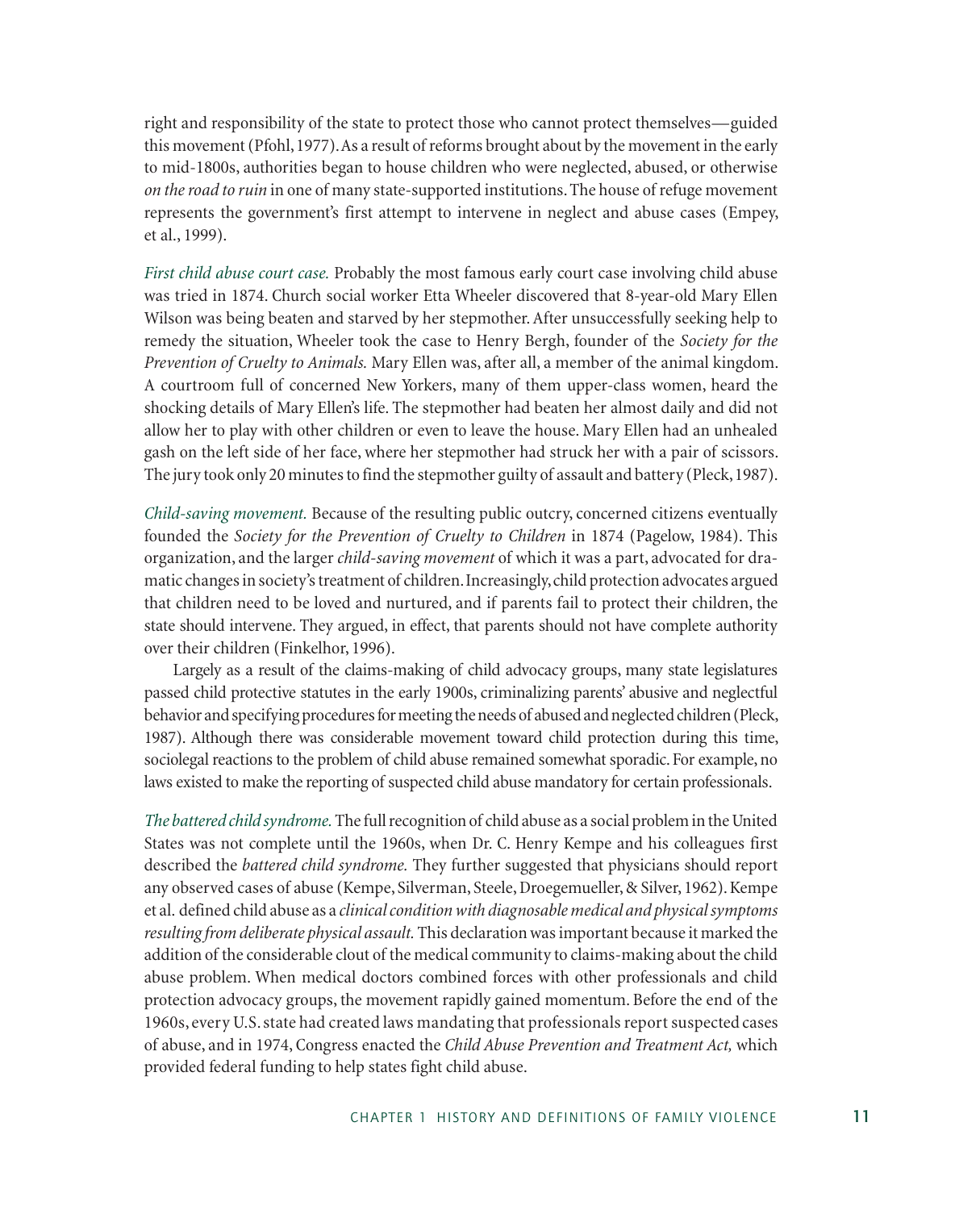*Discovering child sexual abuse.* Throughout history, and particularly in certain cultures, sexual interactions involving children have been commonplace. Some cultures have regarded these interactions as appropriate, even healthy for children. As one illustration, the ancient Greeks sexually exploited children, especially boys (deMause, 1974). Despite dramatic changes over the centuries, condemnation of sexual contact between adults and children is still not universal. One extreme minority perspective is that of the North American Man/Boy Love Association (NAMBLA). This organization, founded in 1978, supports "the rights of all people to engage in consensual relations, and opposes laws which destroy loving relationships merely on the basis of the age of the participants" (NAMBLA, 2002). Robert Rhodes, a NAMBLA spokesman, made the following comments when asked whether the group views itself as an advocacy group for children:

Yes. Considering the legitimacy of sexual relationships with children, there are two main theories that you can work from. One was the classical Greek theory—that is to say that the older partner in a sexual relationship served as initiator and tutor of the younger partner. You can also take a children's liberationist viewpoint—that is to say that children insofar as is possible—and it's far more possible than the current structure allows—should be given liberty to run their own lives as they choose, including the ability to determine how and with whom they should have sex. (quoted in Hechler, 1988, pp. 193–194)

Fortunately, mainstream America totally rejects the philosophy of NAMBLA. Even though freedom of speech allows NAMBLA members the right to express their beliefs, laws forbid any sexual contact between adults and children. Legislatures and attorneys continue their struggle to update legislation to protect children more effectively.

*Discovering child neglect and psychological maltreatment.* Child neglect is probably the *most forgotten* form of maltreatment (Daro, 1988). Such limited interest in neglect is surprising, however, given that it is much more common than physical or sexual child abuse. Psychological maltreatment is also pervasive and overlooked, even though it is a central component in all child maltreatment. The most obvious reason for these oversights is that physical and sexual abuse are far more likely to result in observable harm, and the definition of child physical abuse tends to be defined only in terms of *harm.* By contrast, the many negative effects of neglect and psychological maltreatment may not result in observable harm.

Although child neglect is a very old phenomenon, society did not come to acknowledge and define it as a social problem until the 20th century (Wolock & Horowitz, 1984). Psychological maltreatment of children has received even less recognition. Professionals have tended to look at psychological abuse as a *side effect* of other forms of abuse, rather than as a unique form of maltreatment. Only since the early 1990s have experts established psychological maltreatment as a discrete form of child maltreatment (see Hart & Brassard, 1993; Loring, 1994; Wiehe, 1990). Now, surveys suggest that Americans have finally come to consider psychological maltreatment a serious problem. Of those surveyed, 75% indicated that exposure to "repeated yelling and swearing" is harmful to a child's well-being (Daro & Gelles, 1992).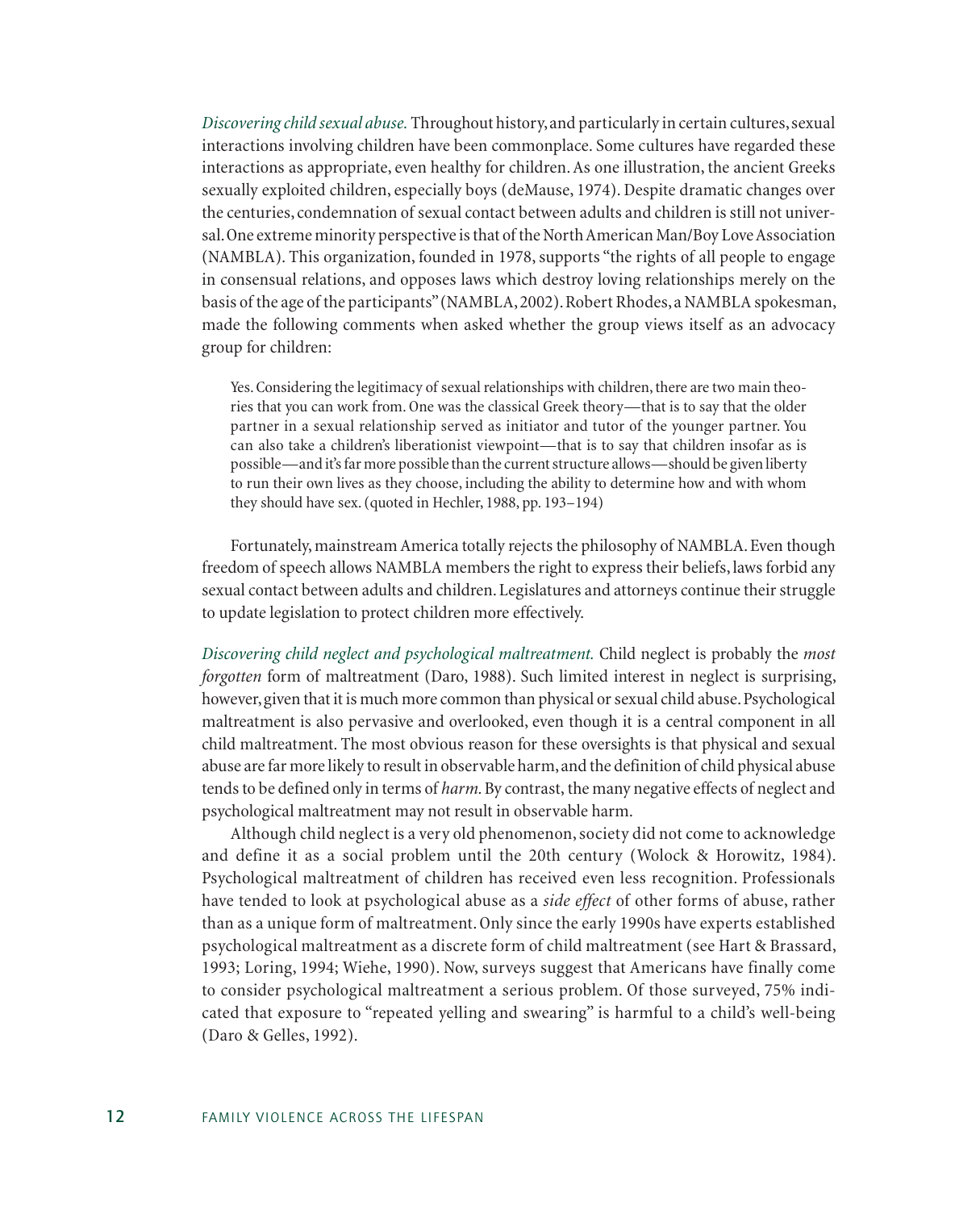# Discovering Intimate Partner Violence: The Historical Context

WOMAN'S RIGHTS CONVENTION. A Convention to discuss the social, civil, and religious condition and rights of women, will be held in the Wesleyan Chapel, at Seneca Falls, N.Y., on Wednesday and Thursday, the 19th and 20th of July, current; commencing at 10 o'clock am. (*Seneca Falls Convention*, 1848)

Social conditions in the United States were not conducive to the recognition of wife abuse until the women's movement of the mid-1800s called attention to the subordination of women. This movement, which was followed by the suffragist movement of the early 1900s and the feminist movement of the mid- to late 1900s, was an important precursor to the discovery of marital violence. The Seneca Falls Convention in 1848 planted the seed for a women's rights movement in a Wesleyan Methodist church in Seneca Falls, New York. Lucretia Mott, wife of an antislavery reformer and Quaker preacher, and women's rights advocate Elizabeth Stanton organized the Seneca Falls Convention. In the days prior to the convention, Stanton wrote the convention's Declaration of Sentiments, a document modeled after the Declaration of Independence. The declaration begins with the following pronouncement:

We hold these truths to be self-evident; that all men and women are created equal; that they are endowed by their Creator with certain inalienable rights; that among these are life, liberty, and the pursuit of happiness; that to secure these rights governments are instituted, deriving their just powers from the consent of the governed. (*Seneca Falls Convention*, 1848)

In strong language, the document asserts that throughout history men have injured and controlled women in hopes of establishing absolute tyranny over them. It concludes: "In view of this entire disfranchisement of one-half the people of this country . . . we insist that they have immediate admission to all the rights and privileges which belong to them as citizens of the United States."

Through the early 1900s, the struggle for women's rights in the United States focused mainly on securing the *right to vote.* Presumably, the right to vote would give women the necessary power to challenge many injustices, including violence in the family (Ashcraft, 2000). The efforts of the suffragist movement culminated with the passage of the 19th Amendment to the U.S. Constitution in 1920. Another advance for women occurred during World War II when women's joining the labor force changed some opinions about the adage, "women's place is in the home." During the 1960s, interest in women's rights revived as a new feminist movement gained momentum. The 1965 Supreme Court decision giving women access to birth control in every state freed women to limit the size of their families, to undertake alternative roles, and to pursue their autonomy. Now, the movement's major concerns turned to the subordination and victimization of women within the family.

*Discovering battered women.* Many historians have noted that early marriage laws actually gave men the legal right to hit their wives (R. E. Dobash & Dobash, 1979). Thus, the marriage license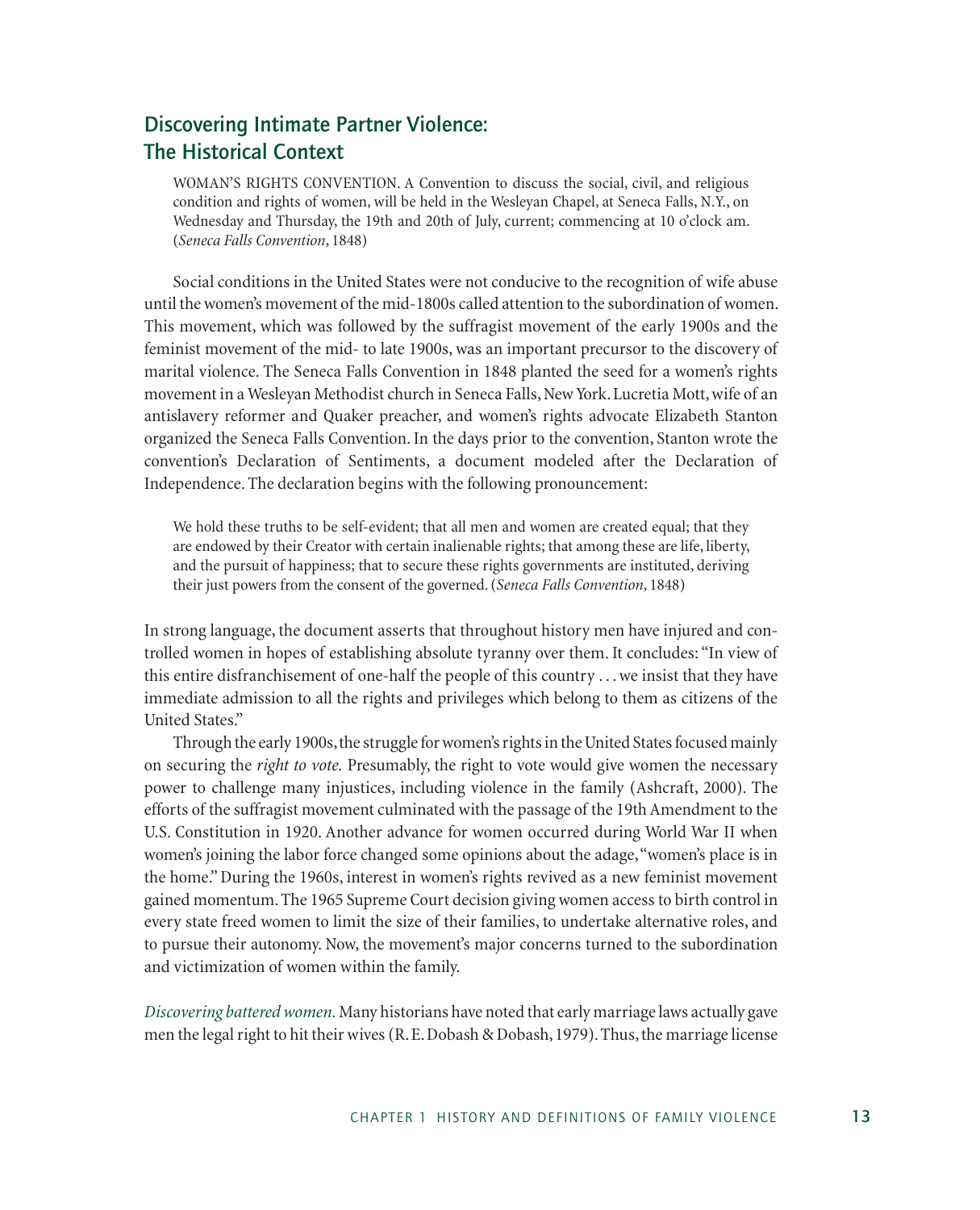became "a hitting license" (Straus, 1983). English common law held that women were inferior to men, and a married woman had *no legal existence* apart from her husband. The husband, in effect, owned and controlled her, and he also was accountable for her actions. Because social norms expected husbands to govern their wives, the law allowed them a great deal of latitude in using force to do so (Sigler, 1989). Early *British rape laws* also reflected the status of women as property, stating that when a woman was raped, restitution should be paid to her husband (or, if she was unmarried, to her father) (Sigler, 1989).

Recognizing the vulnerability of women within the family, Elizabeth Stanton argued that the rights of women should be acknowledged in all spheres of life. In doing so, she listed a number of facts, several of which related specifically to the family:

He has made her, if married, in the eye of the law, civilly dead. He has taken from her all right in property, even to the wages she earns. In the covenant of marriage, she is compelled to promise obedience to her husband, he becoming, to all intents and purposes, her master—the law giving him power to deprive her of her liberty and to administer chastisement. He has so framed the laws of divorce, as to what shall be the proper causes, and in case of separation, to whom the guardianship of the children shall be given, as to be wholly regardless of the happiness of women—the law, in all cases, going upon a false supposition of the supremacy of man, and giving all power into his hands. (*Seneca Falls Convention*, 1848)

Despite the efforts of Stanton and other influential reformers, the problem of wife abuse attracted little attention in the first half of the 20th century. As Pleck (1987) has noted, the campaign was, "compared to the child abuse movement of roughly the same time period, an abysmal failure" (p. 109). The modern feminist movement that arose in the 1960s renewed public interest in the problem of the subordination of women, in general, and in marital relationships in particular. Initially, however, leaders of the movement, including the National Organization for Women (NOW), tended to ignore wife abuse. Instead, NOW focused on passage of the Equal Rights Amendment, elimination of discrimination against women in the workplace, public funding for child care, and abortion rights. To the degree that feminists did advocate for battered women, the public, suspicious of their claims, often dismissed the movement as too radical and antifamily (Pleck, 1987).

The battered women's movement gained momentum when *Chiswick Women's Aid,* the first shelter for battered women to gain widespread public attention, opened in England in 1971. Chiswick's founder, Erin Pizzey, published the influential book *Scream Quietly or the Neighbours Will Hear* in 1974. The publicity that surrounded the book, and the subsequent radio and television exposure it generated, helped spread the battered women's movement in Europe. American activists, influenced by visiting Chiswick in the early 1970s, were eager to open similar shelters in the United States. A flood of media attention in the mid-1970s further increased public awareness of the domestic violence problem (R. E. Dobash & Dobash, 1978, 1979; Pleck, 1987).

In 1976, NOW decided to make wife battering a priority issue. As advocates founded organizations such as the *National Coalition Against Domestic Violence,* they effectively brought attention to battered women's issues at the national level. Their work led to improvements in social services for battered wives and changes in legal statutes that failed to protect women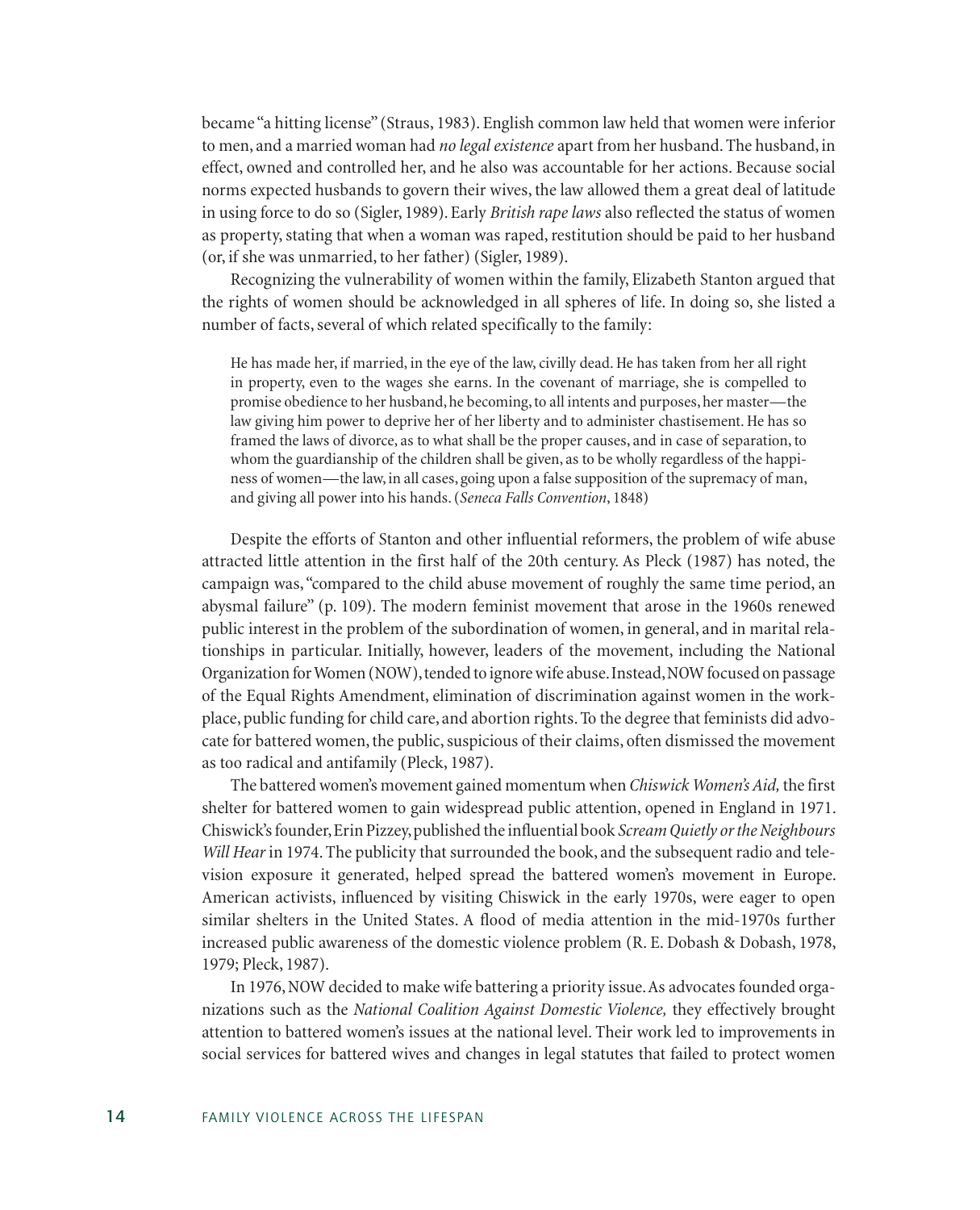(Studer, 1984). Several other organizations, such as the *National Organization for Victim Assistance* and the *National Council on Child Abuse and Family Violence,* actively fought for the rights of women. Although these organizations had somewhat dissimilar social and political agendas, their combined efforts raised awareness of the significance of violence against women as a *social problem.* Public health scholars recently pronounced violence against women to be a serious national *health problem,* because of the countless negative physical and mental health consequences of IPV (Chrisler & Ferguson, 2006). To some extent, the battered women's movement is a victim of its own success. Broad-based organizations, such as health care and government entities, have become so embedded in the movement that it is now mainstream, no longer in need of specialized advocates (Allen, Lehner, Marrison, Miles, & Russel, 2007).

*Discovering marital rape.* The women's movement has been influential in the relatively recent discovery of another form of domestic violence: *marital rape.* Historically, rape laws have pertained only to sexual assault outside of marriage. In the 1700s, Sir Matthew Hale, a chief justice of the Court of Kings Bench in England, originated the *marital exemption law.* The exemption held that by mutual matrimonial consent and contract, a wife had given her consent to sexual intercourse with her husband and could not retract it. Countering this longstanding assumption, early reformers viewed a woman's right to control her own body as key to eliminating her subordination, and they waged a vigorous campaign against a man's right to force sex in marriage. Their attempts to change marital exemption laws, however, were unsuccessful, and in the 19th century, the *status quo* continued. There were no criminal charges against any husband for raping his wife (Pleck, 1987).

Not until the modern feminist movement of the 1960s and 1970s did the topic of marital rape materialize once again. Contemporary defenders of the marital exemption law have challenged feminist claims-making during the past 40 years, arguing that the state has no business intervening in the private affairs of married couples. Defenders claimed that once the state intervenes, the love, trust, and closeness in a marriage will disintegrate, unlikely ever to be recovered (Hasday, 2000). Another defense of the marital exemption is that a husband may need protection from a vindictive wife who might falsely accuse him of marital rape as leverage in a divorce case. Diana Russell, however, illustrated the problem of uninformed legislators and others in the 1990 revision of her book *Rape in Marriage,* in which she quotes a telltale statement made by California state senator Bob Wilson: "But if you can't rape your wife, who can you rape?" (p. 18).

Fortunately, feminists have made substantial legal inroads in their attempts to prevent married men from forcing their wives to have sex. Laws against marital rape, while still imperfect, made rape a crime in all 50 states in July 1993. Although marital rape laws now exist, changes in feelings of entitlement among male partners have not always kept pace. In a 1996 inquiry, Raquel Bergen relayed a statement reiterated frequently by a husband to his wife: "That's my body—my ass, my tits, my body. You gave that to me when you married me and that belongs to me" (p. 20).

*Discovering dating violence.* In 1981, James Makepeace published the results of a seminal study on dating violence. The apparent similarity between the victimization of women in dating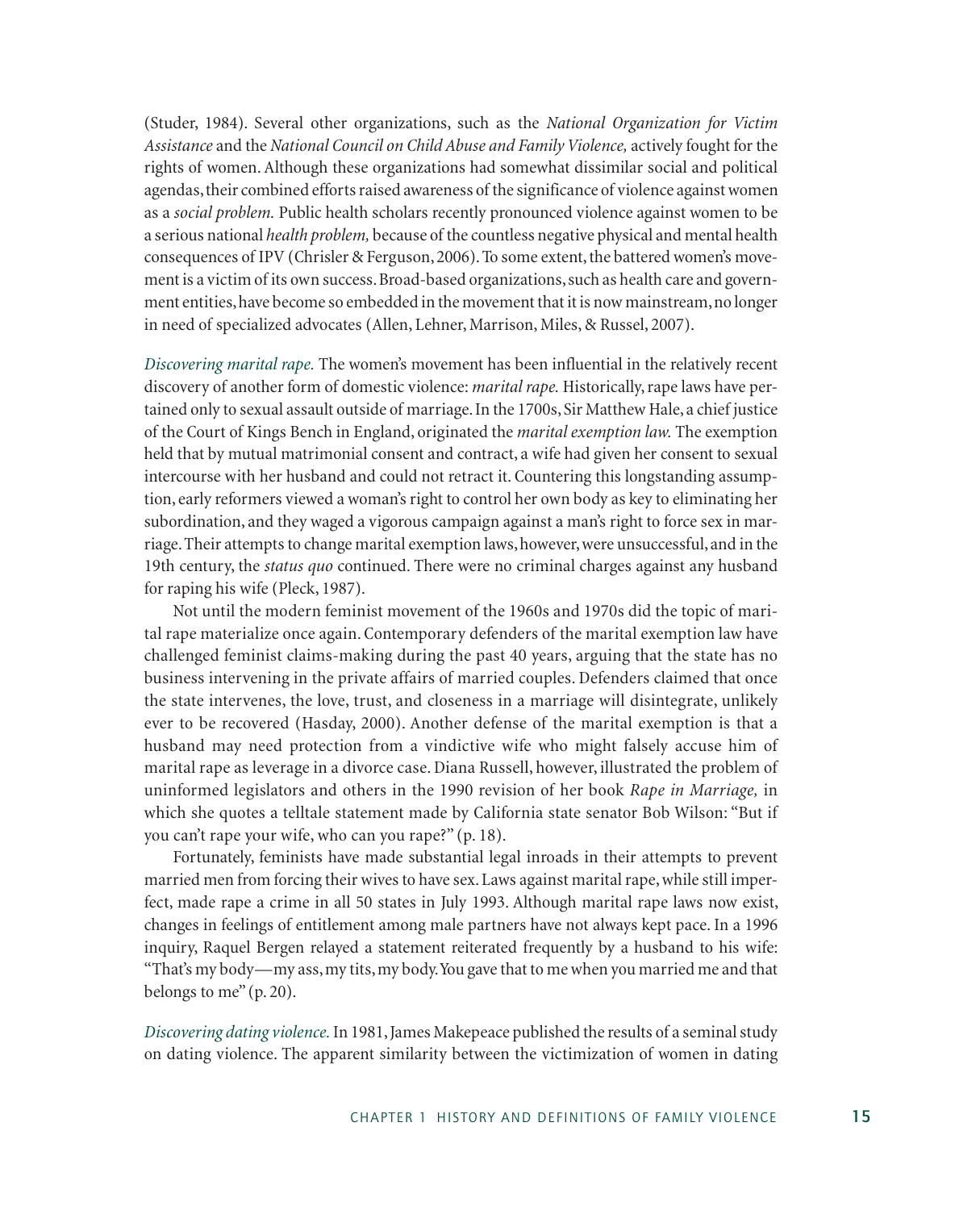relationships and in marital relationships led advocates and academicians to view dating violence as a form of violence against women (R. E. Dobash & Dobash, 1979). Given this renewed interest and availability of university students for research participation, surveys of dating violence became as prevalent as surveys of wife abuse. As the unresolved issues surrounding female-to-male dating violence resurfaced, advocates were successful in their claims-making, and today many high school and college campuses offer programs educating students about dating violence (Levy, 1991).

*Discovering sexual assault among dating couples.* In recent years, society has also come to recognize *date rape* as a serious social problem. Surprisingly, researchers determined that *sexual assault by an acquaintance* was far more likely than a violent sexual assault by a stranger. Date rape came more fully into view in the late 1980s when *Ms.* magazine published the results of a study called Campus Project on Sexual Assault (Koss, 1992, 1993). The study, which was funded by the National Institute of Mental Health, found that 27% of the college women surveyed had been victims of a completed rape (15%) or attempted rape (12%). Journalists in the popular press publicized the findings widely, and the study was the subject of a 1991 U.S. Senate hearing on sexual assault. Of late, experts have begun to abandon the term *date rape* in favor of *sexual assault* because the term *sexual assault* goes far beyond forceful intercourse and includes many forms of unwanted sexual touching (Clay-Warner & Burt, 2005).

*Discovering stalking.* Another form of abuse that is loosely related to dating violence (and wife battering) is *stalking,* which Tjaden and Thoennes (2000b) define as "visual or physical proximity; nonconsensual communication; verbal, written, or implied threats; or a combination thereof that would cause fear in a reasonable person" (p. 5). To provide an empirical definition of stalking, researchers queried battered women via a 13-item inventory. The women responded once for themselves and once for their stalker. See Table 1.1 for percentages of perpetrations and victimizations (items collapsed into subscale scores) reported by battered women (Langhinrichsen-Rohling, 2006).

These data round out the meaning (operationalization) of stalking and demonstrate the gendered nature of the behavior. Although stalking has always existed, criminal codes largely ignored it until the 1990s. Women's advocates and other groups were successful in attracting considerable media and scholarly attention to this behavior in the last few years, and today it is a criminal offense in all 50 states (Rosenfeld, 2000). Ongoing research has recognized stalking

| $\blacksquare$ TABLE 1.1 $\blacksquare$ | <b>Stalking Perpetration and Victimization</b> |
|-----------------------------------------|------------------------------------------------|
|                                         |                                                |

| Perpetration           | Victimization            |  |
|------------------------|--------------------------|--|
| Begging $-29.3\%$      | Begging-87.9%            |  |
| Unwanted pursuit-41.3% | Unwanted pursuit-87.0.3% |  |
| Stalking-25.0%         | Stalking-74.4%           |  |
| Threatening-25.3%      | Threatening-78.8%        |  |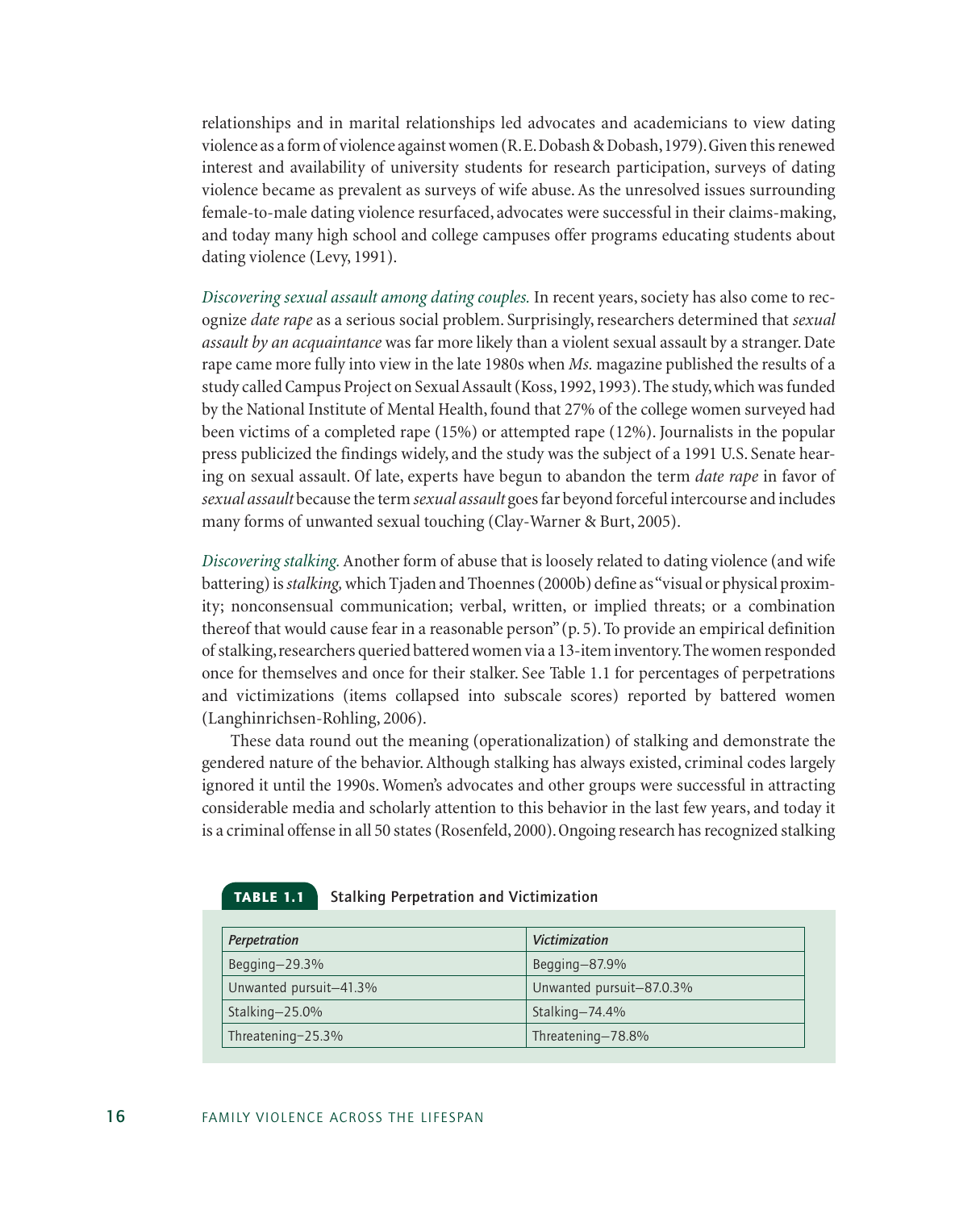as a more serious crime, capable of causing traumatic reactions in its victims (Logan & Cole, 2007). With access to computers, *cyberstalking* has also become a frequent tool of stalking perpetrators (Moriarty & Freiberger, 2008).

*Discovering elder abuse.* Elder abuse has been one of the last forms of family violence to receive societal attention, following the discovery of child abuse in the 1960s and marital violence in the early 1970s (Wolf & Pillemer, 1989). The first research on elder abuse did not appear in the *Social Science Index* until 1981–1982 (Baumann, 1989). It was not until 1989 that a scholarly journal dedicated solely to the topic began publishing. The earliest federal government involvement in addressing elder abuse came in 1962, when Congress authorized payments to states to provide protective services for "persons with physical and/or mental limitations, who are unable to manage their own affairs . . . or who are neglected or exploited" (U.S. DHHS, as quoted in Wolf, 2000, p. 6). In 1974, Congress mandated adult protective services (APS) programs for all states.

For some observers, the image of the stressed and burdened adult daughter abusing an elderly parent *linked elder abuse to child abuse* and resulted in considerable media attention. Following the child abuse model, claims-makers successfully advocated for laws that make the reporting of suspected elder abuse mandatory for certain professionals (Wilber & McNeilly, 2001). Legal progress in the area continues with ongoing attempts to pass the *Elder Justice Act* and related bills. It has become increasingly clear that it is necessary to help protect seniors from financial fraud, phony marketers, and social security misuse. Efforts have resulted in improved emergency law enforcement and rape prevention (Stiegel & Klem, 2007). Most of the legal amendments have centered on advancing guardianship rules and court oversight (Cook-Daniels, 2008a). The *Elder Justice Coalition* originated in early 2003 and included *five* founding organizations, such as the National Committee for the Prevention of Elder Abuse (NCPEA). Finally, advocates inaugurated an Elder Abuse Awareness Day on June 15, 2006.

*Discovering battered (?) men.* One vigorous debate in the field of family violence centers on the issue of female-to-male intimate partner violence (IPV). The debate can in many respects be traced to survey data from the 1970s and 1980s that suggest that wives are violent toward their spouses as frequently as husbands are violent toward their spouses (Gelles & Straus, 1988; Straus, Gelles, & Steinmetz, 1980). Most of these data emanated from research using the Conflict Tactics Scale (CTS), a self-report instrument that measures the frequency of various kinds of violent interpersonal interactions between couples (see the discussion of the CTS in Chapter 2). Findings from the *National Family Violence Resurvey* indicated that 12% of the women and 11% of the men surveyed engaged in at least one act of interpersonal violence (usually minor violence) in the previous year.

The assertion that women are as violent as men troubles and angers many battered women's advocates who perceive the "real" marital violence problem to be wife battering. Critics charge that the CTS fails to measure the degree to which women who report committing violent acts may be acting in *self-defense* or out of *fear* (Kurz, 1989). As the debate progressed, Saunders (2002) reviewed the available IPV literature and found no consensus among experts that female-to-male partner violence is even a social problem, let alone a behavioral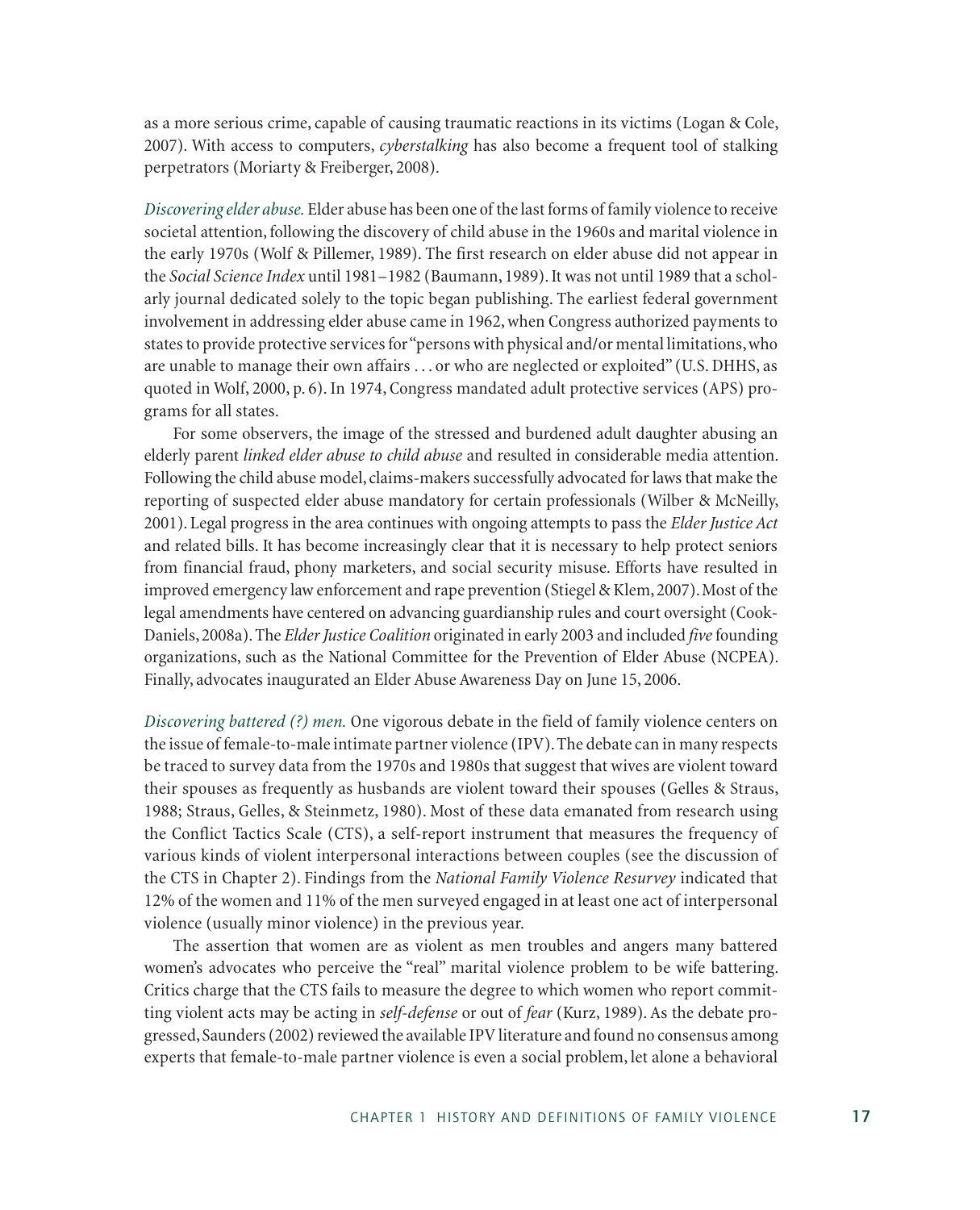equivalent to male-to-female violence. While strenuously defending gender equivalence of IPV, Straus and his colleagues (1980) stated that it would be unfortunate if the data on wifeto-husband violence "distracted us from giving first attention to wives as victims as the focus of social policy" (p. 43). Arguably, however, the data derived from their research showing extensive female-to-male violence via the CTS have fed a backlash against the battered women's movement (George, 2003).

Whatever the case may be, it is reassuring to note that the issue of male victimization has attracted more academic attention in the last decade. As researchers found evidence of some female-to-male IPV, the debate evolved into a comparison of gender similarities and differences in IPV (Miller & Meloy, 2006). As an illustration, *coercive control* of one's partner is not only a feature of male-to-female IPV, but also of female-to-male IPV, although to a much lesser extent (Swan & Snow, 2006). Competing claims-makers continue to negotiate the scope and nature of domestic violence. For the time being, the issue of women's violence against men remains in the background to some extent, as the real problem of IPV has emerged as *woman battering.*

# The Co-occurrence of Child Maltreatment and Marital Violence

It may come as no surprise that child maltreatment and marital violence very frequently occur within the same family. Co-occurrence refers to situations in which one or both adult partners are abusive not only toward the other but also toward a child within the same family (Knickerbocker, Heyman, Slep, Jouriles, & McDonald, 2007). The exact amount of abusive behaviors that overlap is unknown but seems to extend between 30% and 60% (Appel & Holden, 1998). According to M. A. Dutton (as cited in Dingfelder, 2006b), child maltreatment and partner abuse are linked to such an extent that scholars *must* address them jointly.

Funding sources and advocate organizations are beginning to note this linkage and are altering their approaches accordingly. Scholars have commented on the vastly different mandates of the agencies involved. *Child Protective Services (CPS)* primarily focus on protecting children with much less concern toward mothers. Battered women's advocates focus primarily on the safety of both mothers and children and on the rights of the mother. These different goals came to a head in an adversarial manner when CPS charged a battered mother with child neglect because she *allowed* her children to see her husband beat her. Incredibly, a New York court in 1999 sided with CPS and found the mother guilty. Although higher courts later soundly reversed the decision, the case made it clear that co-occurring violence urgently requires professional attention (Clarke, 2006). For now, representatives from both factions are attempting to resolve their different approaches through collaborative exchanges.

# International and Understudied Groups in the Discovery of Family Violence

Most Americans probably did not know much about Osama bin Laden, the Taliban, or the views of radical Islamic fundamentalists prior to the terrorist attacks on September 11, 2001.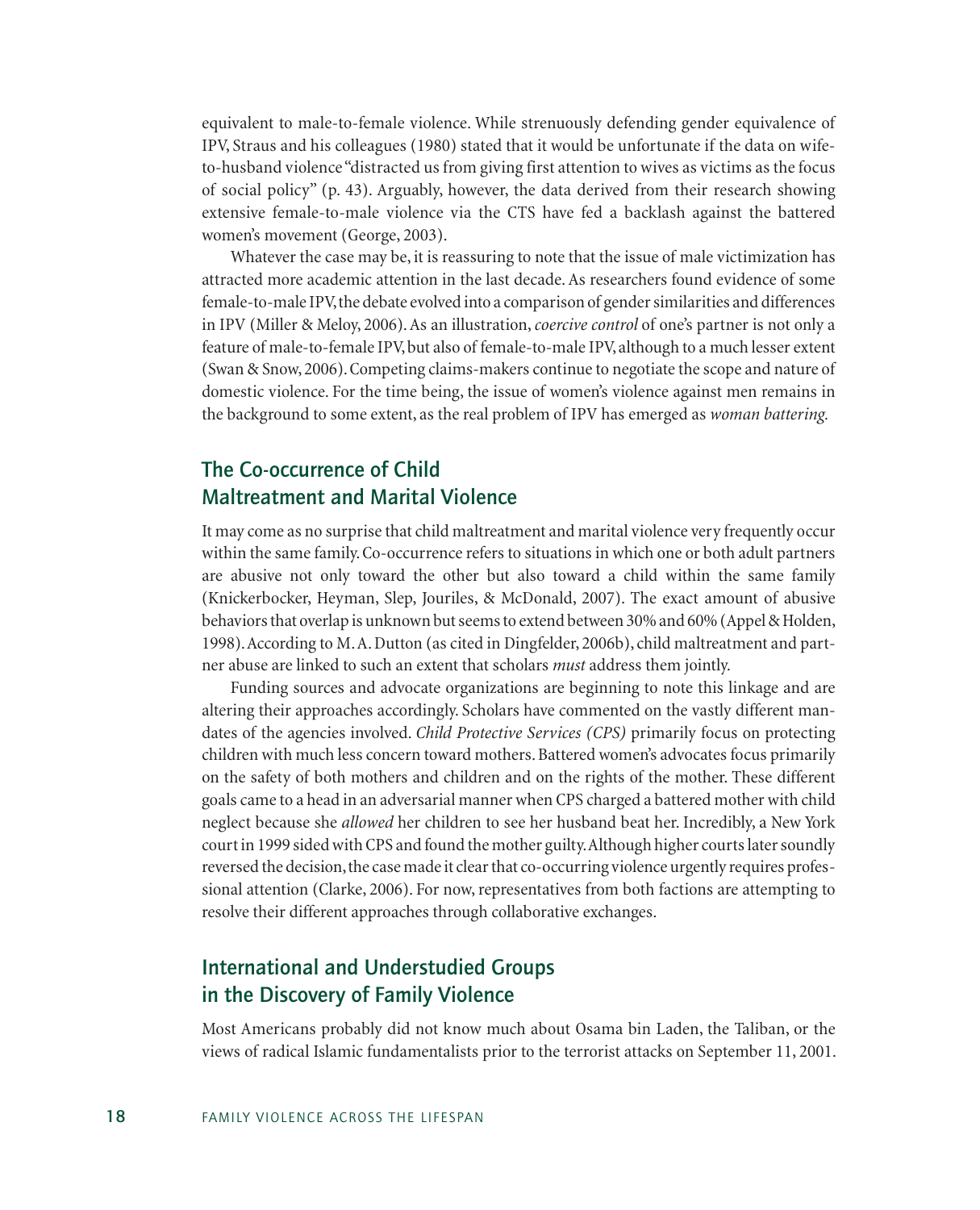These attacks not only awakened Americans to the threat of terrorism, but also served to raise awareness about another shocking reality: the oppression of women and children around the world. Many of these practices constitute *human rights violations.* Only after the attacks did the mistreatment of women in Afghanistan make headlines in major U.S. newspapers and magazines. Such mistreatment, however, is not unique to radical Islamic fundamentalism. Other conservative extremist groups across the globe cling to similar cruel customs.

Women and children (especially girls) around the world have been and continue to be victimized by a vast array of cultural practices, including genital mutilation, foot binding, dowry death, child abandonment and infanticide, selective abortion of female fetuses, sexual exploitation, forced prostitution, and violent pornography (Holloway, 1994; Levesque, 2001). Many of these practices continue today essentially as customary laws—that is, customs that predate international legal reforms and are still widely observed (Levesque, 2001). These customs are deeply rooted in some cultures and continue to influence contemporary practices.

In China, for example, the state's one-child policy (which penalizes married couples for having more than the prescribed number of children) appears to have increased infanticide. Demographers estimate that approximately 12% of Chinese girl infants go missing each year (Riley, 1996). Another example of a cultural practice that indirectly contributes to abuse is India's dowry system. Wives whose families cannot pay dowries (payments to a groom) are often abused and sometimes killed by their husbands or their husbands' families (Levesque, 2001).

Levesque (2001) cites estimates made by the United Nations that between 17% and 38% of the world's women are victims of intimate violence, with rates as high as 60% in developing countries. McWhirter (1999) reported that in Chile, *private* violence probably affects 25% of wives and 60% of families. The country's cultural history of machismo, alcohol use, and acceptance of violence, in general, has hindered reform efforts. Illustrative of the seriousness of male violence against women are the criminal penalties for wife abuse. In Chile, legal sanctions apply only if the abuse resulted in at least 14 days of hospitalization for the victim or her loss of work (Levesque, 2001).

*Cross-cultural family abuse.* For the most part, American academicians have failed to blend into their definitions of IPV nuanced interpretations of family violence derived from other cultures. One indication of cultural variation comes from battered Japanese women who emphasize unprotected sex as a particularly onerous type of *male-to-female intimate partner violence* (**MFIPV**; Yoshihama, 2002). Chinese people living in Hong Kong are especially sensitive to the selection of terms, such as violence versus abuse, when responding to questionnaires about IPV (Tang, Cheung, Chen, & Sun, 2002). For a comprehensive discussion of definitions across cultures, see Malley-Morrison and Hines (2004).

*Immigrant family violence.* As American culture has become more diverse, the need to study, understand, and respond to cultural variations in family violence has received priority consideration from organizations, such as the American Psychological Association (APA 2003). Scholars in every field have forcefully called for enhanced cultural competence among practitioners and researchers. There is a great need to translate assessment tools, recognize some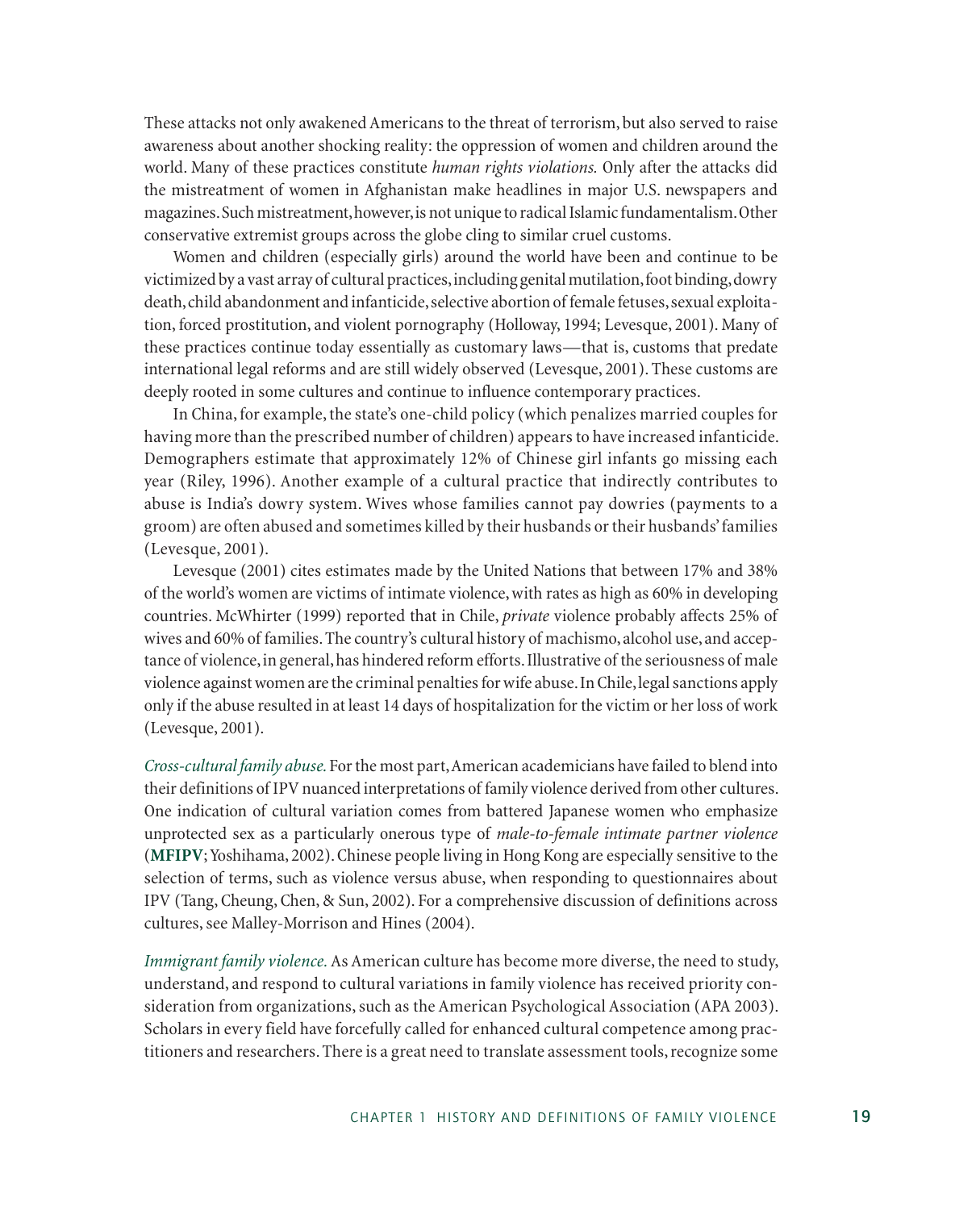of the subtleties of cultures that influence behaviors, and expand programs aimed at minorities (e.g., Calvete, Corral, & Estévez, 2007; Keller, Gonzales, & Fleuriet, 2005).

Immigrant women are especially vulnerable to IPV because they may be socially isolated and economically dependent on their spouses. Husbands can easily threaten their spouses with deportation (LaViolette & Barnett, 2000). Latino immigrants in the United States are more likely than Anglo families to live in poverty and to experience the stresses associated with recent immigration—factors that are likely to contribute to violence in the family. Latino parents tend to be relatively authoritarian and are more likely than Anglo-American parents to *punish their children physically.* As Fontes (2002) notes, the vast majority of these families are not dysfunctional or abusive, and they do not need the strong arm of the state. What these parents need are culturally competent counselors who can apply their knowledge in several ways: (a) to explain the dangers of punishing children physically, (b) to teach nonviolent parenting skills, and (c) to help families to cope with the isolation and other stressors they may be experiencing.

*Violence among ethnic and racial minorities.* Findings about *ethnic and racial differences* in IPV are mixed. Although several studies have uncovered higher rates of IPV among several minority groups, others have found few, if any, differences (McFarlane, Groff, O'Brien, & Watson, 2005; Smith & Chiricos, 2003). Caution in interpreting these findings is warranted because of other factors: (a) Police bias accounts for some racial disparity in felony arrest rates for black women (Bourg & Stock, 1994); (b) Demographic and socioeconomic factors help explain some racial disparities (Lauritsen & White, 2001); (c) Combining data from several diverse ethnic groups (e.g., Native American Indians and Asian Americans) distorts the findings (Sokoloff & Dupont, 2005); (d) Providing research respondents with inventories labeled as *crime surveys* versus *personal safety* surveys alters the results(McFarlane et al., 2005); and (e) Lack of knowledge of the impact of current and historical parameters of racism have influenced responses. Finally, there is no empirical evidence suggesting that racial differences in family violence are rooted in biology.

*Violence between gay and lesbian partners.* One form of interpartner violence that has only lately attracted academic research is IPV between *gay and lesbian partners.* One of the first influential books covering same-sex IPV (Renzetti, 1992) appeared in the early 1990s. The amount of contemporary research on the topic, however, has eclipsed expectations and is having a strong impact on the field of family violence. For one reason, findings about same-sex IPV have challenged the attribution of partner violence to the patriarchy (D. G. Dutton, 1994). Research continues to suggest that while the rates of some forms of violence within homosexual relationships are similar to those found within heterosexual relationships, the *forms* of abuse vary considerably. Same-sex assaults produce substantially more injuries, and same-sex homicides tend to be much more brutal than heterosexual homicides (Bartholomew, Regan, White, & Oram, 2008; Mize & Shackelford, 2008).

*Abuse of disabled intimates.* A 2000 definition of *disability* from the National Center for Injury Prevention and Control defines disability as "limitations in physical or mental function, caused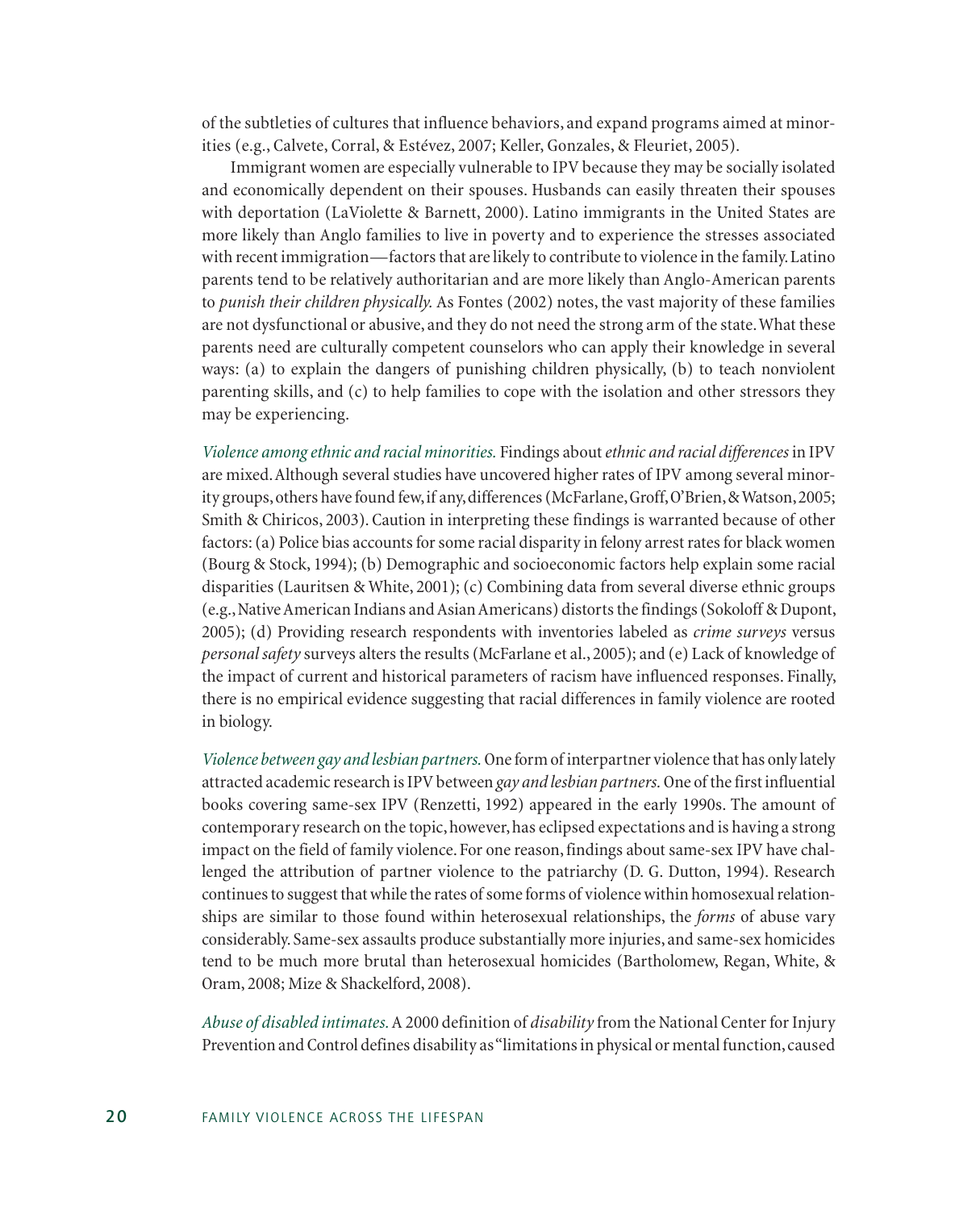by one or more health conditions, in carrying out socially defined tasks and roles that individuals generally are expected to be able to do" (p. 1). Research on disabled women and children is especially sad and especially limited. Perpetrators do things such as move furniture around the house so that a blind spouse will trip over it. The prevalence of IPV in various disabled populations is unknown, but specialists theorize that disabled women may be 10 times more likely than nondisabled women to be abused (Sobsey, 1994; see also Sundram, 2000).

*Religious diversity.* Some current religious groups in the United States rob women of equality with men, going so far as to embed male dominance into their by-laws (Niebuhr, 1998). "The major religions legitimize the power of men over women as a God-given right, and there are strong historical traditions indicating approval of men beating their wives—within certain limits—as a way of controlling their behavior" (Archer, 2006, p. 149). Mormons, for instance, usually believe in rigid gender roles that give preference to men. A smattering of Mormons operating *under the radar* appear to cling to bygone and illegal practices, such as forced early marriage of teenage girls, and polygamy (Tresniowski, Atlas, Lang, & Cardwell, 2009). Because of the dual combination of religious freedom and an emphasis on parental rights in the United States, authorities hesitate to interfere with child-rearing practices that are simply unusual.

Some doctrines, though, incorporate beliefs that are so extreme, that agents of the mainstream culture must intervene. One exemplar is the rejection of modern medicine by Christian Scientists. In the news on May 16, 2009, was a story about a judge who ruled that the parents of a 13-year-old cancer victim must allow the boy to undergo chemotherapy. The doctors feared that the delay in obtaining a court order might already have cost the boy his life (Forliti, 2009). In addition, most denominations condemn homosexuality, thus threatening homosexuals' self-esteem and complicating their help-seeking efforts for same-sex IPV (Lacayo, Barovick, Cloud, & Duffy, 1998). On a more positive note, several studies of female IPV victims judged spiritual beliefs to be beneficial and important to their ability to cope (Farrell, 1996; Goodman, Dutton, Weinfurt, & Cook, 2003; Humphreys, Lee, Neylan, & Marmar, 1999).

*Abuse of rural residents.* Rural abused women are another subpopulation in dire need of aid, because they are isolated in a cultural enclave of patriarchy (Websdale, 1995). There are several elements that make it especially difficult for rural battered women: (a) a more patriarchal social order, (b) greater gun use, (c) inadequate or no criminal justice response to incidents of maleto-female IPV, and (d) a lack of confidentiality, phones, shelters, transportation, social support, and legal representation (Thompson, 1995; Websdale, 1995).

*Abuse among intimates serving in the military.* There are reasons to ask whether military training and service negatively influence family harmony and the safety of all family members. The emphases on killing and weapons training, the increased stress caused by family separations, male dominance, and other factors intimate that IPV rates would be very high. Research in the area is ongoing, but the attitudes of some military commanders hamper efforts to identify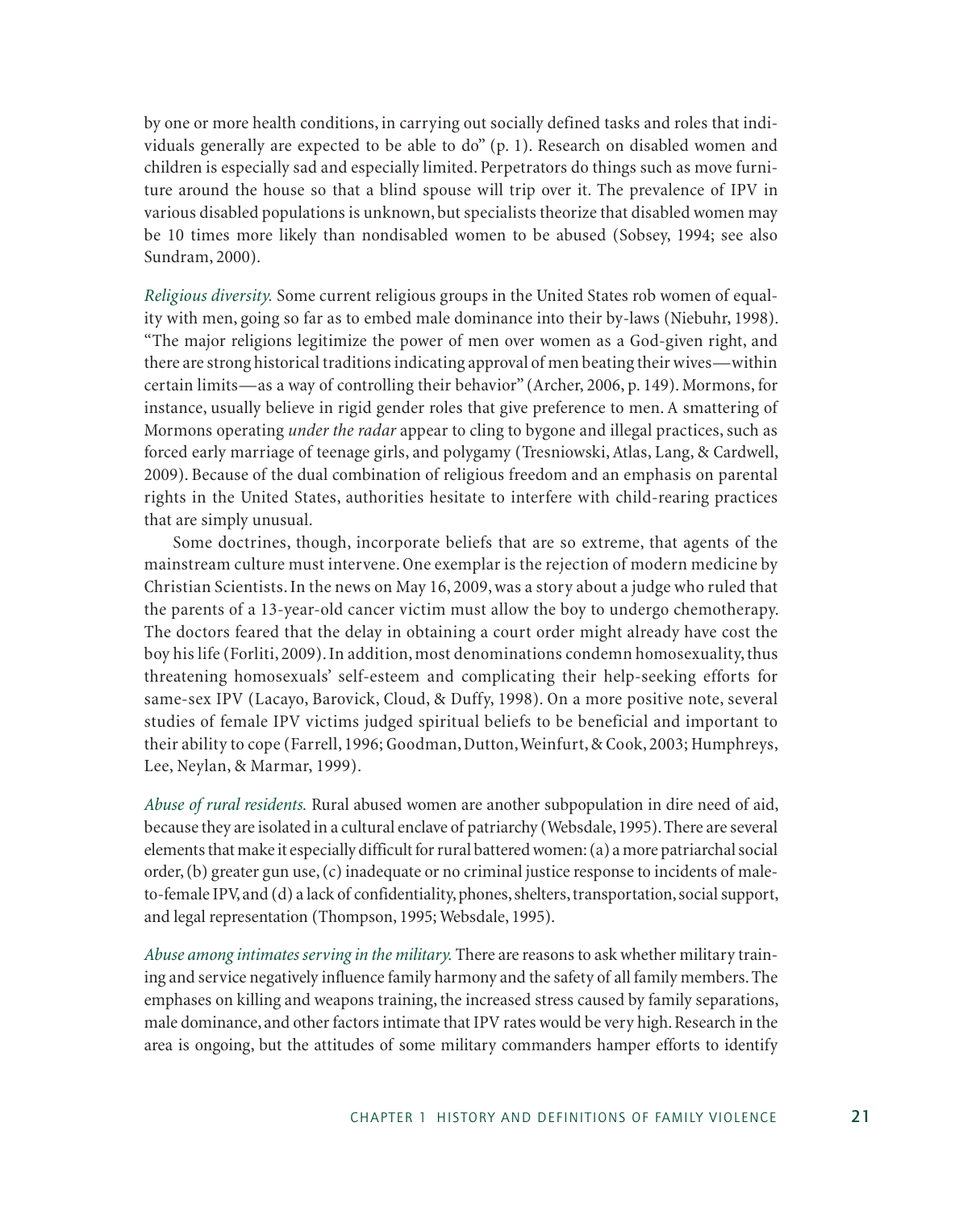problems. Some studies have found that IPV rates among military personnel are higher and that deployment may increase the rates. In one respect, however, military discipline can be somewhat effective in compelling treatment and in enforcing regulations requiring nonviolence in the home (e.g., McCarroll, Thayer, et al., 2000).

# Defining Family Violence: Understanding the Social Construction of Deviance Definitions

Just as the claims-making process has played a role in the history and discovery of family violence, it plays an important role in how family violence is defined. Claims-making influences people's understanding of what the problem is and, in turn, impacts academia and policy. Claims-making among researchers has sometimes led to use of vastly different research methodologies that have often produced competing definitions. Because of claims-making and other factors, any given definition is rarely accepted as universally correct. Two examples help to illustrate this point.

## Corporal Punishment

Many social scientists and child advocates believe that corporal punishment is morally wrong, harmful to children, and counterproductive. Some go so far as to argue that corporal punishment is a form of child abuse (Gershoff, 2008). Such claims-makers offer their arguments in an attempt to influence societal definitions of child maltreatment. Despite the worries of child abuse experts, surveys have shown that a majority of U.S. parents spank, and every U.S. state protects the right of a parent to spank as long is the child is not injured. But if the voices of these claims-makers become more persuasive in the future, spanking could conceivably be criminalized in the United States, as it is now in some Scandinavian countries (Straus, 1994).

## Defining Rape

Equally controversial is how to define rape. Currently, the FBI defines rape as "carnal knowledge of a female forcibly and against her will" (U.S. Department of Justice, 2004). Ordinarily, experts define c*arnal knowledge* so narrowly that it excludes a number of onerous sexual acts. In the past 20 years, feminists have convincingly argued that all forced sexual acts should be legally condemned. In response, most states have rewritten and expanded their legal definitions of rape. Feminists have also advocated, with some success, for a broadening of the interpretation of *against her will,* arguing that where there is no female desire or explicit consent there is, by definition, male coercion. From this more inclusive perspective, a woman whose ability to consent is compromised by alcohol/drugs or through some form of coercion is judged to be a victim of rape.

## Defining Family

In general, the term *family violence* refers to violence that takes place between immediate family members: husbands, wives, children, and parents. Yet, consideration of the topic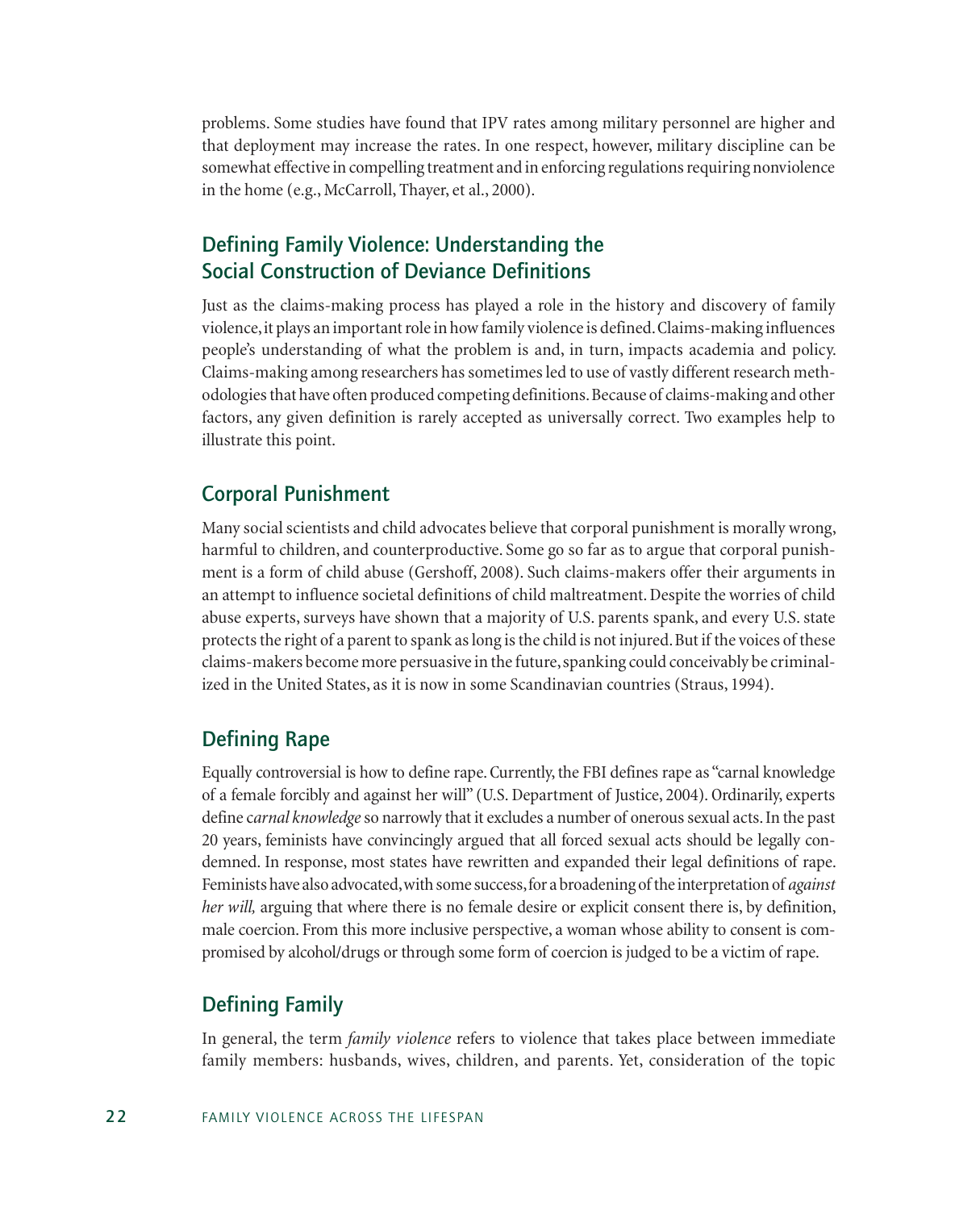invariably leads to the discussion of interpersonal violence outside the bounds of the traditional family. Cultural and legal definitions of what constitutes a family are changing, and as a result it has become impossible to discuss marital violence, for example, without also considering violence between unmarried intimates. Today, the term *intimate* is more commonly used to refer to anyone in a very close personal relationship, frequently a sexual relationship, even same-sex relationships. The *U.S. Bureau of Justice and the Centers for Disease Control and Prevention* currently use the term *intimate partner violence* to refer to violence between spouses, ex-spouses, or separated spouses; between cohabiters or ex-cohabiters; between boyfriends or ex-boyfriends and girlfriends or ex-girlfriends; and between same-sex partners or ex-partners.

Many of the forms of violence discussed in this volume occur outside of families as well as within them. Child sexual abuse most often occurs within the family, but not always. Elders may suffer abuse at the hands of family members, but society neglects them more generally. Although the primary focus in this text is on the family, there are a few discussions of abusive settings that exist outside the family unit, such as those of persons in a position of trust in the caretaking of children.

## Defining Violence

Violence may be defined as "an act carried out with the intention of, or an act perceived as having the intention of, physically hurting another person" (Steinmetz, 1987, p.729). Although this definition offers a clear and concise starting point, it can be overly narrow when it fails to include some forms of maltreatment, such as child neglect or controlling a spouse's right to leave the house. On the other hand, it may be *overly broad* when it includes corporal punishment or slightly pushing a spouse once in 20 years.

#### Defining Family Violence

The focus of this text is primarily violence that has been successfully labeled *abusive* by claimsmakers. Roger Levesque (2001) offers one suitable definition: "Family violence includes family members' acts of omission or commission resulting in physical abuse, sexual abuse, emotional abuse, neglect, or other forms of maltreatment that hamper individuals' healthy development" (p. 13). A government-convened panel of experts suggests defining violence against intimate partners as consisting of three kinds of behaviors: (a) physical violence, (b) sexual violence, and (c) threats of physical and/or sexual violence. The panel concluded that *abuse* should be defined broadly to include the above three types of violent behaviors *and* two more forms: (d) stalking and (e) psychological/emotional abuse (Saltzman, Fanslow, McMahon, & Shelley, 1999). The *APA Dictionary of Psychology* defines domestic violence as "any action by a person that causes physical harm to one or more members of his or her family unit" (VandenBos, 2007, p. 295).

The imprecision of definitions has contributed to differences of opinion and in some cases to contentious debates about methods for assessing family violence. The terminology selected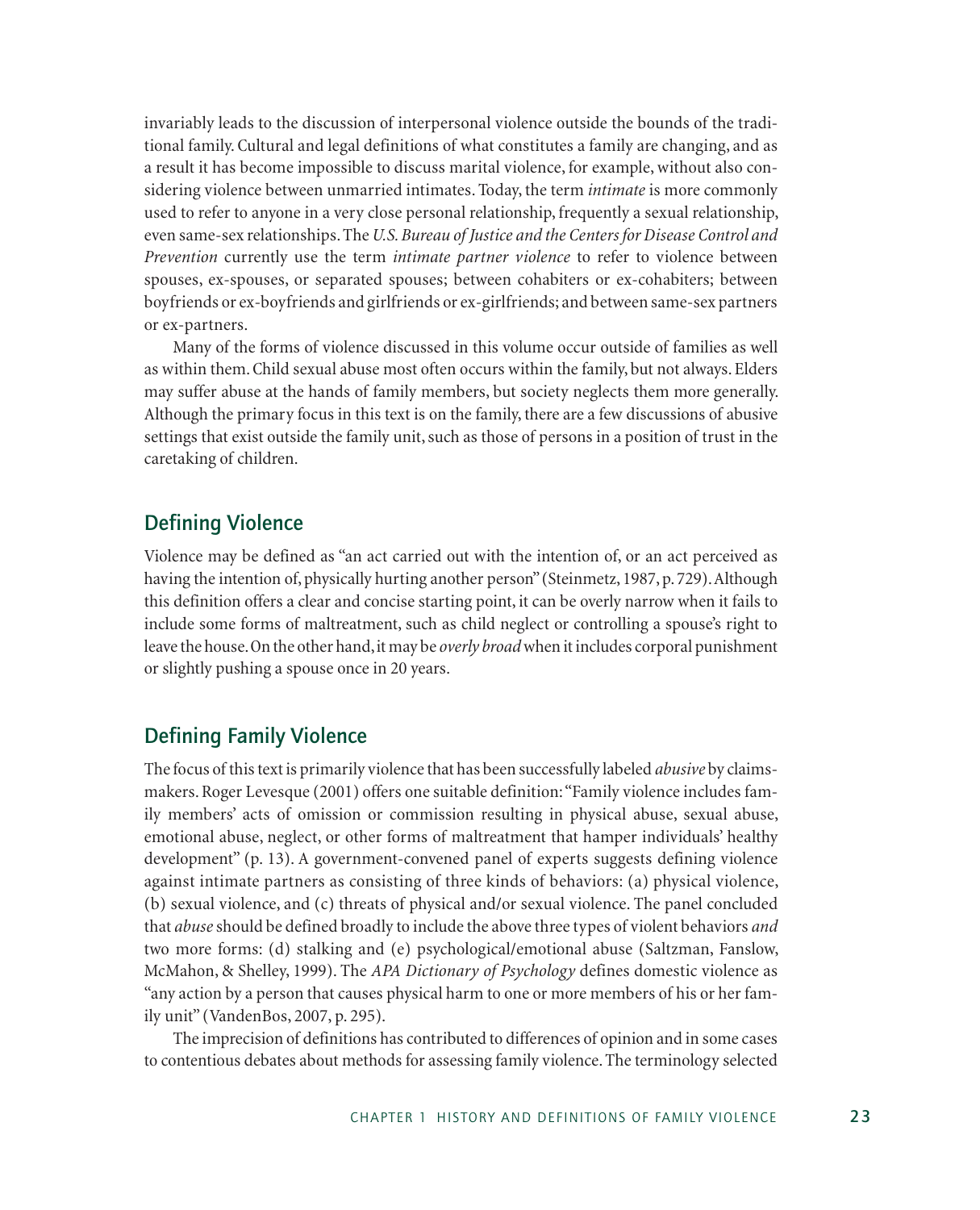by various scholars may *not* convey the *extent of harm* a specific act may cause. Some forms of physical violence, such as cutting with a knife, cause observable physical harm, while others, such as emotional abuse, cause less visible harm. Hence, *observable harm* is not a perfect yardstick. Sexual abuse, for example, may have near-incapacitating effects that last a lifetime but do not inevitably cause physical injury. A spouse can be emotionally tormented and controlled by the other spouse without a blow being struck. Elders can be harmed through neglect and financial exploitation, rather than physical assault.

Perhaps, some acts of family violence should be referred to as *abuse* rather than violence, because they do not meet a *physical harm* standard. Because the definition is so unsettled, most definitions of family violence use the terms *violence* and *abuse* interchangeably. To offset confusion and dissension, progressive social scientists are now calling for **operationalized** definitions for *every* type of family violence (Knickerbocker et al., 2007). An operationalized definition is one developed through empirical measurement. Intelligence, for instance, gains its meaning through standardized IQ tests.

New knowledge from other fields may help resolve these dilemmas. Neurobiological studies have documented actual *brain changes* resulting from childhood abuse. The major alteration was an increased sensitivity to stress (McGowan et al., 2009). Similarly, brain scans have exposed size reductions of the frontal lobe (i.e., thinking) and hippocampus (i.e., memory) of children reared in poverty. The scientists attributed the decreased brain volume to the constant stresses of being poor, especially being at the bottom of the social ladder. The brain deficits caused a decrease in ability to learn that probably will last a lifetime ("I Am Just a Poor Boy," 2009).

## Legally Defining Family Violence

Ultimately, societal norms associated with the legitimacy of family-violent acts are formalized into laws. The difficulty of specifying a norm, of course, varies across dissimilar forms of abuse, because beliefs about the legitimacy of behavioral practices diverge across individuals and whole cultures. One set of laws that is not especially ambiguous are the child sexual abuse laws, because they focus on *perpetrator actions.* The laws concerning physical abuse, neglect, and psychological abuse, in contrast, tend to focus on the *injury outcomes* for the victim and, as a result, are far less clearly defined. The legal distinction between legitimate and illegitimate forms of verbal abuse is less clear yet, and making a legal distinction between neglectful parents and poor parents is especially problematic. Legal definitions of physical marital violence may seem relatively unambiguous, because in the eyes of the law there is no legitimate marital violence. Nevertheless, current scholars evaluate legal definitions of IPV as so narrow as to be unacceptable (DeKeseredy & Schwartz, 1998).

Defining family violence is compounded by historical approaches to enforcement of laws, laws that apply to single violent incidents. In reality, IPV rarely occurs as a *single incident,* but more accurately occurs as an ongoing series of violent events (Hirschel & Buzawa, 2002). Furthermore, the law does not take into account many obvious disparities in violence associated with gender. The law considers a hit by a woman to be just as serious as a hit by a man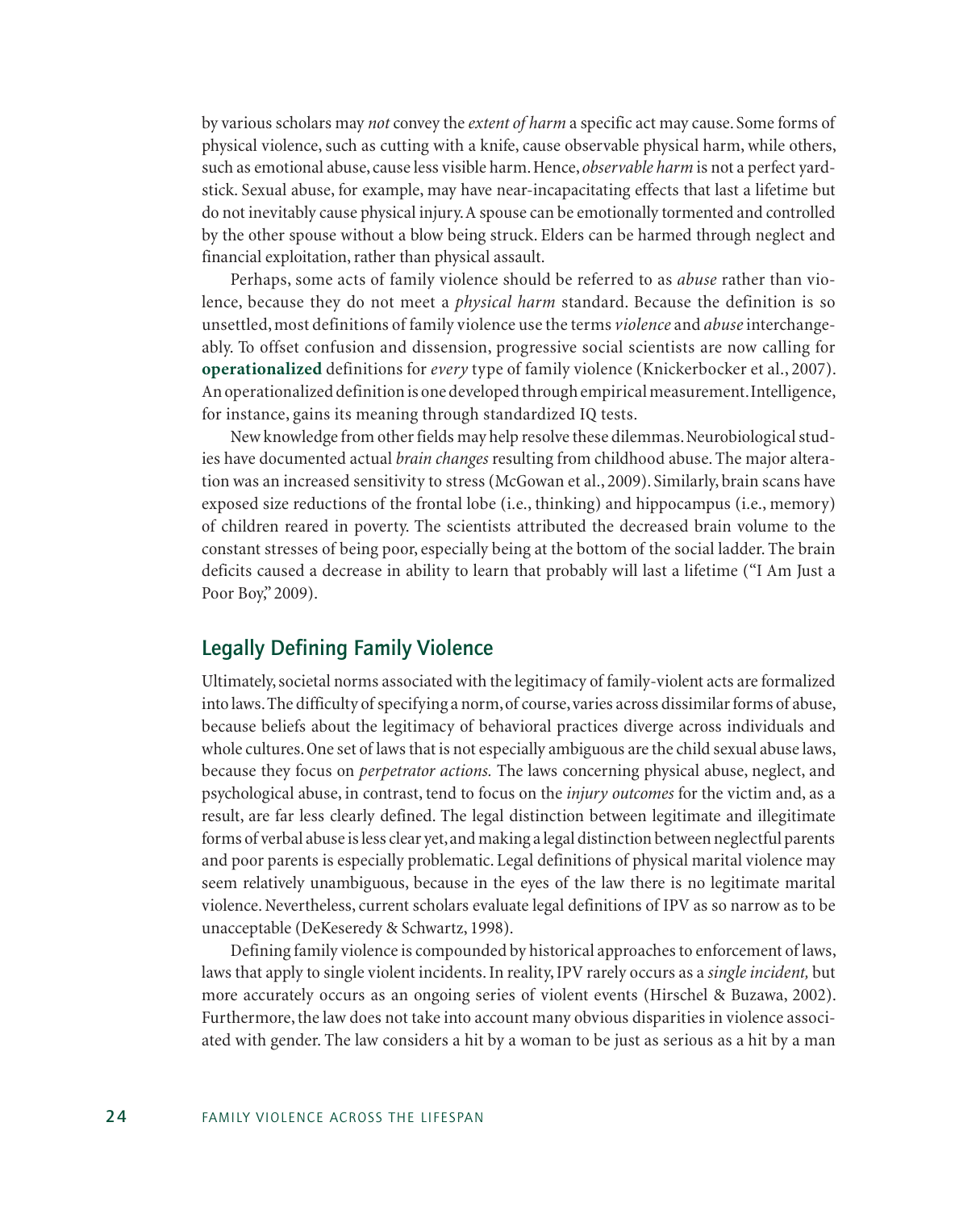(Osthoff, 2002). Battered women's motivation for female-to-male violence may be distinctly different from those of a batterer. While advocates view battered women's violence as likely to be self-defensive, criminal justice personnel are just as likely to view it as a form of *mutual combat.* Battered women's motivation for IPV may also be unimportant to some judges or other personnel who are attempting to avoid gender bias in implementing laws (Kernsmith, 2005a; Osthoff, 2002). All these factors emphasize the critical need to understand the dynamics of violent relationships.

### Monetary and Other Costs of Family Violence

In addition to concern for children's and women's safety and well-being, society should be concerned about the staggering costs of IPV. Researchers trying to capture the monetary cost of IPV have taken several broad approaches. One tactic is to estimate the financial burden of *treating injuries* and providing *mental health care* for victims. Another line of attack has been to investigate the costs of IPV-related *homelessness and welfare.* Finally, agencies within the U.S. *criminal justice system* have begun to scrutinize the costs of *processing* battery cases. Analyzing the National Violence Against Women Survey (NVAWS; Tjaden & Thoennes, 1998a) and several other data sources, a panel of experts determined the 1995 economic toll of IPV in the United States to be \$5.8 billion, or if updated to 2003 dollars, \$8.3 billion. Another team of analysts determined the cost for the 45.1% of the 8,000 female victims of IPV surveyed for the NVAWS (Ulrich et al., 2003). Categorizing the costs produced the figures in Table 1.2 (Max, Rice, Finkelstein, Bardwell, & Leadbetter, 2004).

#### TABLE 1.2 Costs for IPV

| <b>Total Costs</b>              | <b>Medical Costs for Injuries</b> |  |
|---------------------------------|-----------------------------------|--|
| Rapes-\$320 million             | Hospital care, 78.6%              |  |
| Physical assaults-\$4.2 billion | Physician care, 51.5%             |  |
| Stalking-\$342 million          | Ambulance/paramedic, 14.9%        |  |
| Murders-\$893 million           | Dental care, 9.5%                 |  |
|                                 | Physical therapy, 8.9%            |  |

Battered women also took more time off from *paid work* and more time off from *child care and household* responsibilities. A comparison of the average number of injuries multiplied by the average cost of services for each injury yielded significant gendered differences. For men, the total cost of female-to-male IPV was \$386.76 per person; for women, the total cost of maleto-female IPV per person was \$948. These results emphasize the crucial toll of IPV beyond medical costs of assaults (Arias & Corso, 2005; see also T. R. Miller, Cohen, & Wiersema, 1996). Of course the costs of child abuse are similarly astounding. *Prevent Child Abuse America* published the estimates displayed in Table 1.3 (Wang & Holton, 2007).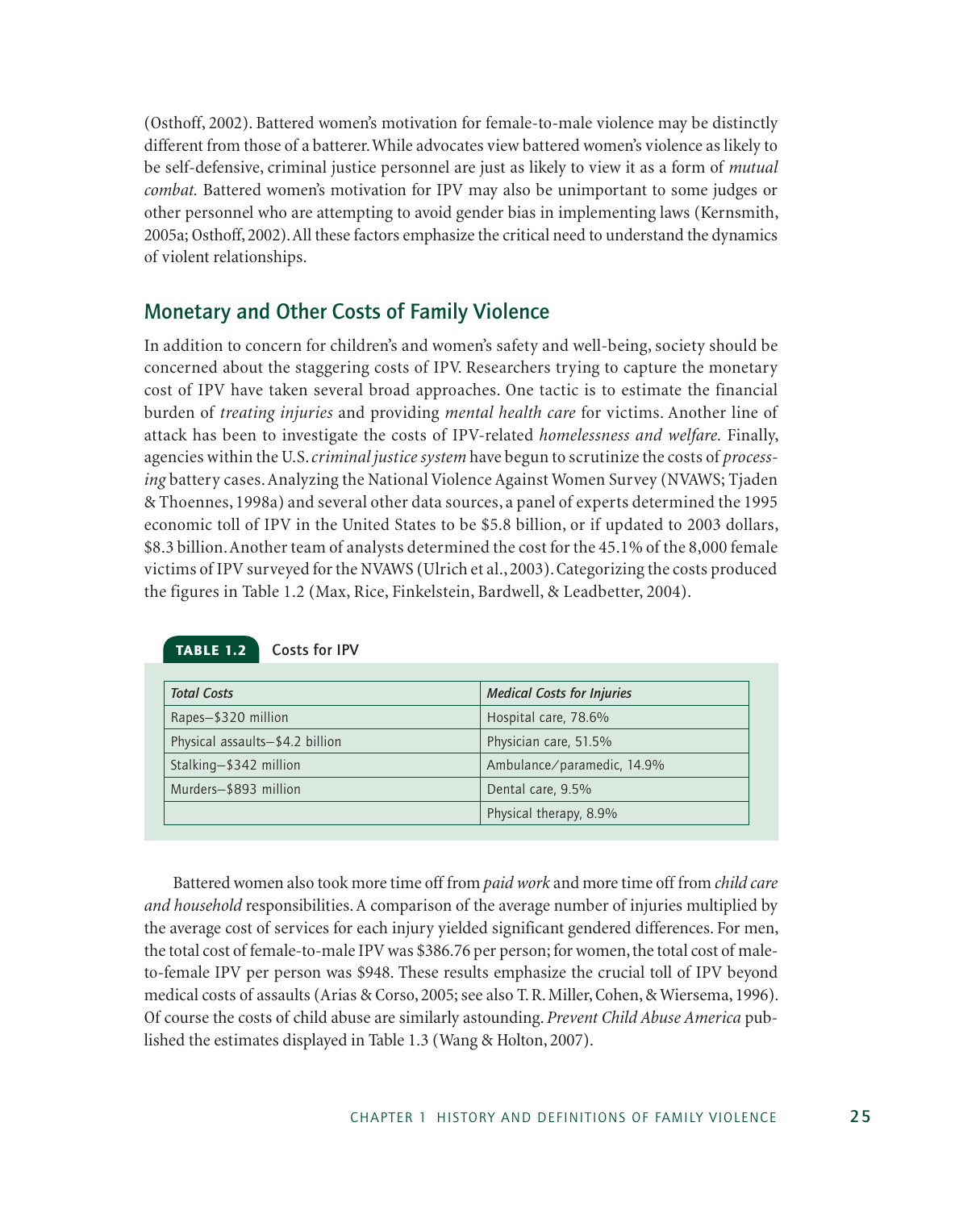| <b>Direct Costs</b>           | <b>Estimates of Annual Costs (in 2007 Dollars)</b> |  |
|-------------------------------|----------------------------------------------------|--|
| Hospitalization               | \$6,625,959,263                                    |  |
| Mental health care system     | \$1,080,706,049                                    |  |
| Child welfare services system | \$25,361,329,051                                   |  |
| Law enforcement               | \$33,307,770                                       |  |
| <b>Total Direct Costs</b>     | \$33,101,302,133                                   |  |
| <b>Indirect Costs</b>         | <b>Estimates of Annual Costs (in 2007 Dollars)</b> |  |
| Special education             | \$2,410,306,242                                    |  |
| Juvenile delinguency          | \$7,174,814,134                                    |  |
| Mental health and health care | \$67,863,457                                       |  |
| Adult criminal justice system | \$27,979,811,982                                   |  |
| Lost productivity to society  | \$33,019,919,544                                   |  |
| <b>Total Costs</b>            | \$103,754,017,492                                  |  |

#### TABLE 1.3 Total Annual Cost of Child Abuse and Neglect in the United States

# PRACTICE, POLICY, AND PREVENTION ISSUES

It is useful to conclude this history of the discovery of family violence with a discussion of the numerous policies and practices introduced in recent years to help prevent family violence. As with the prevention of crime more generally, family violence prevention is confronted with two pervasive tensions. The first concerns the relative importance of prevention versus intervention.

- *Prevention* refers to social support and education programs designed to stop family violence before it occurs in the first place.
- • *Intervention*refers to societal responses to family violence after it occurs. Such responses include programs to identify and protect victims, criminal justice sanctions for perpetrators, and various treatment options for offenders and victims.

In terms of intervention, the question arises about who the target of the intervention should be. Should society focus on protecting victims and punishing offenders, or on providing treatment and services for offenders and victims? A variety of *legal interventions* exist, such as mandatory reporting laws, mandatory arrest laws, criminal sanctions, and restraining orders. *Rehabilitative interventions* primarily include various types of counseling and medical treatment.

History helps to put the current social policy debates in context. Once family violence became fully recognized in the 1960s and 1970s, the most immediate concerns of authorities were the identification and protection of abuse victims and the punishment of offenders. This response, however, has often come at the expense of a societal commitment to *primary*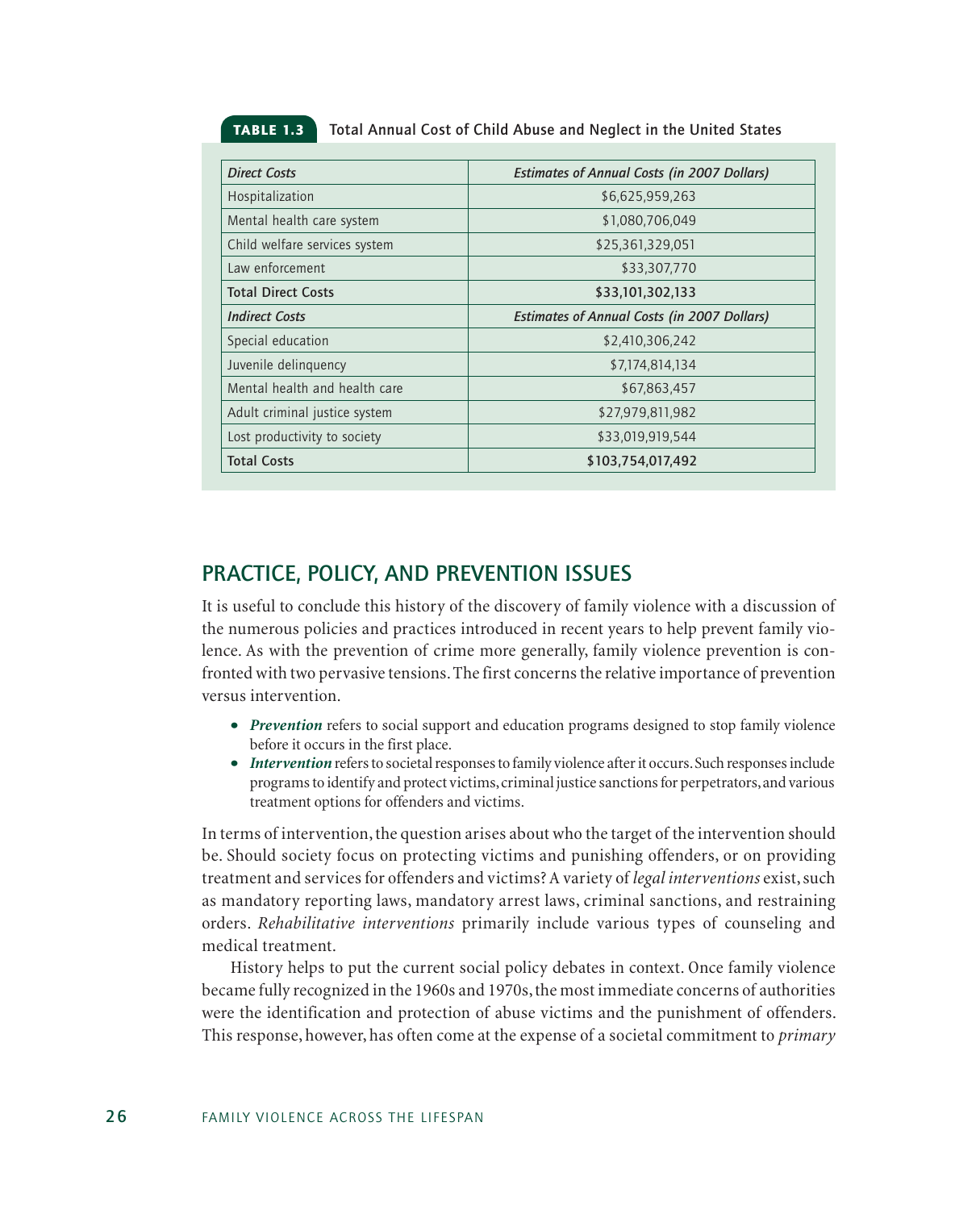*prevention* and efforts to help abusive families. With most of the resources available to combat family violence committed to the criminal justice response, little is left for the support and services needed by vulnerable families. Table 1.3 lists a number of family violence prevention and intervention strategies targeted toward children and adults. The following discussions introduce these strategies briefly.

It is possible to approach the subject of family violence prevention on many different levels. Because there are so many precursors to family violence, there are multiple opportunities to prevent it. One might begin with a discussion of the social problems directly or indirectly related to family violence (e.g., poverty, unemployment, inadequate housing, inadequate health care, and inadequate welfare assistance). Although these enduring and complicated problems are causally relevant, an expanded discussion of them is well beyond the scope of this book. More manageable are the various prevention strategies that focus specifically on community education and social services for families.

*Family support and training programs.* A teenager cannot legally drive an automobile without first receiving appropriate training and passing a driver's license test, but that same teenager can become a parent without any oversight from the state. Many who assume the role of parent are not adequately prepared to do so (Pogarsky, Thornberry, & Lizotte, 2006). In recent years, family support and training programs have become increasingly common as part of community efforts to enhance the knowledge and competence of new parents. Many involve home visits with at-risk (i.e., poor, single, young) parents of newborns or expectant mothers. These contacts give the service providers opportunities to work with the parents in a safe, nonconfrontational environment, and they may also prevent some of the social isolation that is often associated with abuse. Although in-home intervention programs typically focus on child abuse prevention, it is important to note that they could potentially influence marital violence rates as well (Wolfe & Jaffe, 1999).

*School-based programs.* School-based programs have obvious appeal because they are an inexpensive way to reach many children, teens, and college students. The most common sexual abuse prevention programs target school-age children (ages 6–12) and emphasize primary prevention and detection (Reppucci, Land, & Haugaard, 1998). The overwhelming majority of school districts in the United States offer sexual abuse programs, and research suggests that these programs are successful in increasing children's knowledge and in teaching prevention skills. Whether school-based programs actually reduce the incidence of sexual abuse is a matter of some debate (Wurtele, 2002).

Schools can also be suitable places for identifying children exposed to marital violence (Wolfe & Jaffe, 1999). Many scholars see the adolescent years (ages 13–18), when children often form their first intimate relationships, as an ideal time to teach children about the importance of violence-free intimate relationships (Godenzi & De Puy, 2001). High schools commonly offer a variety of school assemblies, lectures, videos, drama groups, and discussion groups in hopes of promoting healthy relationships and reducing dating and marital violence. Evaluation research suggests that such programs result in positive changes in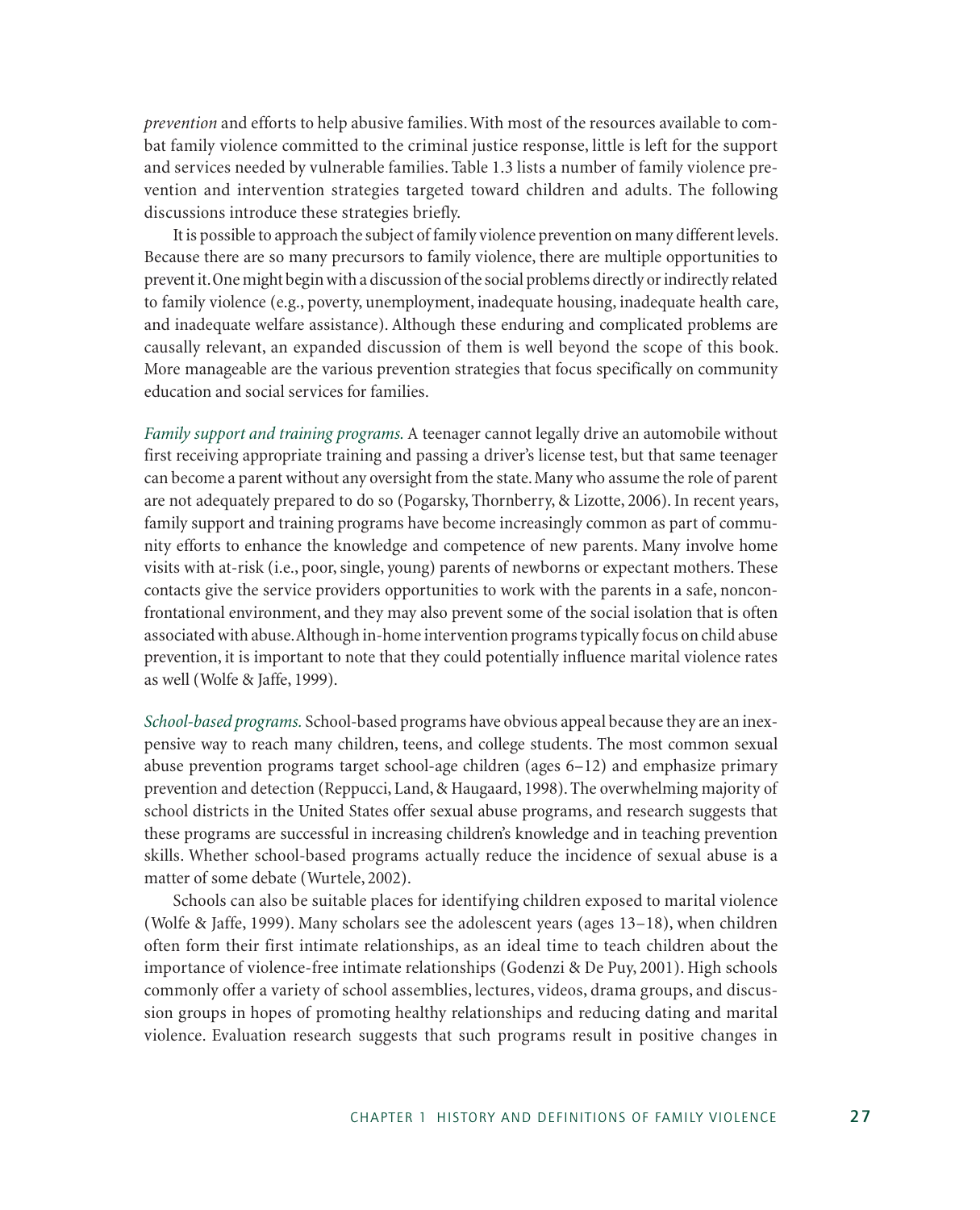knowledge and attitudes, and some reduction of violence perpetration (Wekerle & Wolfe, 1999). Although less common, there are growing numbers of school-based programs designed to educate parents (Hébert, Lavoie, & Parent, 2002). See Table 1.4 for a summary of prevention and intervention types of approaches.

At the *college level,* administrators often broaden discussions about the importance of healthy relationships to include more information about dating violence and sexual assault. Programs can have both primary prevention and intervention goals, including teaching definitions and providing information on its prevalence, its relationship to alcohol and drug misuse, and how to identify a potentially abusive partner. Aspects of the programs may include consciousness-raising regarding the sexual rights of women, rape myths, traditional sex roles,

| <b>Age-Group Targeted</b>                 | Prevention (Designed to Stop Violence<br><b>Before It Occurs)</b>                                                                                               | <b>Intervention (Response to Victims</b><br>and Offenders)                                             |
|-------------------------------------------|-----------------------------------------------------------------------------------------------------------------------------------------------------------------|--------------------------------------------------------------------------------------------------------|
| Infants and preschoolers<br>(ages $0-5$ ) | Family support and training programs:                                                                                                                           | Family support and training programs:                                                                  |
|                                           | Education and social support for at-risk<br>families                                                                                                            | Intervention services for marginally<br>abusive families                                               |
|                                           |                                                                                                                                                                 | Foster care and adoption programs:                                                                     |
|                                           |                                                                                                                                                                 | Provide alternative homes when<br>conditions warrant removal                                           |
|                                           |                                                                                                                                                                 | Treatment programs:                                                                                    |
|                                           |                                                                                                                                                                 | Programs for victims                                                                                   |
| School age to high school                 | School-based education:                                                                                                                                         | Foster care and adoption programs:                                                                     |
| (ages $6-17$ )                            | Programs to educate young children about<br>inappropriate touching; programs to<br>educate junior high and high school<br>students about violence-free intimate | Provide alternative homes when<br>conditions warrant removal                                           |
|                                           |                                                                                                                                                                 | Treatment programs:                                                                                    |
|                                           | relationships                                                                                                                                                   | Programs for victims and offenders                                                                     |
| College age and adults                    | College-based education:                                                                                                                                        | Mandatory reporting policies:                                                                          |
| (over age 17)                             | Programs on violence-free intimate<br>relationships and rape                                                                                                    | Professional mandates to report child<br>abuse, elder abuse, and, in some<br>states, domestic violence |
|                                           | Community awareness campaigns:                                                                                                                                  | Mandatory arrest and no-drop policies:                                                                 |
|                                           | Campaigns to promote awareness about<br>family violence                                                                                                         | Policies that essentially force police<br>and the courts to arrest and prosecute<br>offenders          |
|                                           |                                                                                                                                                                 | Treatment programs:                                                                                    |
|                                           |                                                                                                                                                                 | Programs for offenders and victims                                                                     |

#### TABLE 1.4 A Model for Prevention and Intervention

SOURCE: Adapted from Wolfe and Jaffe (1999, p. 137).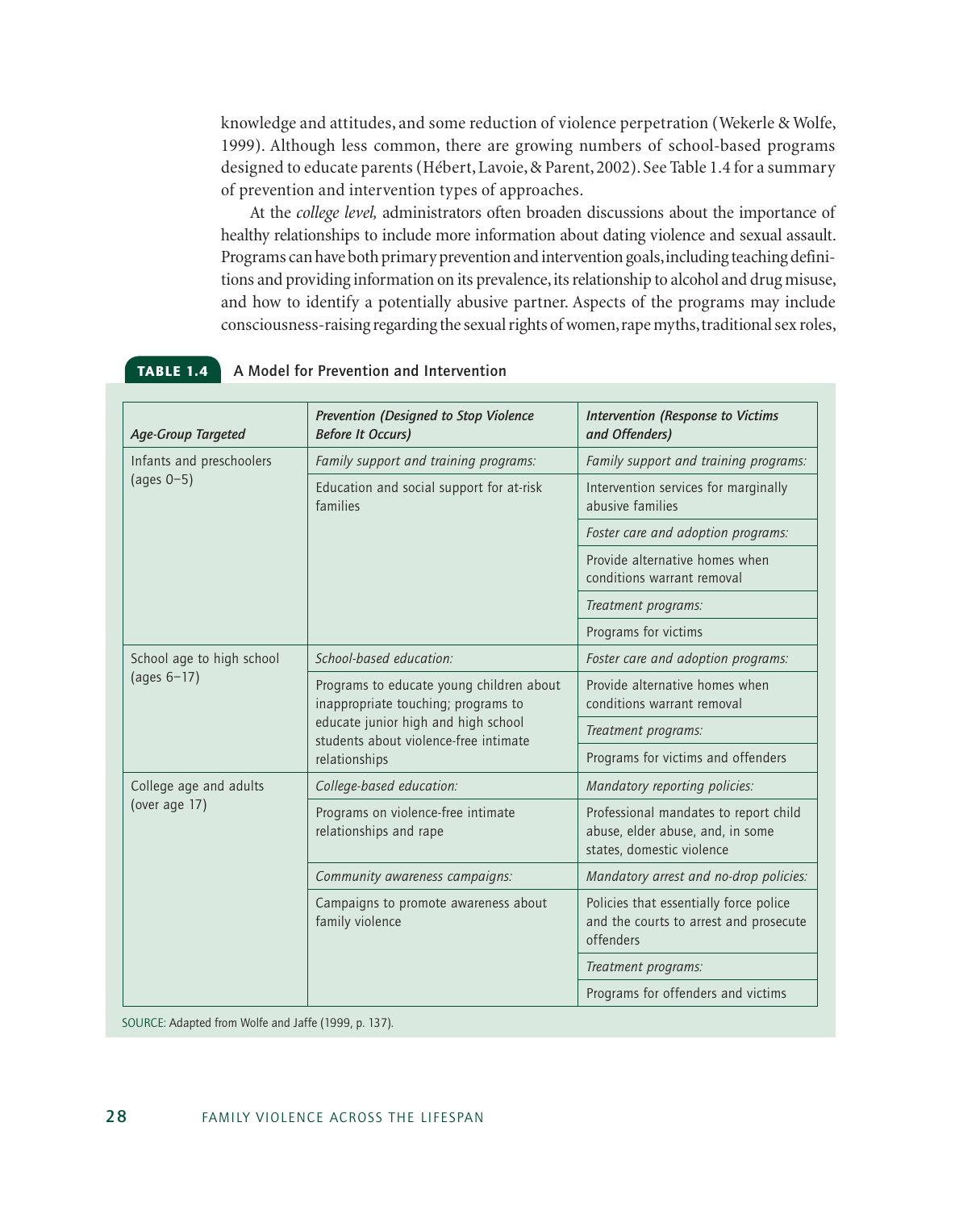and assertiveness training for women (Holcomb, Savage, Seehafer, & Waalkes, 2002). Some special programs focus on the role of college men in preventing assaults on college women, with a few fraternities taking the lead. Universities also publish material for students relevant to prevention, intervention, and help-seeking sources. More and more colleges and universities are requiring attendance at such programs.

*Community awareness campaigns.* One of the easiest and most cost-efficient family violence prevention techniques is public education through advertisements and public service announcements. Many of the social movement organizations and federal agencies devoted to the family violence problem see themselves, at least in part, as public educators. One prominent example is the *Family Violence Prevention Fund* which, in collaboration with the *Advertising Council,* has initiated several public service campaigns. Among these is *Teach Early,* a domestic violence campaign directed toward men that sends the message, "What they learn as boys, they do as men. That's why we need to teach our sons and other boys in our lives that violence against women is wrong. Now, when they need to hear it most." The campaign includes a 30-second television announcement, radio and print spots, and a tollfree information number (Family Violence Prevention Fund, 2002). Evaluation research on education campaigns like this one have found that following the periods of the campaigns, people have more knowledge about family violence and are more willing to report family violence (Wolfe & Jaffe, 1999).

Another example comes from Canada, where the "Violence—You Can Make a Difference" campaign attempted to raise awareness about both child and adult family violence. Television and radio advertisements, along with fact sheets distributed nationally, provided tips on anger management, how to help abuse victims, safety plans, coping with family violence, and getting help. The campaign focused specifically on identifying early warning signs of violence, especially from the perspective of the aggressor (Godenzi & De Puy, 2001).

It is becoming more common for corporations to become involved in family violence prevention. A few employer-based initiatives aimed at preventing family violence include conscious attempts to facilitate stress-free working environments. More common, however, are workplace education and information campaigns designed to help employees who are dealing with family violence. Many of these programs focus specifically on IPV, in part because of the potential costs of reduced employee performance that result from such violence (Urban & Bennett, 1999).

#### Intervention Strategies

*Mandatory reporting laws.* Within 5 years following the publication of Kempe's influential research on the *battered child syndrome,* every U.S. state had enacted laws mandating that professionals report all cases of suspected child abuse. Arguably, no other kind of legislation has been as widely and as rapidly adopted in the history of the United States (Zellman & Fair, 2002). Initially, the laws pertained primarily to medical personnel who suspect physical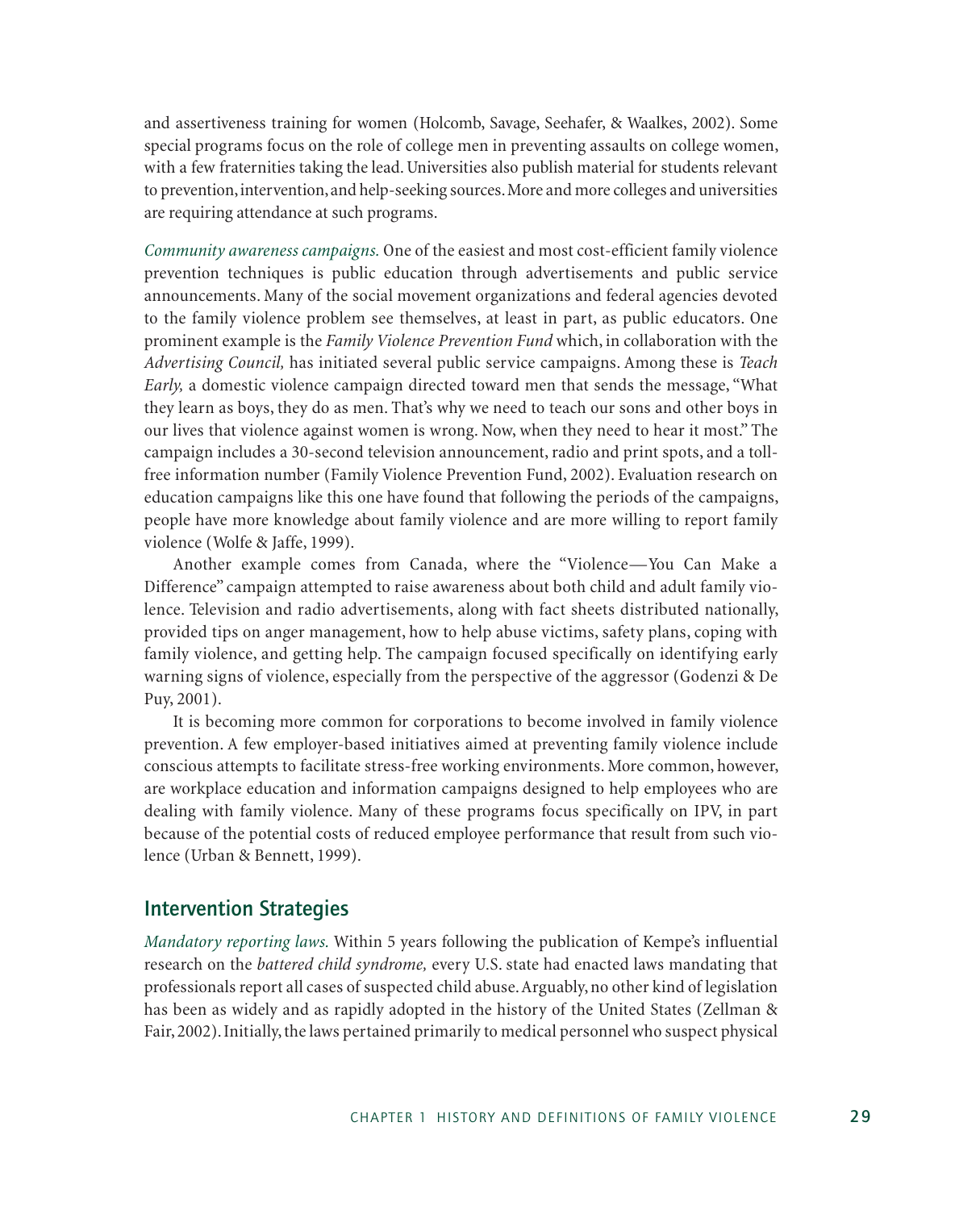abuse, but since their initial passage the list of professionals required to report has grown, as has the list of abusive behaviors they must report. Today, doctors, nurses, social workers, mental health professionals, teachers, and other school staff are required to report any suspected physical, sexual, or emotional child abuse. Family violence advocacy groups have generally heralded mandatory reporting laws as a triumph. No doubt the benefits of these laws include increased identification of abuse, which has led to improvements in protecting the powerless and holding perpetrators accountable.

Mandatory reporting protections for adult victims have also become more common. Almost all states, for example, now require medical and social services professionals to report suspected cases of elder abuse (Moskowitz, 1997), and a few states mandate the reporting of suspicions of marital violence (Hyman, Schillinger, & Lo, 1995). Increasingly, however, such laws have been the source of some controversy because of a number of unintended consequences. It is possible that mandatory reporting laws might inhibit women from seeking care or might make them more vulnerable to retaliation (Hyman et al., 1995). These laws also often put people in the helping professions in a difficult position, essentially forcing them to violate the confidences of their clients. Furthermore, many professionals choose to ignore the reporting laws because they see themselves as better equipped to help needy families than the overburdened CPS and APS systems (Melton, 2002; Zellman & Fair, 2002). Research evidence suggests that the more professionals know about the child protection system (i.e., the more formal training they have), the *less* likely they are to report suspected cases of child maltreatment (Melton, 2002).

*Family preservation, foster care, and adoption.* Child protective services agencies are mandated to make child protection their top priority, but when a child is being abused, what course of action will serve the best interests of the child? How to protect abused children is an especially controversial issue. Some scholars are proponents of the *family preservation model,* a model that maintains that the best place to raise a child is in a nuclear family. Their approach is to provide intensive in-home help in the areas of financial management, nonviolent discipline, anger management, and education (Melton, 2002). Another option is out-of-home-placement, or foster care. This system, however, is not a panacea because of the high rates of maltreatment and inadequate oversight by child welfare bureaus. Some factions within this group believe that the best alternative may be orphanages (e.g., McKenzie, 1998).

*Criminal justice responses.* Although there is little debate over the necessity of arresting and prosecuting child abusers, a large number of issues concerning children in the courtroom have arisen. How serious is the stress placed on child witnesses? Can a child's testimony be accepted as accurate? Removing parental abusers from the home constitutes another set of challenges. What happens to the family if the breadwinner is no longer present? These concerns are especially pronounced in cases of sex abuse where the traumatic reactions of the victim may supersede all other concerns (Borowski & Ajzenstadt, 2007; Lesher, 2009).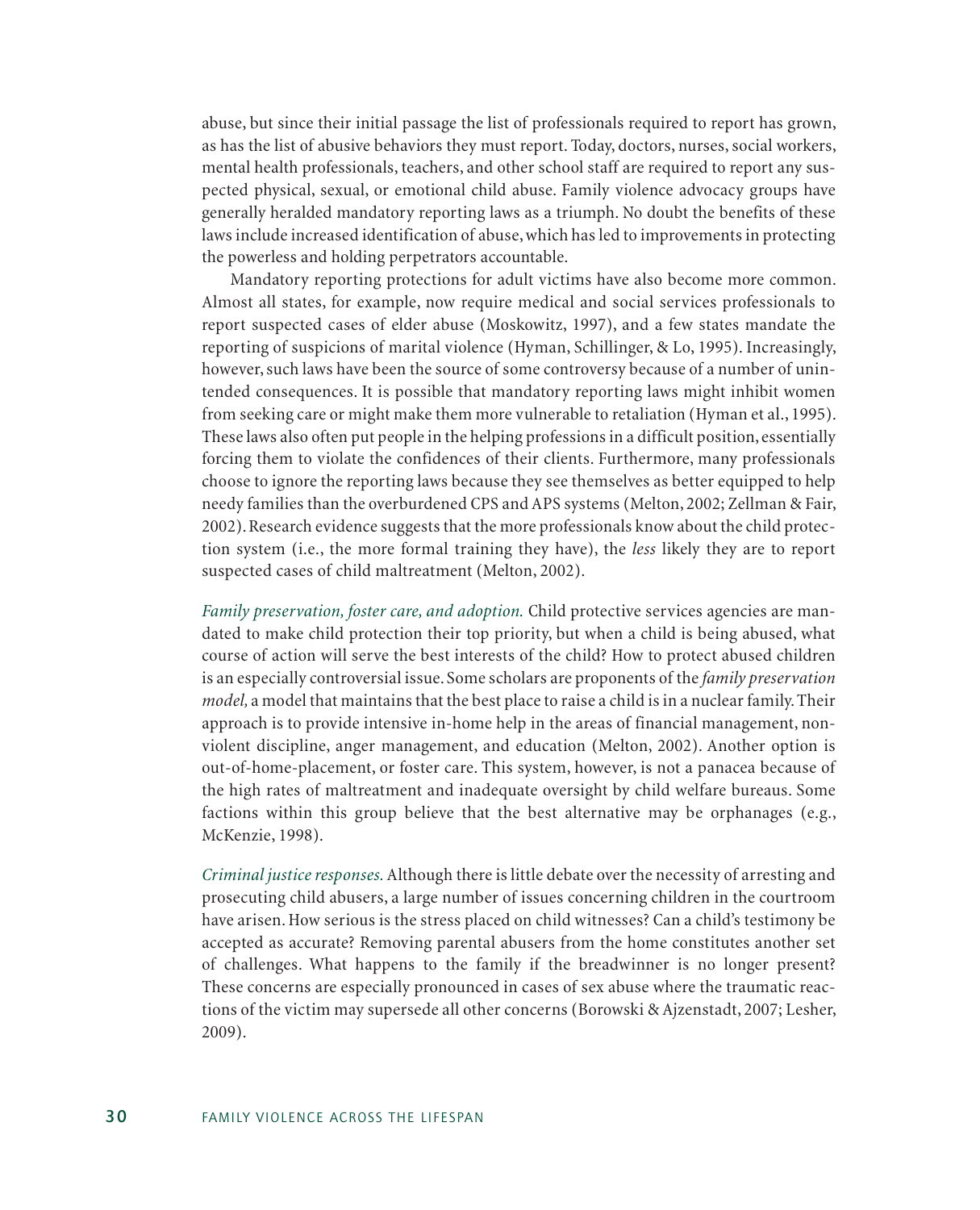#### **CASE HISTORY** Not in My Backyard

In one neighborhood known to the authors, a series of events led to an intense reaction by a local school administrator and parents in the community. The episode began in a routine manner when school officials placed *all* parents' names for the fourth grade on a list of potential chaperones for school trips. As the school year progressed and an overnight excursion was imminent, parents began to volunteer to accompany the children. Unbeknownst to one father in the neighborhood, a school employee inadvertently placed his name on the list. Next, one parent undertook the task of checking the local sex offender registry. Readers can almost predict the end of this narrative. The father's arrest record came to light. Of course, the school superintendent removed the man's name as a potential chaperone from the list, a volunteer position that the father never agreed to fulfill in the first place. In the uproar that followed, the sex offender's wife divorced him, and the embarrassed wife and children moved because they felt driven from their home.

Despite the fact that domestic violence has long been recognized as a crime, police discretion in making arrests—combined with family privacy norms, cultural tolerance, and the reluctance of women to press charges—has meant that criminal sanctions have often been the exception rather than the rule. Research routinely indicates that courts rarely sanction even the most assaultive men in IPV cases. A synthesis of investigations revealed that police arrest about one fourth of batterers, prosecutors prosecute about a third of those arrested, and about 1% of those prosecuted receive jail time beyond the time served at arrest (often just a few hours) (see Coulter, Kuehnle, Byers, & Alfonso, 1999; Davis, 1998; Holmes, 1993).

Criminologists and women's advocates saw these data as a sign of societal indifference to and continuing tolerance of the abuse of women (E.S. Buzawa & Buzawa, 2003). Citing the deterrence doctrine, they argued that a society that punishes violent family members should have less family violence (see Chapter 2). Advocates argued that punishing family offenders would begin with the limiting of discretion in the criminal justice system. Mandatory arrest and *no-drop prosecution* policies became the centerpiece of improved criminal justice processing. The no-drop rule requires prosecutors to move forward with criminal proceedings, even if the victim has recanted or asked that the prosecution cease (see Robbins, 1999).

*Treating offenders.* There are a few criminal justice responses to family violence that include some form of treatment. Treatment for IPV rests mainly on court-ordered group counseling over a period of 6 months to a year (Healey, Smith, & O'Sullivan, 1998). Debate about the effectiveness of court-ordered counseling is ongoing and unsettled. Practitioners in the counseling fields increasingly point out the wide variety of mental health problems associated with violent behavior. Empirical assessments indicate that many family-violent individuals suffer from trauma reactions, abnormal socialization factors, impulsivity, addictions, psychopathology, and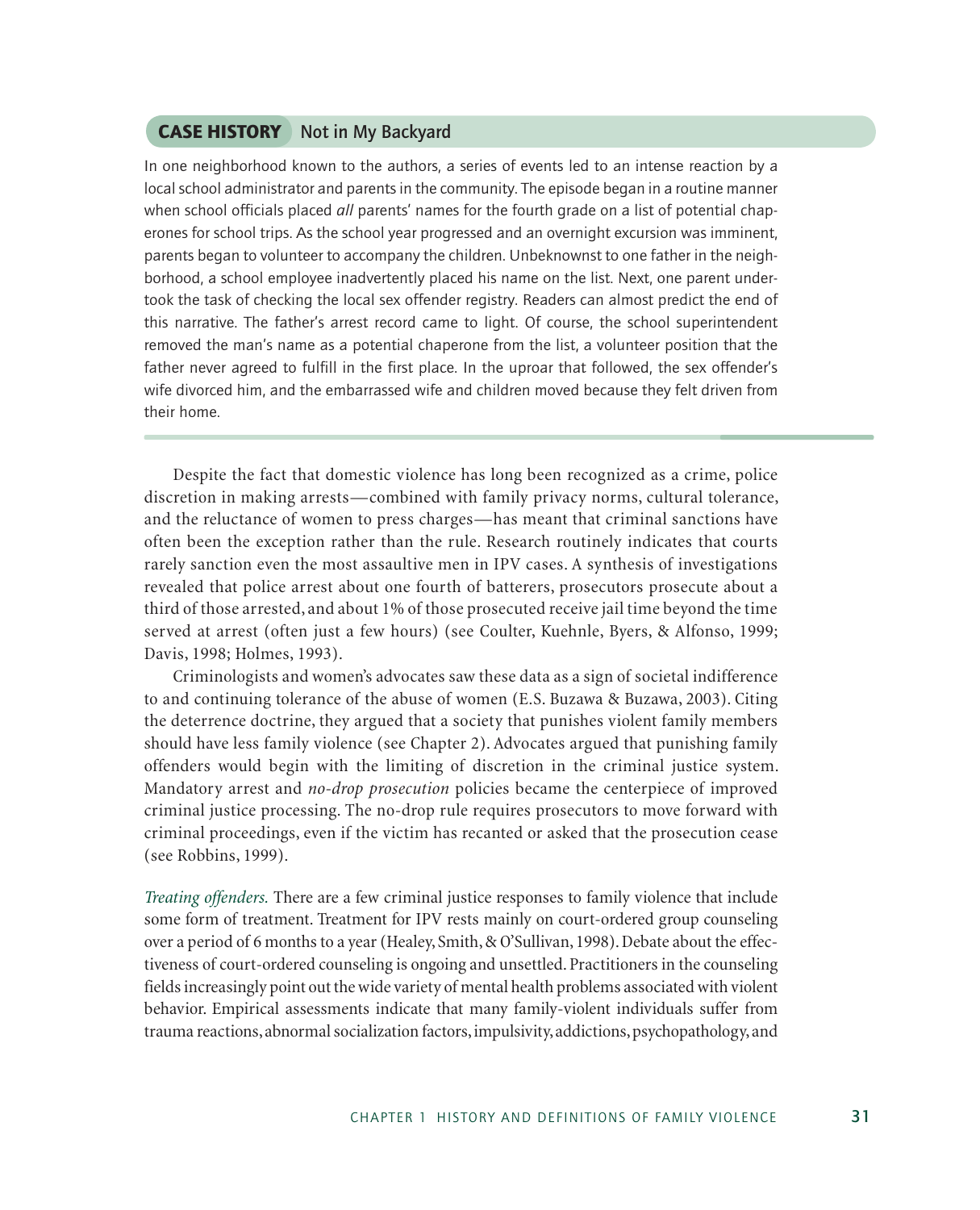personality disorders. In fact, receiving a dual diagnosis is quite common among offenders. Consequently, calls for treatment via psychiatric medications are mounting (Royce & Coccaro, 2001; Silver, 2006).

Mandating perpetrators of family violence to counseling is a part of a more general trend toward *medicalization.* Instead of punishing perpetrators for their harmful behavior, it is more reasonable and effective to treat them for their illness (Conrad & Schneider, 1992). This trend has been the source of some controversy because, taken to its extreme, medicalization suggests that the perpetrators of violence have little or no control over their behavior and, therefore, should not be held accountable. Finally, some theory-based thinkers contend that family violence perpetrators should be both punished *and* treated. The punishment communicates that violence will not be tolerated, and the treatment helps the perpetrators to recognize why they are prone to violence.

Treatments for the perpetrators of child physical abuse, emotional abuse, and neglect most often focus on the unlearning (i.e., extinction) of inappropriate parenting techniques as well as on anger control and stress management (Miller-Perrin & Perrin, 1999). In treatments for perpetrators of sexual abuse, a *mental illness model* is more uniformly endorsed, with some employing drug therapies designed to control sexual impulses (Maletzky & Field, 2003).

*Treating victims.* Victims of IPV may experience the same types of mental health problems ascribed to perpetrators. A duo of practitioners has pointed out that victims display considerable individual variability. Consequently, victims need individualized responses that include a wide variety of medical, mental health, and social support (Briere & Jordan, 2004). In addition, treating victims can sometimes reduce subsequent rates of violence by empowering victims to take an active role in preventing their abuse. A battered woman may learn in counseling, for example, that she is not responsible for the violence, that her children are adversely affected by the violence, and that she can and should take steps to protect herself and her children (Busch & Valentine, 2000).

*Shelters and hotlines.* Perhaps the most visible form of intervention for IPV victims is the battered women's shelter. Since the first such shelter opened in England in the early 1970s, battered women's shelters have become more commonplace. Today, most large metropolitan areas have shelters that provide numerous services, including counseling, social support groups, child care, economic support, job training, and some minor legal assistance. The U.S. government took an active role in promoting the shelter movement in 1994 when it passed the first Violence Against Women Act (VAWA). The VAWA, which was reauthorized in 2000 and 2005, has provided funding for shelters and established the National Domestic Violence Hotline (1-800-799-SAFE). Some observers have argued that although implementing VAWA provisions has been expensive, it may have saved U.S. taxpayers billions of dollars in medical costs and social services (Clark, Biddle, & Martin, 2002).

*Coordinated community responses.* Many communities have attempted to coordinate the implementation of a number of kinds of prevention and intervention strategies. (See the table on the website : www.sagepub.com/barnett3e) Such a coordinated community response to child abuse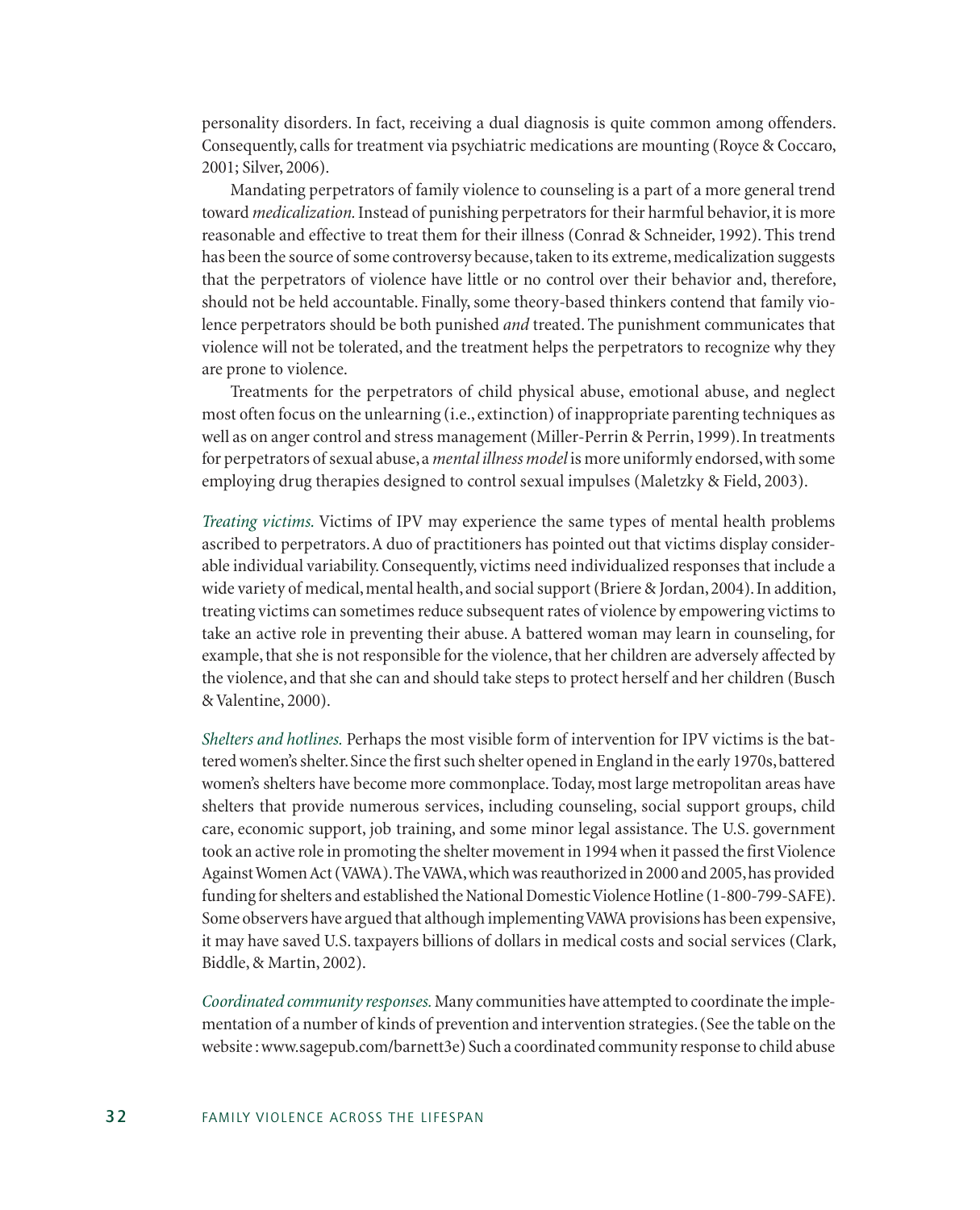prevention, for example, might include education campaigns to raise awareness, in-home visitations of at-risk and marginally abusive families, school-based education on sex abuse, and treatment programs for victims and offenders. A newer approach is to mandate parent education (Pollet & Lombreglia, 2008). A truly communitywide effort of this magnitude would involve doctors, nurses, social workers, police, lawyers, judges, and others in the community willing to take an active role.

The most commonly cited coordinated community response to the problem of domestic violence is the Domestic Abuse Intervention Project (DAIP), which was implemented in the 1980s in Duluth, Minnesota. The DAIP was the first community project to coordinate the responses of police, lawyers, and judges in an effort to limit justice system discretion and ensure at least a minimum legal reaction against perpetrators and the protection of victims. The "Duluth model," as the design of the DAIP has come to be known, has also been influential in the creation of community education and treatment programs for male batterers. Various aspects of this model have been adopted in communities across the United States, and the model has been the subject of much discussion and research (Shepard & Pence, 1999).

#### Common Myths About Family Violence

Family violence is a topic that generates both strong opinions and strong emotional reactions. These attitudes, however, are not always well informed. Without sufficient knowledge, people are likely to develop *common sense* understandings that are not necessarily accurate. Some overly simplistic explanations for the occurrence of family violence have been repeated so often that they have taken on the semblance of well-established fact (Gelles & Cornell, 1990). A new assessment tool shows promise in measuring myth acceptance and elaborates how acceptance functions to promote victim blaming, exonerating the perpetrator, and minimizing the violence (Peters, 2008). Sometimes it seems as if society is aware of many more myths than facts; some myths have been particularly hard to dispel, because they contain a kernel of truth. Providing accurate information regarding such myths is one important role of the social scientist. Gelles and Cornell (1990) were the first writers to call attention to the myths in family violence.

*Myth 1: Family violence is uncommon.* Because family violence is hidden, subjectively defined, and difficult to measure, it is impossible to estimate precisely how frequently it occurs. These observations, however, should not be taken to mean that it rarely occurs. In fact, if there is one point about which all family violence experts seemingly agree, it is this: Family violence is far more common than is generally realized (Straus & Gelles, 1986). Although approximately 3,000 people died on September 11, 2001, it is important to remember that in the same year, 2,387 people were killed by family members or by their boyfriends or girlfriends (U.S. Department of Justice, Federal Bureau of Investigation, 2002). The loss of life on September 11 was an anomaly, an aberration, but the number of intimate homicides in 2001 was normal.

*Myth 2: Only poor people are violent.* A substantial body of evidence does show higher rates of family violence in lower socioeconomic groups. First, the link between family violence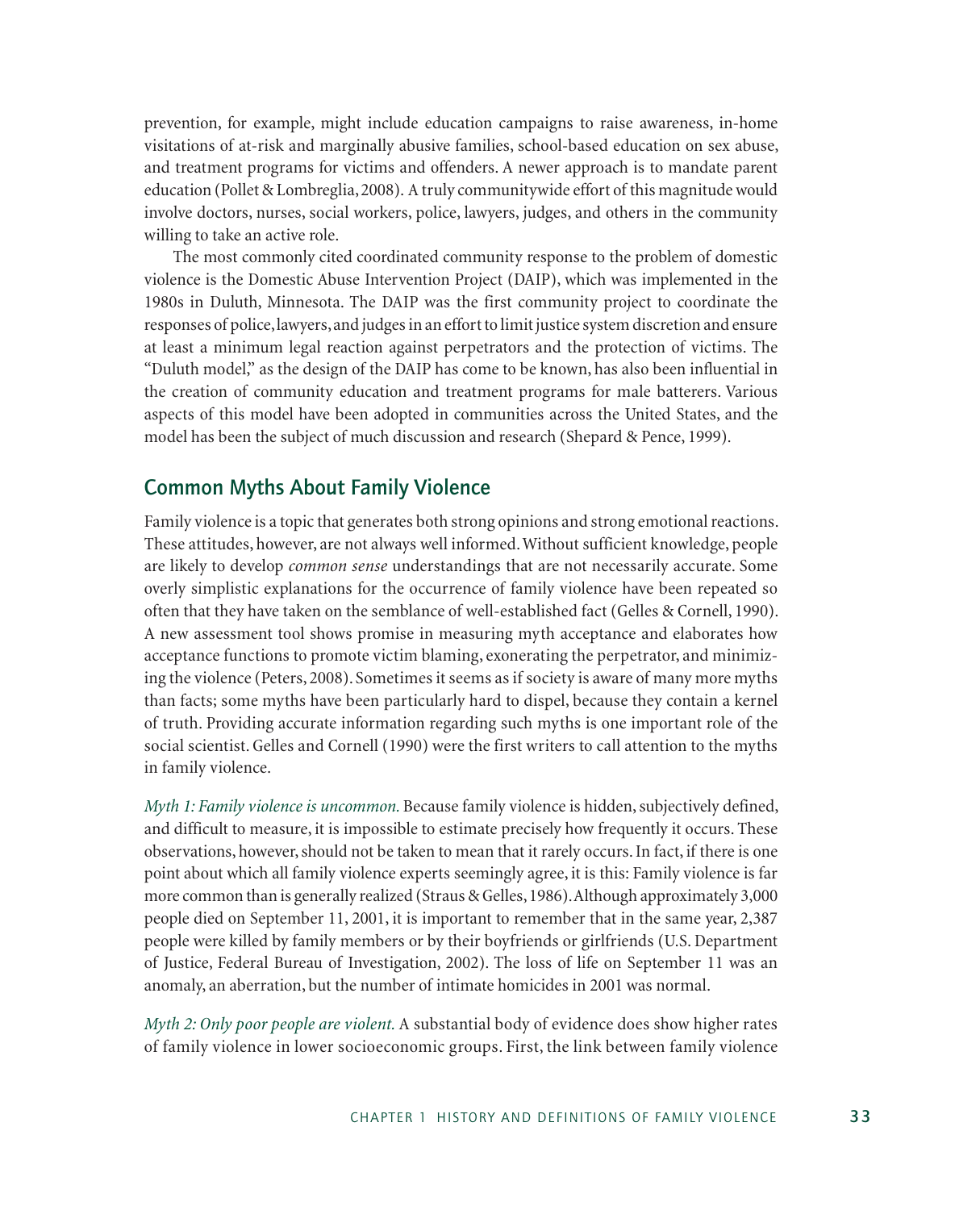and low socioeconomic status is largely unquestioned, but this empirical connection should be interpreted with a degree of caution for two reasons: (a) People who are poor and lack other resources may be more likely than those who are better off to turn to police and social service agencies, and therefore have their violence represented in official estimates of family violence (Hampton & Newberger, 1988); and (b) Even if social class is a statistically viable risk marker, it does not suggest that *only* poor families are violent or that poor families are always violent.

*Myth 3: Abused children always become abusive partners or parents.* A history of family violence is commonly recognized as a correlate of family violence. Studies have consistently found that abusive adults have been exposed to significantly more childhood violence than nonabusive adults (Egeland, 1993). As with socioeconomic status, however, one must be careful not to overinterpret the data. A childhood history of abuse is neither a necessary nor a sufficient cause of adult violence. At best, the data suggest that individuals who were abused as children, or who witnessed abuse in childhood, are more likely to be abusive adults. Children growing up in abusive households are not predetermined to be abusive adults. In fact, the majority of abused children do not grow up to be abusive adults (Widom, 1989b).

*Myth 4: Battered women "ask for it."* Some commentators and scholars have chosen to explain family violence by focusing on the victims. A woman is beaten because she *nags, drinks too much,* or comes from a *dysfunctional family* (Tilden, 1989). She might even be a masochistic martyr who actually enjoys being beaten (Shainess, 1979). Those who blame battered women for not just leaving violent men often say, "If she didn't like it, wouldn't she leave? If she just left, the whole problem would go away." Implicit in many of these assertions are assumptions that something must be wrong with battered women, that they somehow deserve the violence directed at them, and that they should do something to alleviate the violence. This shifting of the blame from the perpetrator to the victim is inherently unfair (see Hotaling & Sugarman, 1990). No one deserves to be hit, and no one "asks for it." The perpetrator, not the victim, bears responsibility for the abuse.

*Myth 5: Family violence sometimes "just happens."* Some members of society believe that family members can be expected to "lose control" from time to time, that parents and spouses sometimes need to "blow off steam." They may rationalize that a man who hits his wife is not really violent; he just had a bad day at work and lost his temper. Or they may rationalize that a woman is generally a good mother, but her kids were really acting up and she only hit them because she lost control for a minute. Some people believe that such actions are inevitable—*even natural*—and are hardly worthy of serious societal reaction.

The ludicrous nature of the "it-just-happens" justification becomes clear when one recognizes that stranger violence is not so summarily dismissed (Gelles & Straus, 1988). When one stranger assaults another, society does not allow the assailant to set aside his actions as a momentary loss of control, a need to blow off steam, or a reaction to a bad day at work. According to Gelles and Straus (1988), family members hit family members because "they can." That is,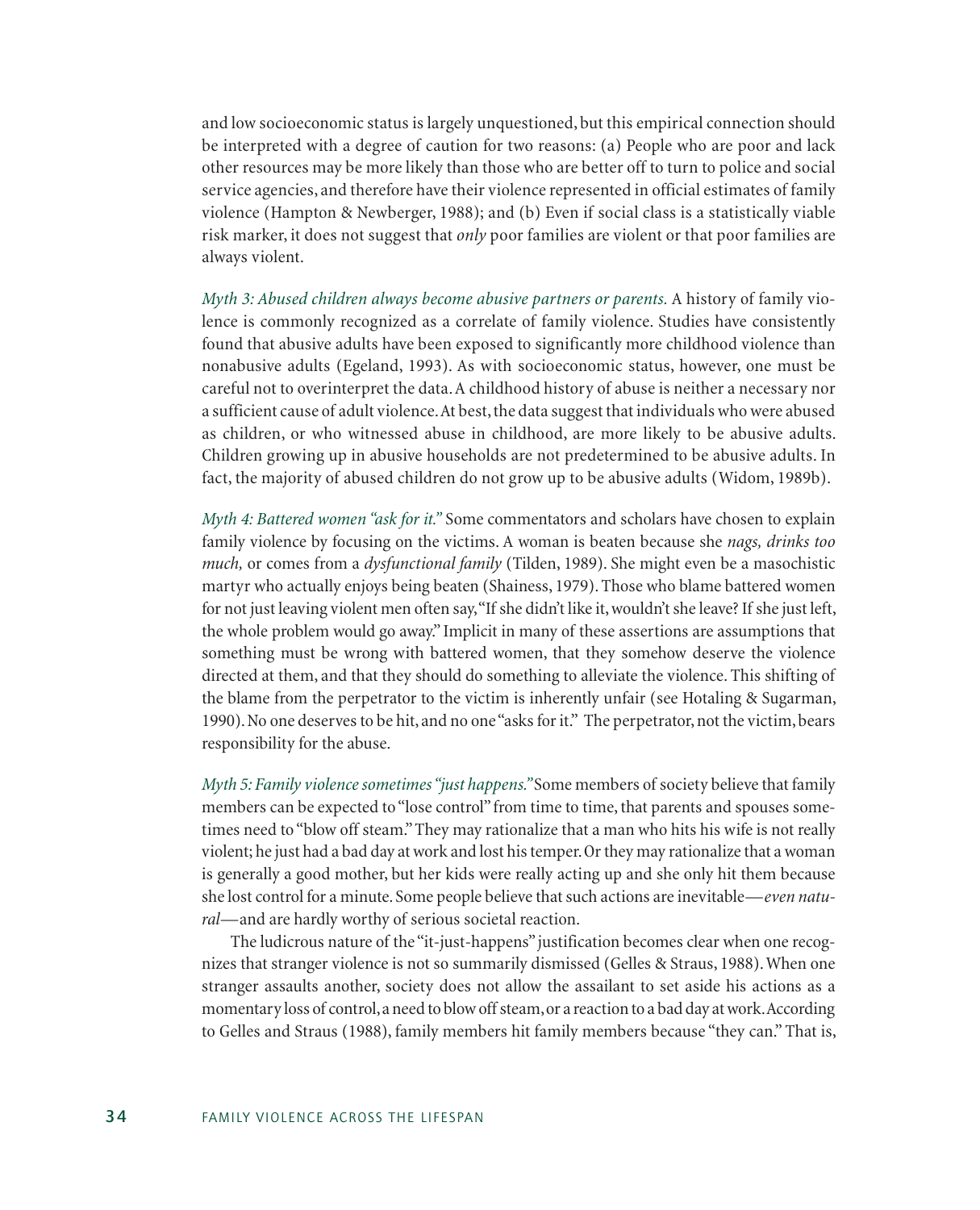because society has generally accepted the "it-just-happens" justification, the social and legal costs attached to family violence are very low.

*Myth 6: Minor acts of family violence are always trivial and inconsequential.* Although minor acts of violence are not equivalent to severe violence (Emery & Laumann-Billings, 1998), it is not true that minor violence is always trivial and inconsequential. Parents who push, shove, and occasionally hit one another are implicitly endorsing such violence as the way to settle disagreements. The same can be said for parents who condone pushing and hitting between siblings and for parents who hit their children. Furthermore, emotional abuse is not always less serious than physical abuse. Battered women nearly always say, for example, that the psychological abuse they endured is far worse than the physical abuse (see Currie, 1998; Lynch & Graham-Bermann, 2000).

*Myth 7: Alcohol and drugs are the real cause of family violence.* Men and women who drink are more likely than those who do not to hit each other and to hit their children (Greenfeld et al., 1998). The rate of husband-to-wife violence is approximately 3 times higher for *binge* drinkers (19.2%) than for abstainers, and alcohol is involved in roughly 1 out of 4 instances of wife beating (Kantor & Straus, 1990). Heavy drinking by abusive partners and parents, nevertheless, may *not* actually be the cause (K. D. O'Leary, Slep, & O'Leary, 2007; Zubretsky & Digirolamo, 1994). Abusive individuals are abusive whether sober or drunk (Barnett & Fagan, 1993). Drunkenness, however, often serves as a justification or explanation for abuse, thus allowing some couples to maintain the belief that their marriage is salvageable (LaBell, 1979). Finally, the vast majority of men who drink do not hit their wives (Kantor & Straus, 1990).

*Myth 8: Women who claim date rape are "lying," "deserve what they got," or were "asking for it."*  Probably the most common myth about women who report date rape is that they are lying (Burt, 1991). The purpose of rape myths may be to cloud interpretation about consent and shift the blame to the victims. Implicit in this myth is the assumption that the raped woman actually consented to sexual intercourse. This trend has contributed to some observers' belief that women who report date rape were not really raped. Perhaps the woman led the man on and was essentially asking for it. Perhaps she feels guilty about a sexual experience she now sees as negative, so she alleges rape out of vindictiveness or to conceal an unwanted pregnancy. Associated with the myth about lying is the myth that most rapes are committed by strangers in a *blitz* rape (a violent attack by a stranger). True, many women are raped by strangers, but college rape statistics show that a woman is most vulnerable at a party where the alcohol is flowing (Mohler-Kuo, Dowdall, Koss, & Wechsler, 2004). In truth, rape is such an underreported crime that exaggerations and false reports, while not unheard of, are especially unlikely (National Center for Victims of Crime, 1992).

*Myth 9: Some people cannot be raped, and anyway, coercive sexual contact is not damaging.* Even the FBI has contributed to this long-standing belief that men cannot be raped, despite wellknown assaults in prisons ("Prison Rape Panel," 2008). Presumably homosexuals cannot rape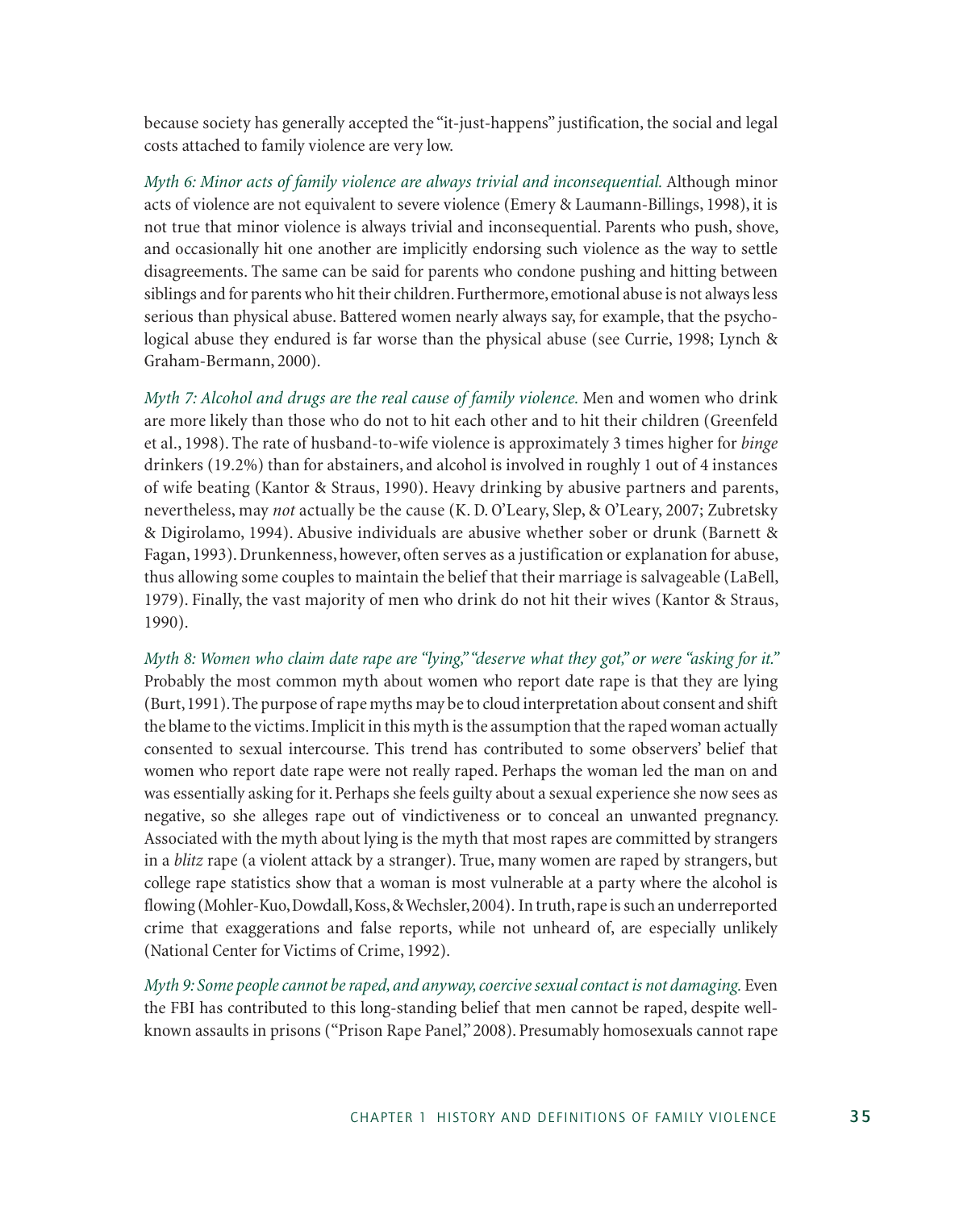their partners, nor can legally married husbands rape their wives, but they do (Merrill, 1996; Tjaden & Thoennes, 2000b).

*Myth 10: If he ever laid a hand on me I would leave.* People tend to believe that love and violence are so opposite that they cannot coexist, but in reality, love does not preclude violence. Children learn that parents who love them may also hit them (Straus, 2001). Violent couples express love for one another also hit each other (Muldary, 1983). The statement who "If he ever lays a hand on me, I'll leave" does not mirror reality. Physical aggression does not herald the demise of a marriage (Lloyd, 1988; Margolin & Fernandez, 1987).

#### GOALS OF THIS BOOK

There are many reasons for writing this book. First, it is important to summarize the available research on the topic of family violence so that readers will gain a substantive knowledge of the scientific information available. In the process, it is also important to challenge many common myths about family violence. Second, greater factual knowledge of the topic should foster an understanding of the magnitude of the problem and the devastation it causes. Finally, the book should help alleviate the problem of family violence by providing practical information on prevention and policy, and by motivating people to get involved. Providing numerous sources of information will give students, practitioners, researchers, academicians, advocates, and policymakers a better foundation for their work. The compelling nature of the topic motivated the authors to write this book, and they hope it will generate interest and concern among readers. Readers will find that exploration of the field of family violence is fascinating, relevant, and worthwhile.

### CHAPTER SUMMARY

The intent of this chapter, in part, is to inform readers about the *significance and prevalence* of family violence in U.S. society. The United States is one of the most violent industrialized countries in the world, and a remarkably high proportion of this violence occurs within families. To expound upon this theme, two tables detail several statistical summaries about the frequencies of nonfatal and fatal family violence.

The next section focuses on *why* there is violence in families. Theories suggests that male dominance, an idealized notion of the family, various family norms about behavior, and the influence of the media combine to create a cultural acceptance of violence within families. Family violence is an overwhelming problem that has finally captured international reactions that have led to the developments of a *human rights convention* for children and women.

In the United States, *claims-makers* began to define the various forms of family violence as social problems. Despite history's long record of abusing children and women, the *mistreatment of children* began to receive serious attention during the child-saving movement of the mid- to late 1800s. The medical and academic communities essentially ignored child abuse until the 1960s. Society similarly ignored the victimization of women until the late 1800s, and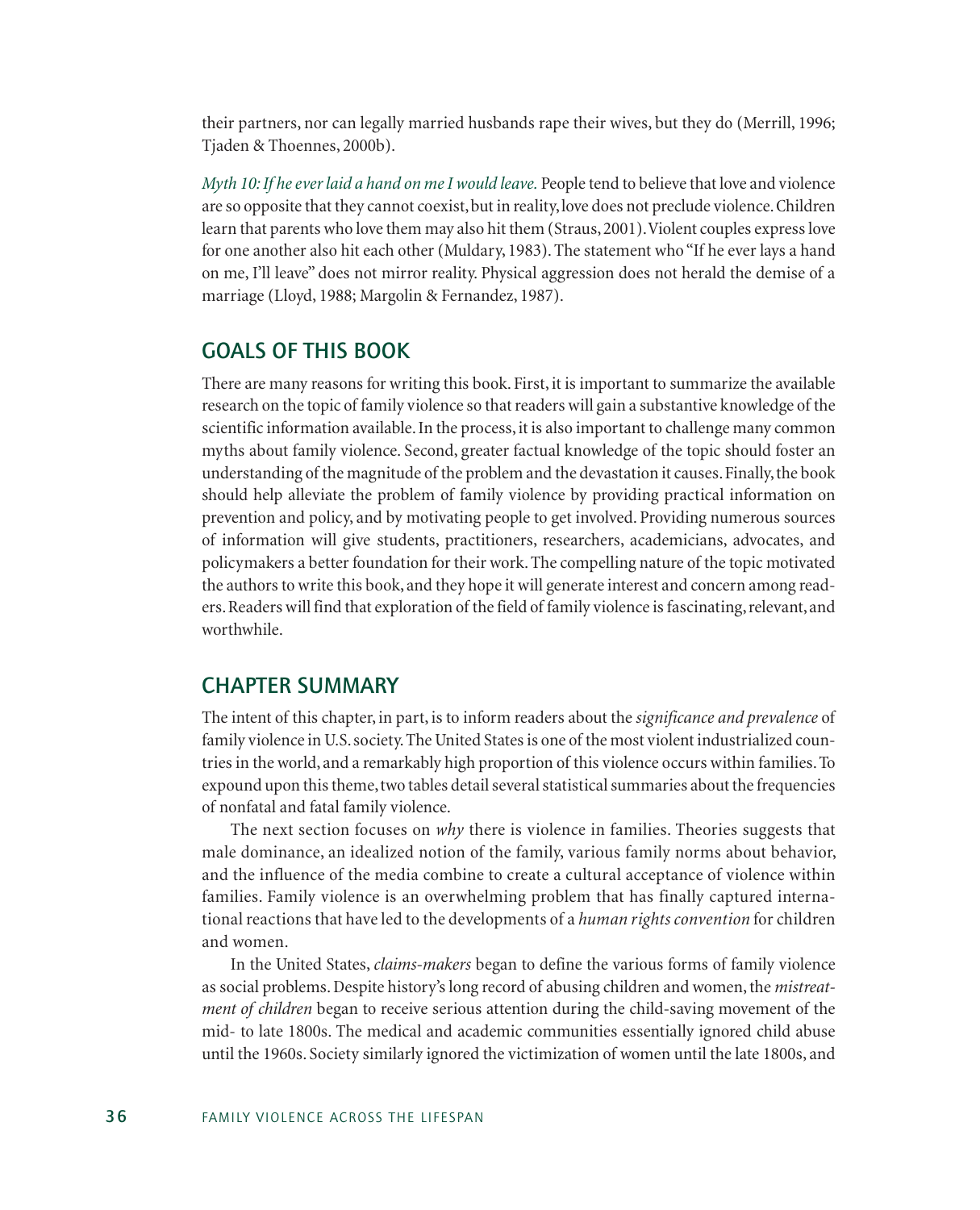the social problem of *woman battering* was not fully discovered until the early 1970s. *Other forms of family violence* kept emerging: child sexual abuse, child neglect, marital rape, dating violence, sexual assault, stalking, elder abuse, and battered men. As claims-makers continued, their work resulted in the recognition of intimate violence among special populations: crosscultural groups, immigrants, ethnic/racial minorities, disabled women, religious communities, rural women, and personnel in the military.

Defining such terms as *child neglect* or *wife battering* are integral parts of the claimsmaking process. *Definition*s of family violence are, to some degree, subjective and always evolving. Words such as *abuse, battering, assault, maltreatment,* and *violence* are commonly used in discussions of family violence, but there is sometimes little agreement on exactly what these words mean. Their meanings are negotiated by claims-makers, and the winners in these negotiations earn the right to define particular behaviors and to estimate their prevalence. Most recently, claims-makers in the health field have declared family violence a *national health problem,* not just a social problem. Definitions are a crucial part of any research or social policy endeavor, as can be seen in the necessity to legally define maltreatment terms. Social scientific progress in the field of family violence depends, to some extent, on a shared understanding of what constitutes family violence.

A series of evaluations have determined the surprising estimates of the *monetary costs* of family violence. Governmental and nongovernmental organizations have compiled some estimates of the costs, which encompass hospitalization, mental health services, welfare services, criminal justice processing, and costs arising from other entities. These costs are staggering, and even those presented here are underestimates.

To address family violence, society has relied upon a number of *prevention and intervention strategies.* Prevention efforts are attempts to keep family violence from occurring in the first place, whereas intervention strategies are responses to family violence after it occurs. Prevention efforts usually include support of families in their own homes, school-based informational programs, and community awareness campaigns. Interventions encompass mandatory reporting, criminal justice responses, and often an emphasis on family preservation and family reunification. To date, U.S. social policies have tended to emphasize intervention rather than prevention, and many of the intervention strategies have focused on protecting victims and deterring perpetrators from committing further violence.

The chapter ends with a presentation of examples of common myths about family violence. Only a smattering of myths appear, but they provide a glimpse into how little members of society actually know about the tragedy of family violence.

#### DISCUSSION QUESTIONS

- 1. Are family members violent compared with nonfamily members of society?
- 2. Women and children in the United States are in more danger at home than on the streets of the most violent cities. Is this an empirically defensible claim?
- 3. Why would some people say "the marriage license is a hitting license"?
- 4. What are some of the rationales for family violence? What is your opinion?